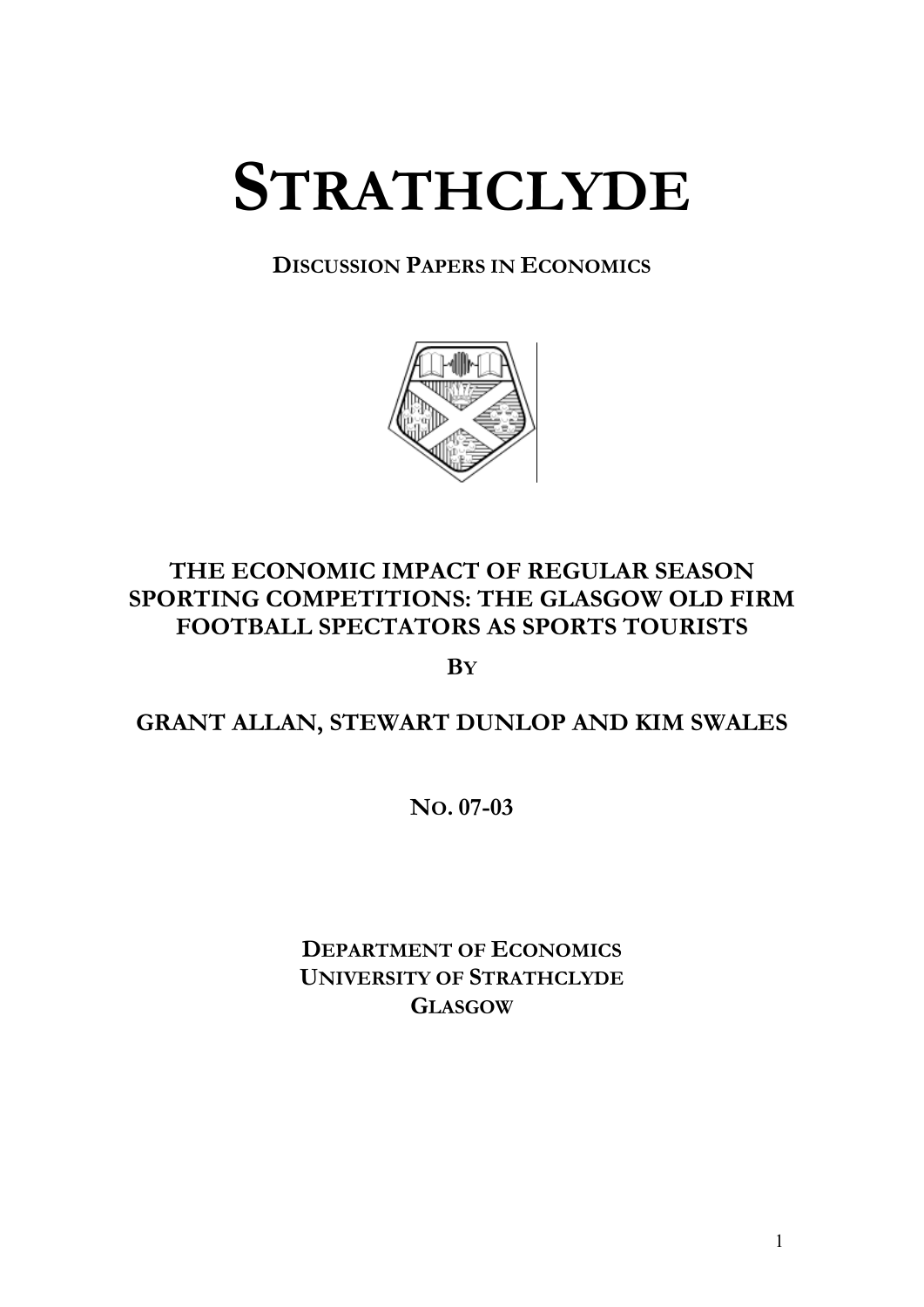# **The Economic Impact of Regular Season Sporting Competitions: The Glasgow Old Firm Football Spectators as Sports Tourists**

Grant Allan<sup>†</sup>, Stewart Dunlop<sup>†</sup> and Kim Swales<sup>†‡</sup>

<sup>†</sup> Fraser of Allander Institute, Department of Economics, University of Strathclyde

‡ Centre for Public Policy for Regions, Universities of Glasgow and Strathclyde

#### **Abstract**:

This paper considers the economic impact of the sports tourism expenditures associated with regular season sports competition. In particular the sports tourism characteristics of the supporters of two largest football clubs in Scotland – Celtic FC and Rangers FC – are investigated. Both of these clubs are based in Glasgow, but play matches (and draw supporters from) across and outside Scotland. The paper quantifies the direct, indirect and induced effects of this expenditure using a novel extension of a two-region Input Output (IO) table for Glasgow and the rest of Scotland. The IO system is used to calculate net additional economic activity, in terms of GDP and employment, from gross and displaced activity at different regional levels.

#### **cknowledgements: A**

This project was undertaken in Summer 2004 with funding from the Glasgow City Marketing Bureau, Glasgow City Council and the Old Firm clubs. The authors are grateful for comments and suggestions from participants received at the Regional Studies Association "Regions in Focus?" Conference, Lisbon, April 2007 and the Welsh Economy Research Unit "Sport, society and environment: tracing the links" Conference, Cardiff, May 2007.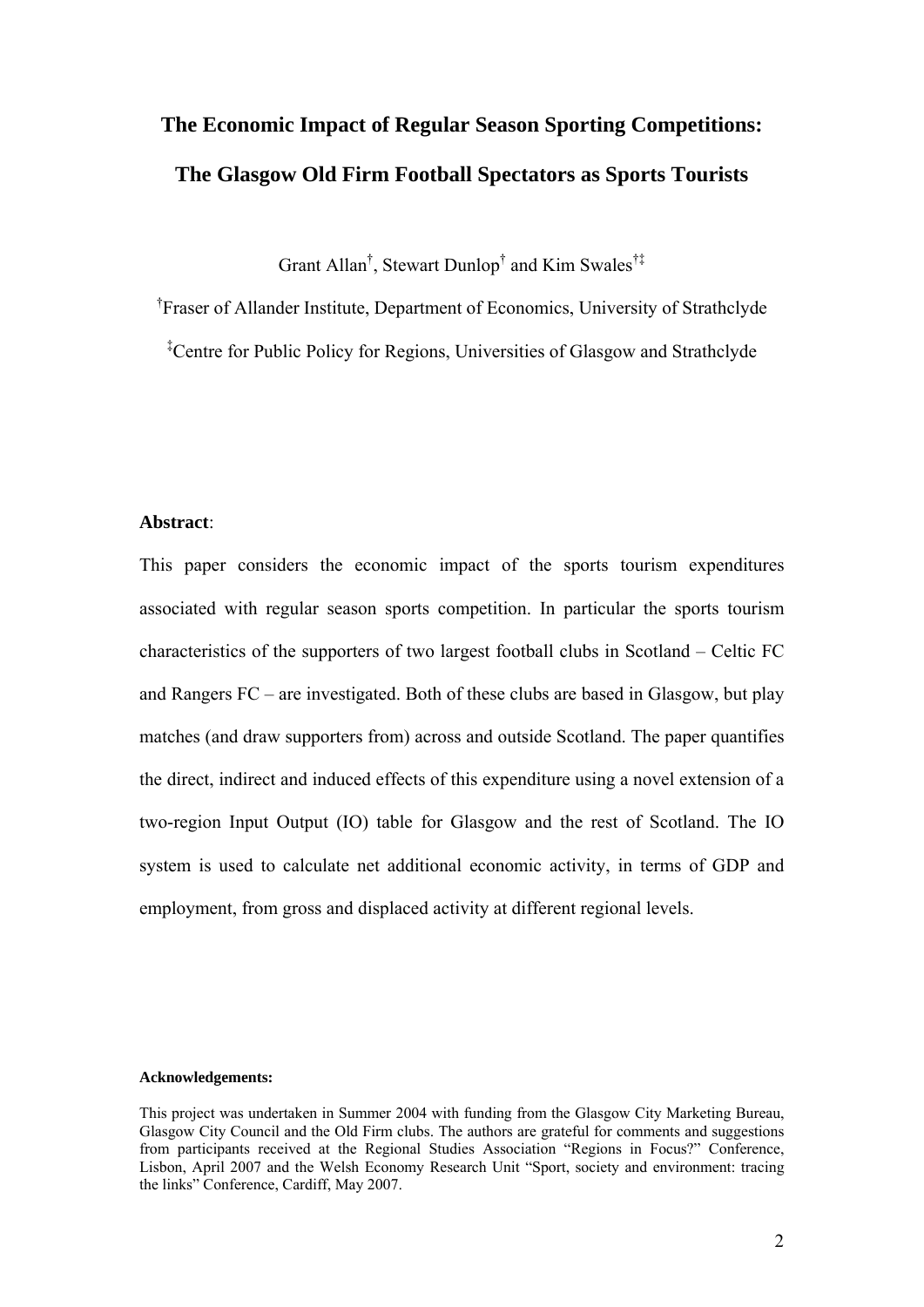#### **Section 1: Introduction**

There is a growing interest in the economic impacts of small-scale sports tourism (Gibson *et al.*, 2002; Daniels and Norman, 2003; Matheson, 2004, Wilson, 2006). Small-scale sports events include "regular season sporting competitions (ice hockey, basketball, soccer, rugby leagues), international sporting fixtures, domestic competitions, Master or disabled sports, and the like" (Higham, 1999, p. 87). These differ from mega-events through their use of existing infrastructure; their need for less public support to host; their avoidance of tourism seasonality (by running a league over the autumn to spring months of a year); and their more easily managed scale (Higham, 1999). Further, small-scale sports events avoid the costs and burdens of bidding for and hosting mega-events, such as the Olympic Games or the World Cup football tournament (Baade and Matheson, 2002).

This paper examines a particular example of the impact of regular season Glasgow and Scottish economies<sup>1</sup>. The Old Firm are a symbol of Glasgow and sporting competition through identifying the extent of sports tourism, and sports tourism expenditures, generated by the Glasgow-based "Old Firm" football clubs, Rangers and Celtic, and the economic impact of that sports tourism expenditure on the Scotland, with supporters clubs in many cities across the world. The geography of season ticket ownership reflects this spatial dispersion with the majority of the season ticket holders of both clubs living outwith Glasgow and over 8 per cent living outwith Scotland. This paper quantifies the net local economic impact of the sports tourism related to all matches involving either of the two Old Firm clubs played during the 2003-4 season.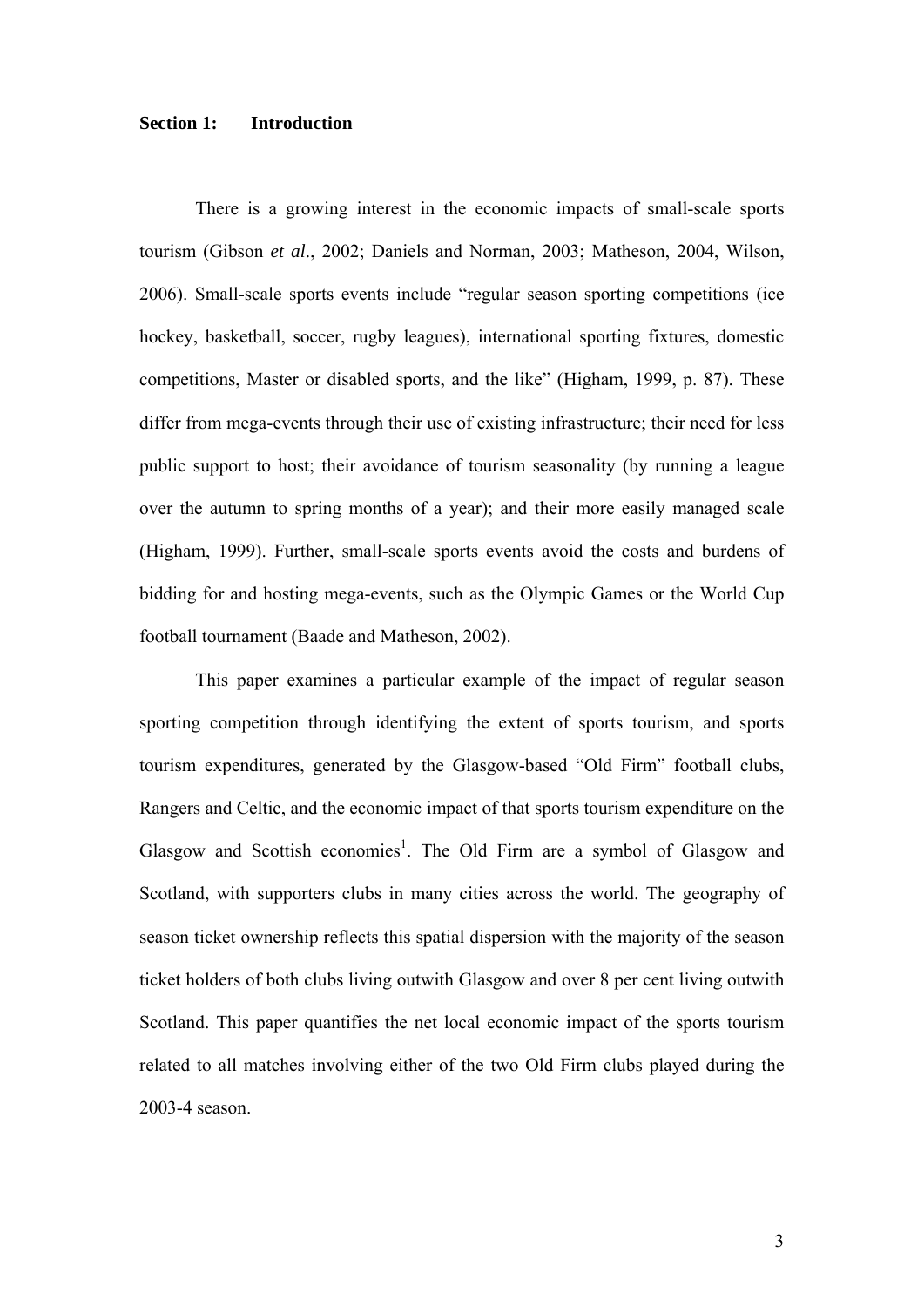The study addresses a number of gaps in our current understanding of regularseason sports tourism. The first concerns the direct expenditures generated by the sports tourism associated with supporting British football clubs. In this respect, the study is unique. The second relates to the indirect and induced (knock-on) effects of these sports tourist expenditures. This requires quantifying local expenditure displacement effects and identifying the geographical and sectoral breakdown of net changes in associated economic activity. The geographically dispersed nature of the support for the Old Firm teams makes this particularly important. Finally, there is a lack of information over the relative importance, for sports tourism impacts, of a football club's participation in domestic and European competitions.

The study benefited from two important informational advantages. The first is privileged access to the Old Firm's databases of season ticket holders. These provided a source for a stratified survey of two thousand supporters per club. This survey provided information on the direct sports tourism expenditures: that is the travel, accommodation and other related expenditures of supporters at different types of matches involving the Old Firm clubs. Second, this paper quantifies not only the direct, but also the additional indirect and induced effects produced by sports tourism expenditures (Gibson *et al*. 2005). This is facilitated by the availability of official Input-Output (IO) tables for Scotland produced by the Scottish Executive. Also in order to quantify the spatial impacts, these tables are disaggregated into Glasgow and the rest of Scotland. This analysis extends the method adopted in UK Sport (2004). The key differences are detailed in Section 6.

The paper progresses as follows. Section 2 discusses the concept of sports tourism and how this can be applied to spectators following the Old Firm football clubs, and reviews some previous work on football supporters as sports tourists.

4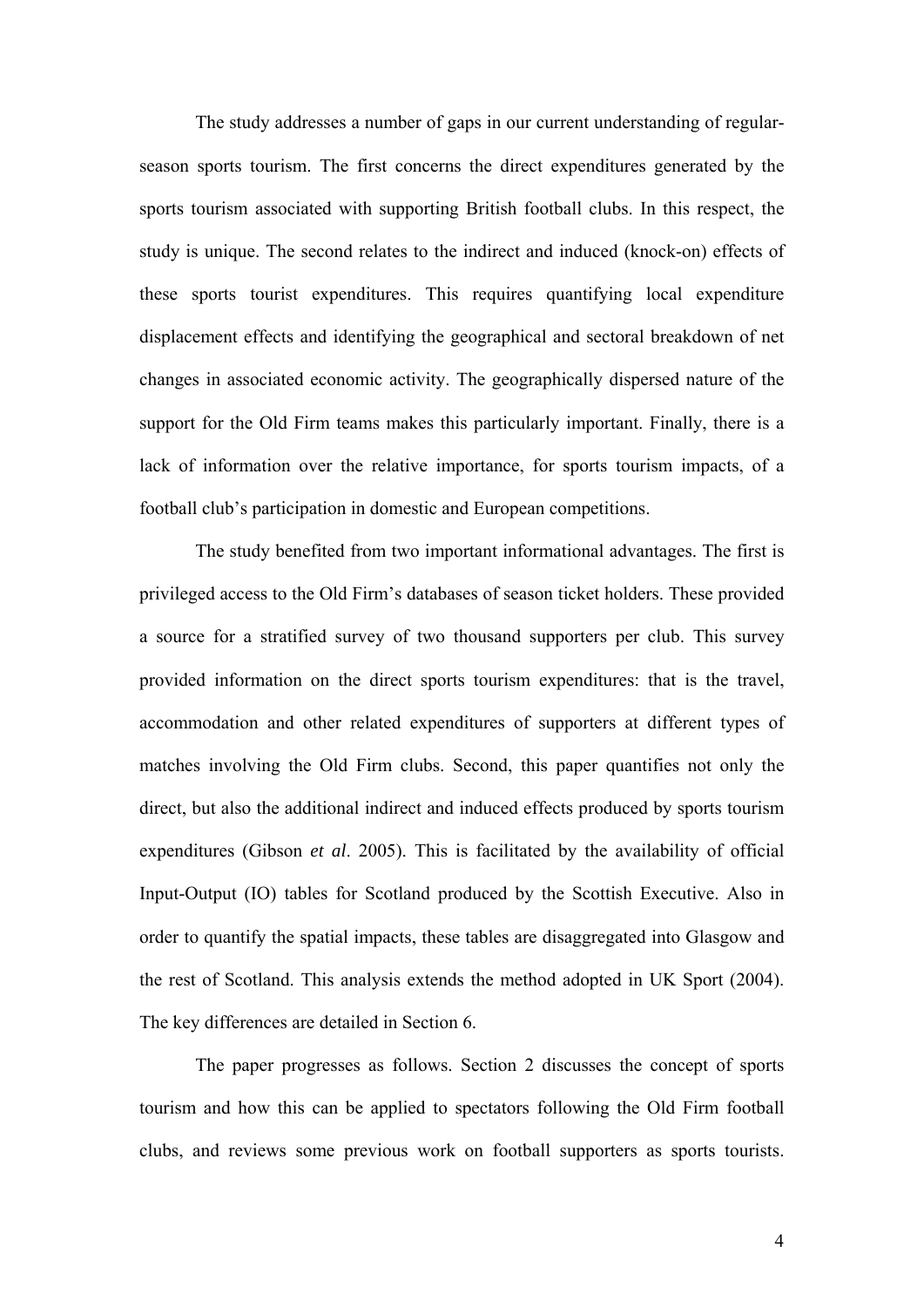Section 3 then identifies the number of sports tourist attendances, as well as the regional flows of spectators, for matches involving the Old Firm football clubs in the season 2003/4. In Section 4, results from the survey of the supporters for both Old Firm clubs are presented, outlining the expenditure profiles for these spectators. Section 5 gives estimates of the aggregate spending associated with Old Firm sports tourism and the regional pattern of this spending. Section 6 uses these expenditure data together with the regionally disaggregated IO table to estimate the net economic impact on Glasgow and the rest of Scotland (and across Scotland as a whole) of Old Firm related sports tourism. Section 7 presents the conclusions

#### **Section 2: Football supporters as sports tourists**

There is considerable discussion over how to define both "sport" and "tourism" (Ritchie and Adair, 2004)Further separate definitions of "sport tourism" (Gibson, 2002) and "sports tourism" (Weed and Bull, 2004) have been the subject of much conceptual debate in the literature (Hinch and Higham, 2001; Downward, 2005; Weed, 2005).

"Sport" can be considered a social construct (Weed and Bull, 2004) with different meanings through history and in different societies. Such a definition covers activities ranging from those with a physically or skill demanding component, competitive and with codified rules (Haywood *et al*. 1995) and also those not organised with competition in mind or where there are no formal rules (e.g. hillwalking or jogging) but which are still considered to be sporting activity. "Tourism" on the other hand is more difficult to define, with travel away from home at the core (Weed and Bull, 2004), but with the purpose, and duration, of that travel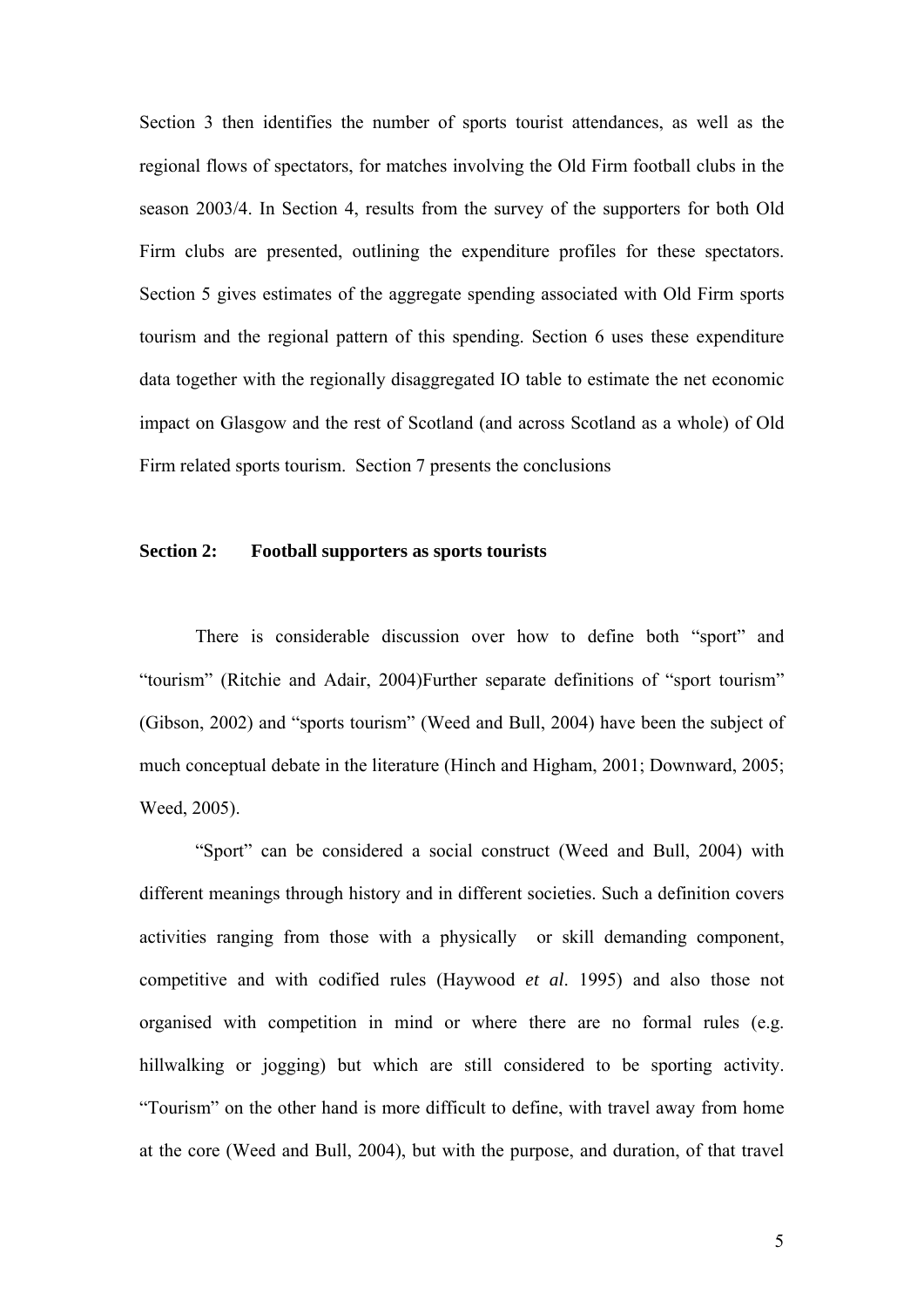less easily definable. In its broadest, and perhaps most easily agreeable, sense the British Tourist Authority's (1981) definition of tourism will be accepted in this paper – "the temporary short-term movement of people to destinations outside the places where they normally live and work, and their activities during the stay at these destinations; it includes movement for all purposes as well as day visits and excursions".

In this paper, Weed and Bull's (2004) definition of sports tourism is used. This defines sports tourism as "a unique area of study derived from the interaction of activity, people and place", and so is placed to acknowledge the heterogeneous nature of the sports tourist behaviour – formal/informal, competitive/recreational or active/passive participation (see Weed, 2005).

Much research on sports tourism concerns event sports tourism (Deery *et al*., 2004; Ritchie and Adair, 2004). There is a considerable literature on "mega-events" such as the Olympic games, the Football and Rugby World Cups and other sporting tournaments with worldwide interest and exposure (Jones, 2001; Baade and Matheson, 2004; Preuss, 2005; PriceWaterhouseCoopers, 2005; Matheson, 2006). Ritchie (2004) identifies a gap in the literature at the small-level sports tourism product. There is little empirical research into small-scale sports event tourism and its implications for destinations, and few studies examining or profiling sports tourists who attend small-scale sporting events.

 A limited number of studies have examined small-scale tourism flows resulting from passive sports tourism generated through regular season sporting competitions. Gibson *et al*. (2002) examine tourism associated with the matches played by the University of Florida football team, whilst Greig and McQuaid (2003) quantify the tourism flows, and resulting expenditure implications in Edinburgh and

6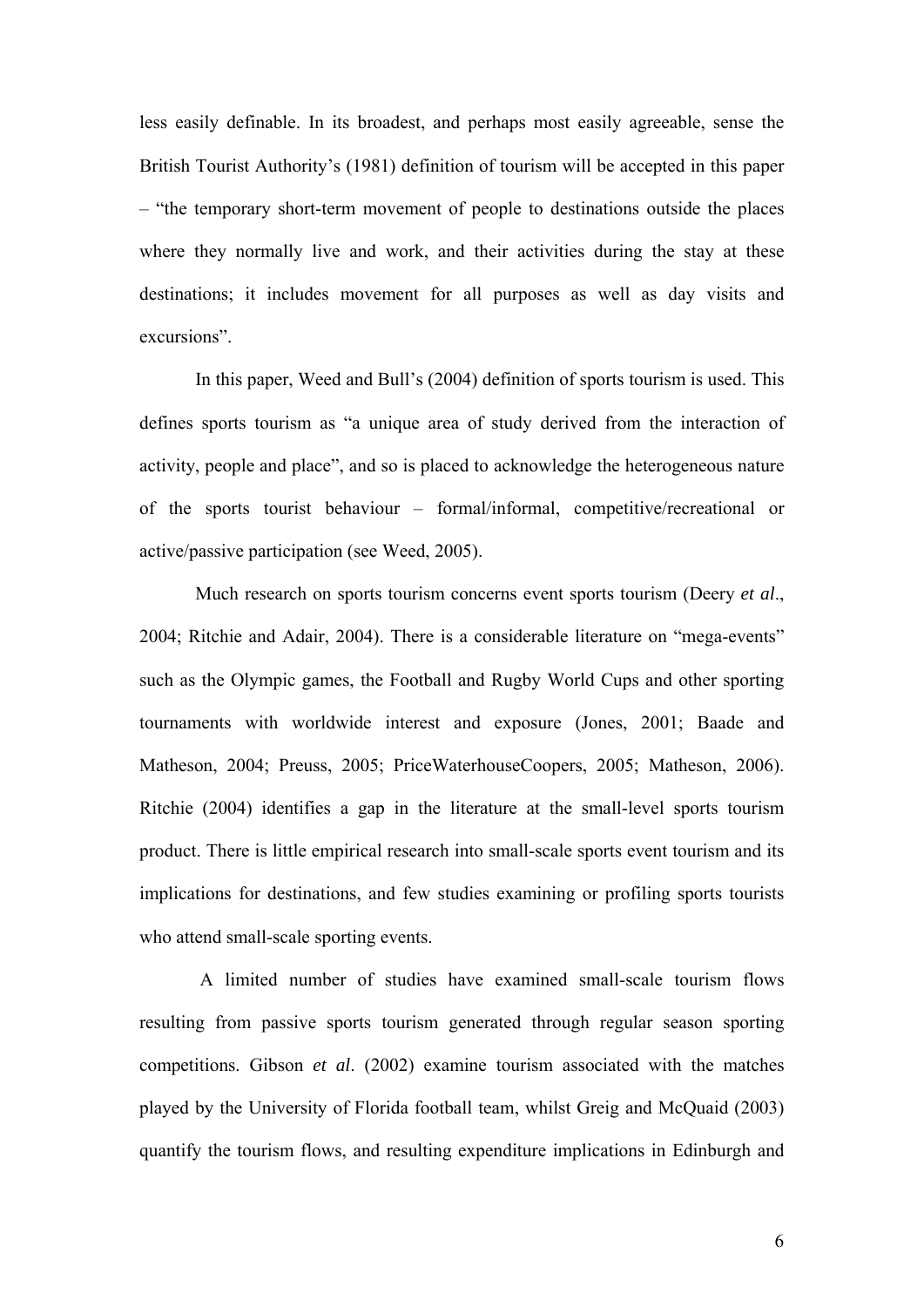Scotland, for spectators at the Six Nations Rugby (Union) Tournament. Johnstone *et al* (2000) study the local economic activity produced by two English Premiership football clubs, Liverpool and Everton.

There are also a small number of recent papers looking at football supporters as sports tourists (Weed, 2001; Weed, 2002). The first two of these papers focus on the negative impacts of sports tourism, notably what is termed "sports spectator disorder, specifically football hooliganism" (Weed, 2002) and the identification of the behaviour of these "undesirable sports tourists" and the recognition of the problems caused by this behaviour.

Two papers perform similar analysis of the positive economic impacts of sport. Johnstone *et al*. (2000) focus on the local (Merseyside) economic linkages of the Liverpool and Everton (English Premiership) football clubs. However, they do not consider specifically the sports tourism expenditures of supporters attending matches.<sup>2</sup> Grieg and McQuaid (2003) , in their examination of the impact on Edinburgh and Scotland of the Six Nations Rugby Union Championship, do concentrate on sports tourist expenditure. Further, they do calculate indirect and induced effects. However, this is a tournament involving a small number of international matches, so that each match more closely resembles a large-scale event. Also Grieg and McQuaid (2003) only consider matches played in Edinburgh. Finally , they you very crude estimates for the indirect and induced effects, with no sectoral disaggregation and limited spatial disaggregation.

Among the "passive" sports tourism flows measured and profiled in these studies, the focus in this paper is those towards the "avid" end where team affiliation is the primary purpose for attendance at these games (Ritchie, 2004). In this application this is especially relevant, given the high number of spectators who

7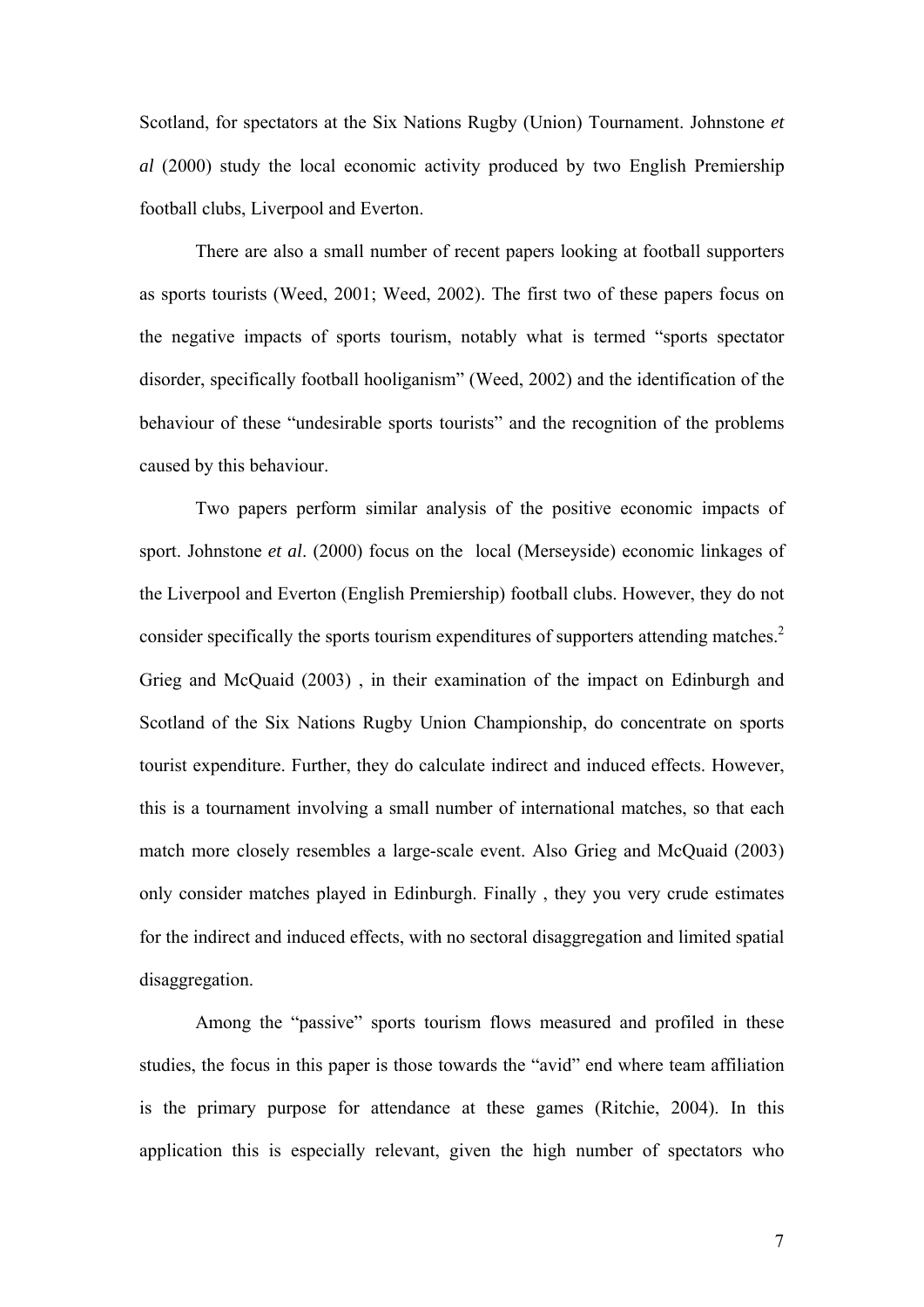purchase season tickets for each of the Old Firm clubs – i.e. spectators who pay in advance for a seat at all their club's home (generally, league) matches in the season. Purchasing a season ticket also entitles its owner to buy tickets for a number of away matches for the club over the season (currently four for Rangers FC).

# **Section 3: Inter-regional flows of supporters over a season for matches involving the Old Firm clubs**

Matches involving the Old Firm draw a significant number of spectators, far in excess of that enjoyed by any other professional sports club in Scotland: the Old Firm clubs dominate Scottish football. The all-seated capacity of Ibrox Stadium (Rangers) is  $50,444$  and that of Celtic Park is  $60,355$  (Rollin and Rollin,  $2004$ ).<sup>3</sup> In the  $2003-4$ season – the season that is the focus of this paper - Rangers played their home games in front of an average of 47,130 spectators, whilst home Celtic matches attracted an average of 49,790 spectators. $4$  In the final league positions for each season from 1994-5 to 2004-5, the Old Firm clubs held the top two positions in the Scottish Premier League (SPL).

#### **3.1 Matches involving the Old Firm clubs in the season 2003-4**

Over the course of the 2003-4 SPL season, which ran from  $8<sup>th</sup>$  August 2003 to 16<sup>th</sup> May 2004, both clubs played 19 home matches and 19 away matches<sup>5</sup>. Celtic's competitive season, which followed an appearance in the UEFA Cup final in Lisbon in June 2003, actually began on the  $6<sup>th</sup>$  August when they played the first leg of the second qualifying round for the UEFA Champions League. Celtic played a total of 16,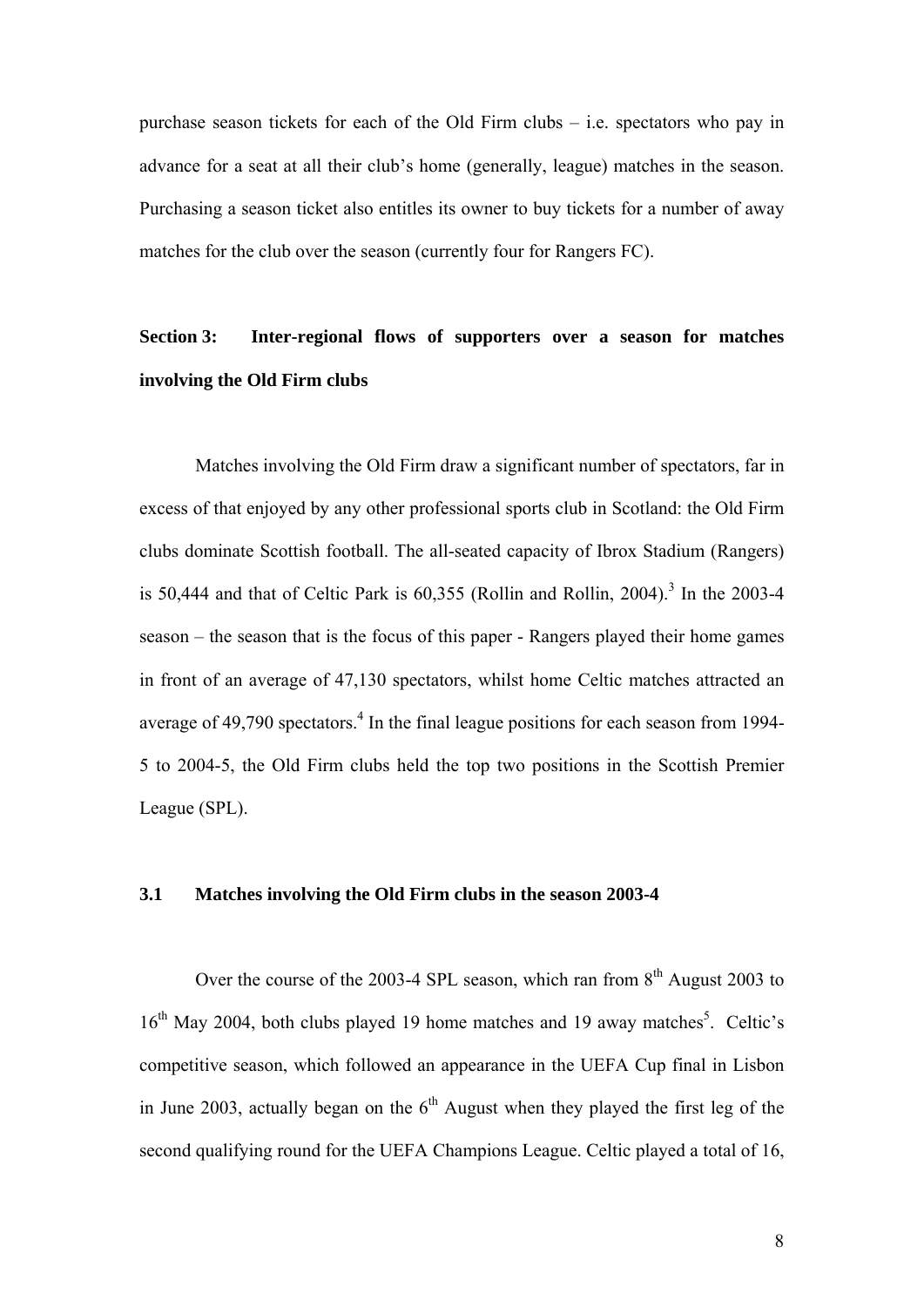and Rangers 8, games in European competition for the season 2003-4. Both Rangers and Celtic played one half of these European games at their home grounds in Glasgow.

Both Old Firm clubs also participated in the two Scottish knockout cup tournaments. These are the CIS Scottish League Cup played in the earlier part of the season, with the final in March, and the Tennents Scottish Cup, which had its first round in November with the clubs in the SPL joining in the third round in January. These cup competitions in total provided Rangers with a further six matches and Celtic seven. Two of Celtic's matches, the semi-final and final of the Scottish Cup, were played at Hampden Park in Glasgow, while Rangers' semi-final in the CIS League Cup was played at Easter Road in Edinburgh. The numbers of home and away matches, and the regional location of away matches, are given in Table 3.1.

#### **[Table 3.1 here]**

When the Old Firm play at the grounds around Scotland in the SPL and cup tournaments, attendances are generally significantly higher than when other teams visit these grounds. In part this is attributable to the travelling support taken by the Old Firm clubs themselves, which averages 4,000 for a typical SPL match but can be as high as 8,000. The number of spectators supporting the home club might also increase when the visitors are the Old Firm clubs, in part due to the status of the Old Firm (Allan and Roy, 2007). As can be seen in Table 3.2, the average home attendance for non-Old Firm clubs is significantly increased when the Old Firm are the visitors.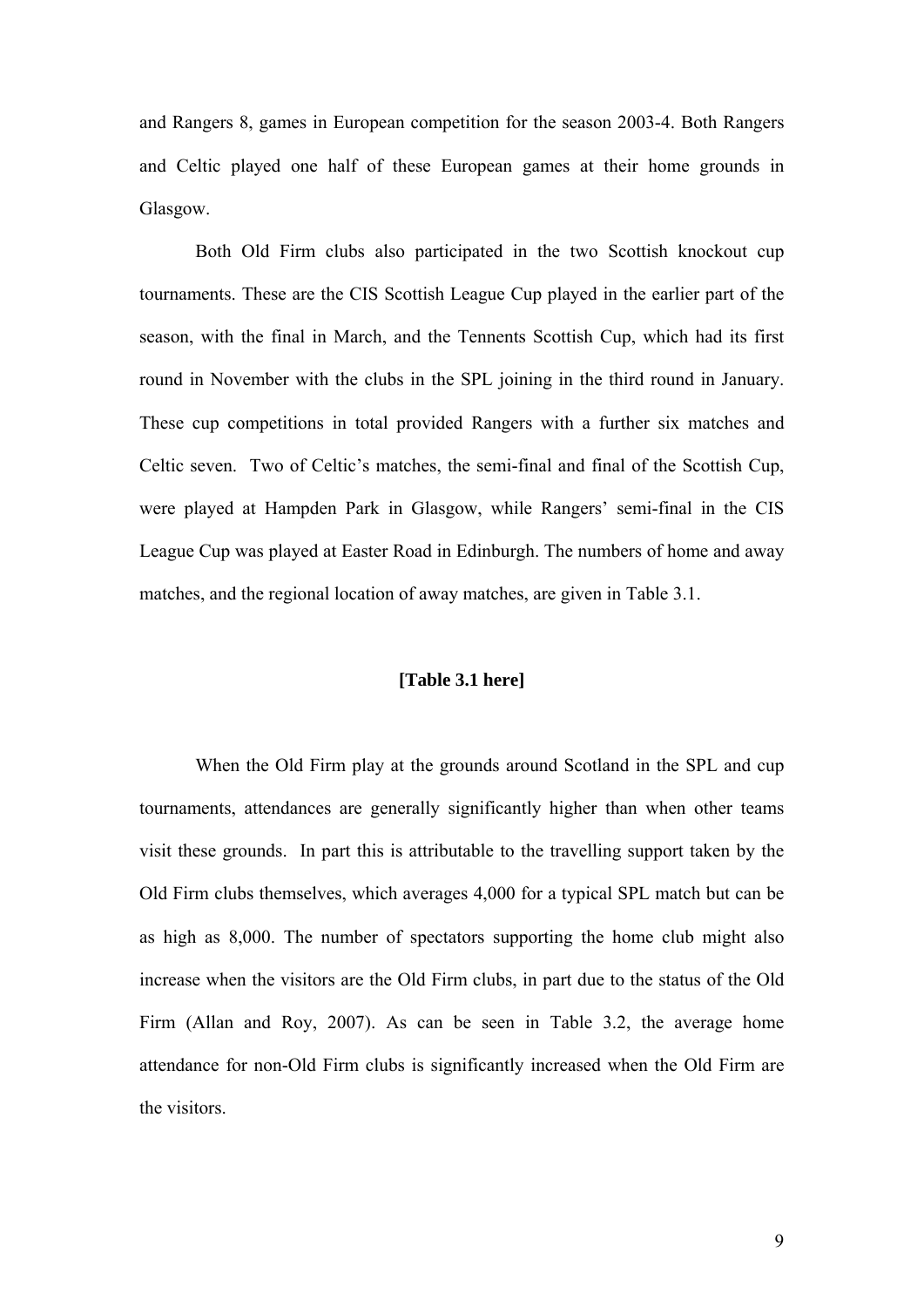#### **[Table 3.2 here]**

#### **3.2 Spectator flows between Glasgow, rest of Scotland and rest of the World**

 How does the presence of the Old Firm generate inter-regional sports tourism flows? Both clubs have their home stadium in Glasgow but mobilise support drawn from across Scotland and beyond. For both clubs, individuals with Glasgow postcodes account for just over a quarter of all season ticket holders: 66% came from the rest of Scotland and 8% from outwith Scotland.<sup>6</sup> The large number of games each club plays in Glasgow, together with the substantial support that exists outwith Glasgow (both in the rest of Scotland and outwith Scotland), produces a considerable number of inbound tourist trips to Glasgow.

The first stage is thus to calculate the sports tourist attendances at all football matches involving the Old Firm clubs over the course of the 2003-4 season. This comprises a number of different groups of spectators, which are also disaggregated by place of residence, to establish the region of origin and region of destination (Perdue and Gustke, 1985). The following groups were separately identified:

- Old Firm supporters attending matches at Celtic Park or Ibrox (Rangers)
- Non-Old Firm supporters visiting Celtic Park or Ibrox
- Old Firm supporters attending away matches, both in and outwith Scotland
- Non-Old Firm supporters attending their club's home stadium to watch a visiting Old Firm team, both in and outwith Scotland.

10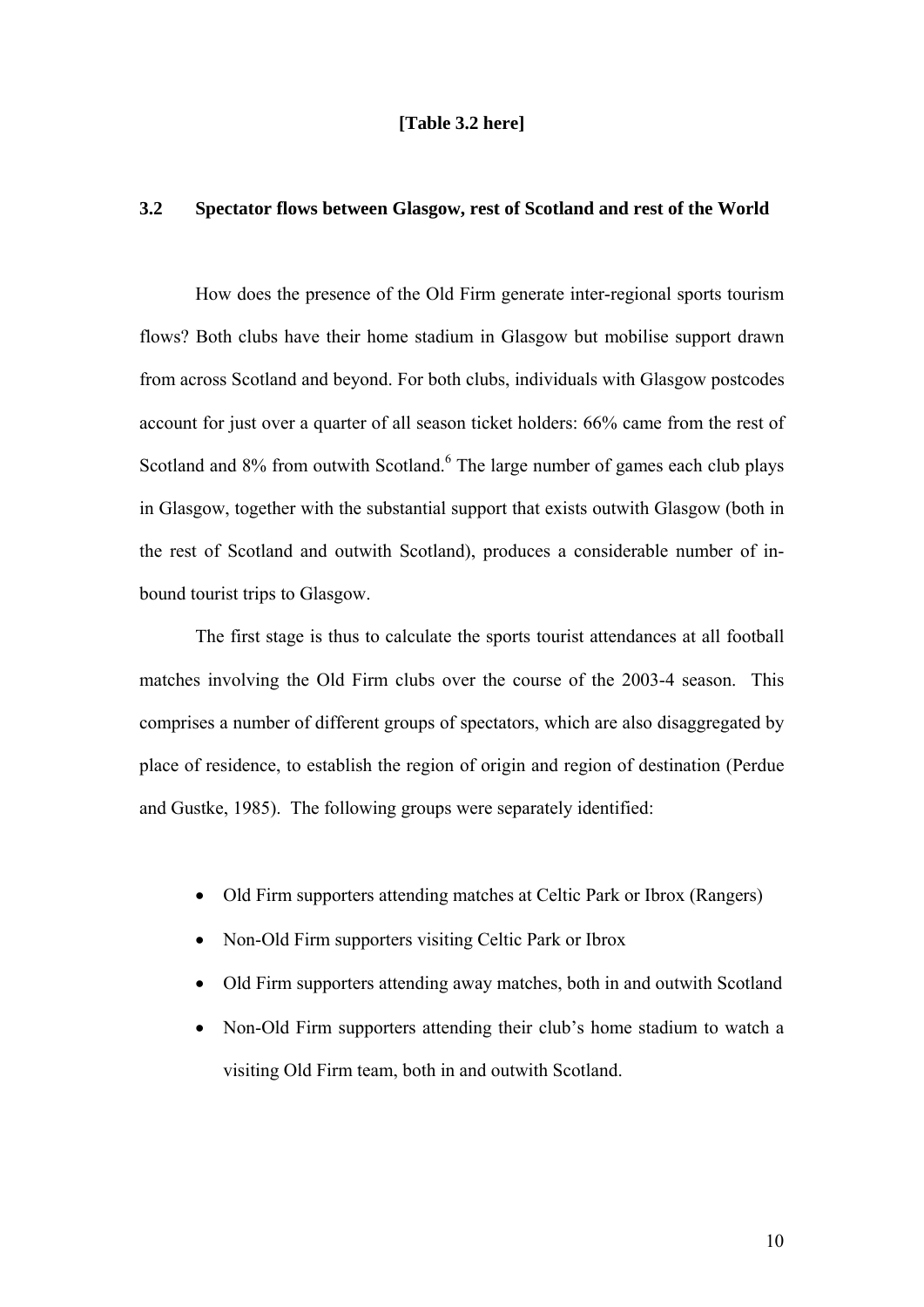The Old Firm clubs provided information on the total attendances at their home matches in the SPL and European competitions, together with the number of tickets sold to the visiting teams' spectators. The Old Firm also supplied the data for the total number of supporters that they took to away matches. Rollin and Rollin (2004) is the source for the attendance figures for home Old Firm domestic (League and Scottish) cup matches and for Old Firm away matches in all domestic and European competitions.

Some plausible assumptions concerning the residence of Old Firm and non-Old Firm supporters were necessary given the prohibitive cost of sampling each crowd for the two Old Firm clubs and the opposing team at every match played involving either of the Old Firm clubs over the season. In the absence of better data, these could be revised, although given the relative size of support of the non-Old Firm clubs this is likely to have a negligible overall effect upon the results.

These assumption are:

- The distribution of the regional residence of Old Firm supporters at either home or away matches corresponds to the regional distribution of season ticket holders for each club.
- The non-Old Firm supporters at either home or away matches are geographically distributed for each club as follows:
	- o Hearts FC and Hibernian FC: 5% Glasgow residents, 95% rest of Scotland
	- o Kilmarnock: 10% Glasgow residents, 90% rest of Scotland
	- o Motherwell: 15% Glasgow residents, 85% rest of Scotland
	- o Partick Thistle: 40% Glasgow residents, 60% rest of Scotland
	- o All other Scottish clubs: 100% rest of Scotland

11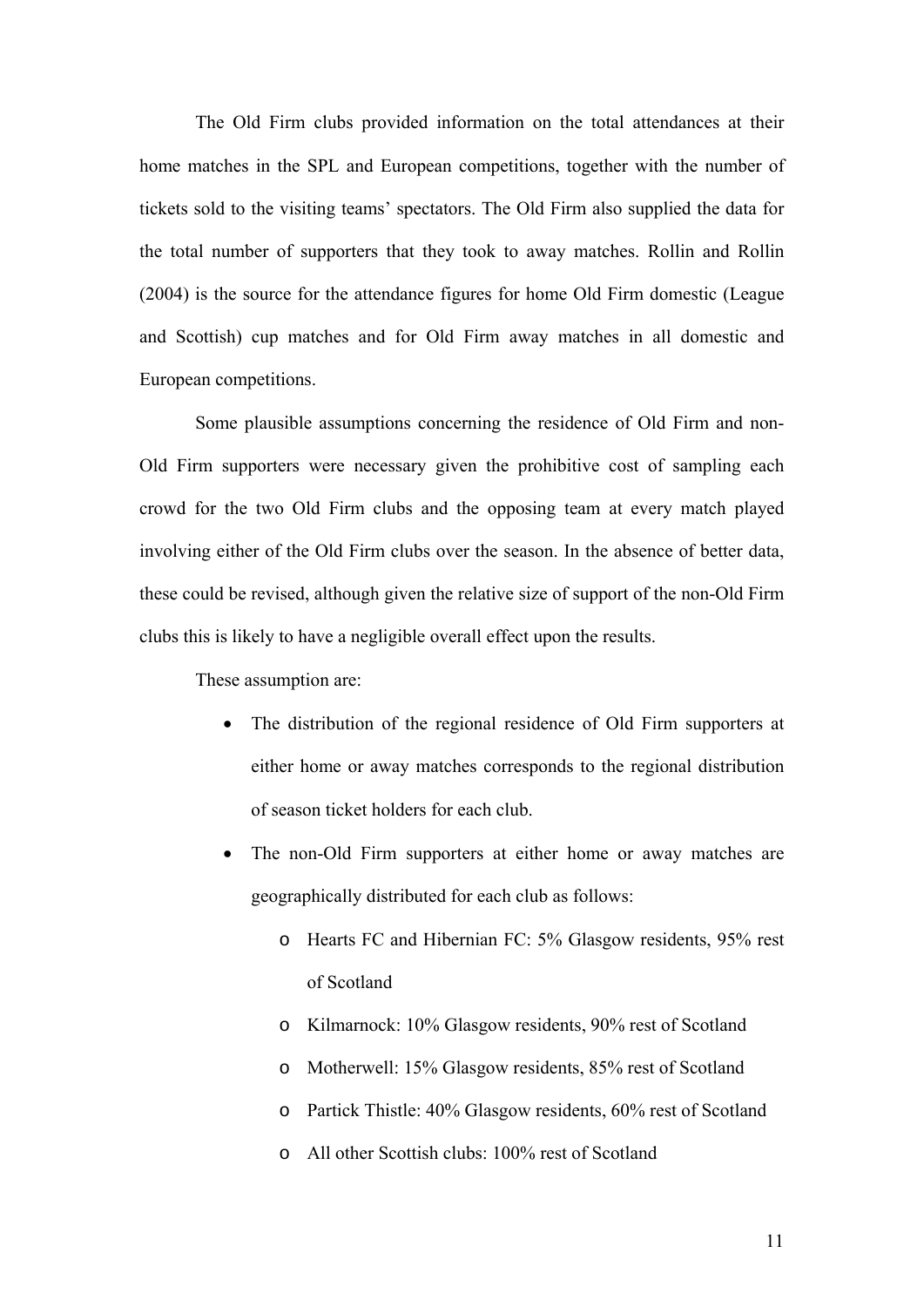#### o Non-Scottish clubss: 100% resident outside Scotland.

Table 3.3 shows the total attendances at matches involving the Old Firm clubs during 2003-4, by region of residence and region of destination for the spectators.<sup>7</sup> In total, there were 2,758,217 spectator attendances in Glasgow during season 2003-4 for matches involving the Old Firm. Of these, the vast majority are spectator attendances at Ibrox Stadium (43%) or Celtic Park (53%). The difference between these figures can be explained by four more (high attendance) European matches were played at Celtic Park than Ibrox Stadium during this season.<sup>8</sup>

#### **[Table 3.3 here]**

There were a total of 389,761 spectator attendances in the rest of Scotland for matches involving the Old Firm clubs. A slight majority of these attendances (51%) were for games involving Rangers. The 12 matches outwith Scotland involving the Old Firm clubs had a total attendance of 403,690. This high average attendance (over 33,000 per game) can be explained by the large capacities of the stadia that the Old Firm played in during this season. These included Manchester United (attendance: 66,707), Stuttgart (50,348), Bayern Munich (48,500) and Barcelona (80,000). However, note that using the assumptions detailed above, these away matches are estimated as generating only 33,768 spectator attendances from Scottish residents. In terms of the residential location of supporters at all games involving at least one Old Firm team, 83% come from Scotland, with 61% travelling from the rest of Scotland, that is, outwith Glasgow.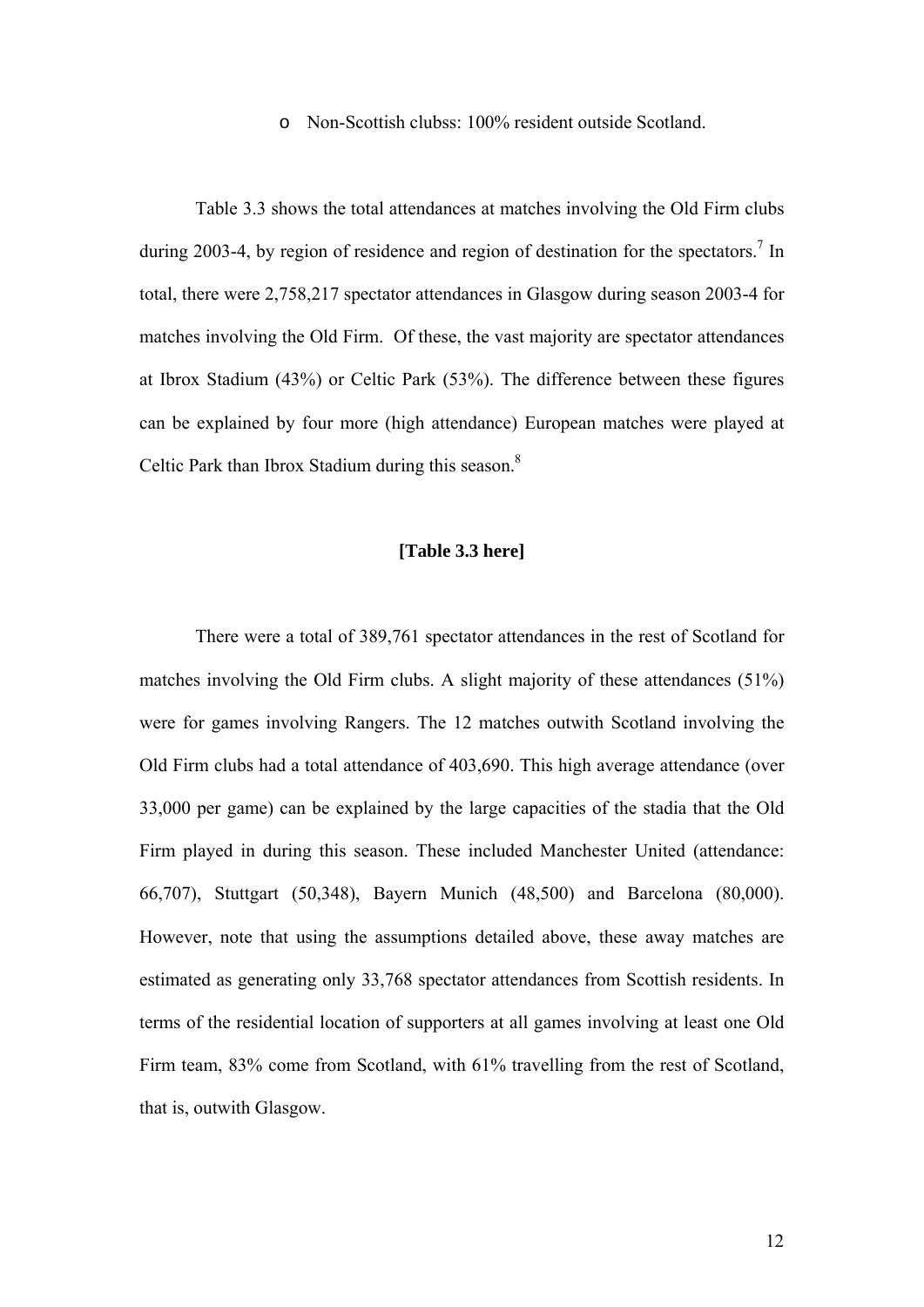Following Perdue and Gustke (1985), net inter-regional spectator flows – i.e. movements requiring travel across a regional boundary – can be calculated to identify the regions that are net recipients of spectator attendances and those which are net losers. These are shown in Table 3.4.

#### **[Table 3.4 here]**

Consider the first column of figures in Table 3.4. This shows that in the season 2003-4, as a result of the games played involving either of the Old Firm clubs, there was a net flow of 2,002,501 spectator attendances into Glasgow. Of these, 1,780,507, almost 90%, come from the rest of Scotland and 221,994 from the rest of the world. Column two indicates for the rest of Scotland that the net outflow of spectator attendances to Glasgow plus 10,858 to the rest of the world implies a total net outflow of 1,791,365. Finally, column three shows that the net outflow of spectator attendances from the rest of the world (mainly Ireland and the rest of the UK) is 211,136. The net travel to Glasgow reflects the large attendances at Old Firm matches held in Glasgow combined with a relatively small season ticket holder base living within the Glasgow City area.

#### **Section 4: Spectator expenditure profiles by residence and match location**

 A key step in measuring the economic impact of this football tourism is to identify the aggregate expenditures made by these spectators in order to attend matches both in and outwith Scotland. These total expenditures are estimated as the aggregated values of the individual expenditures for each spectator attendance, by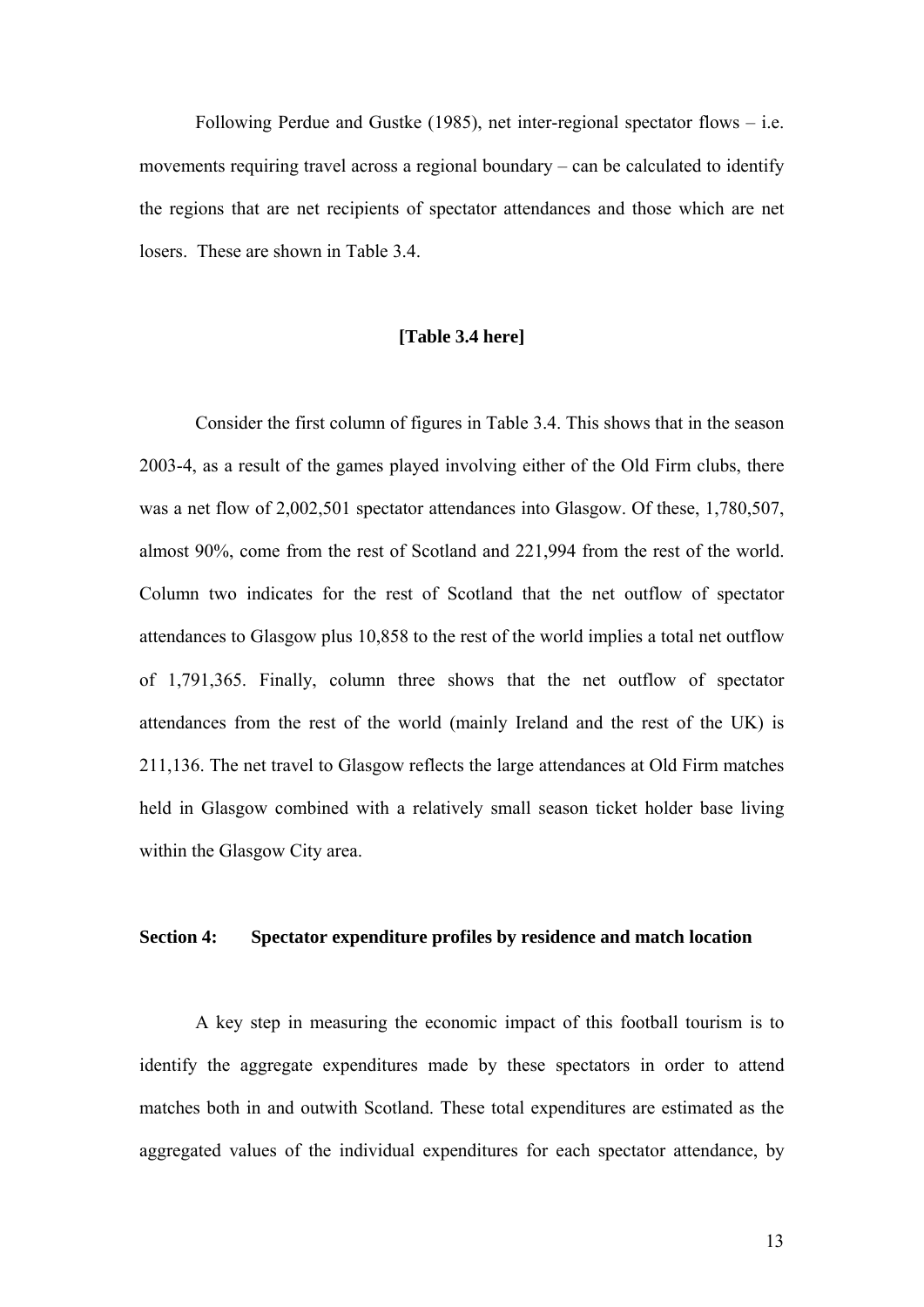residence and match location, over the season at matches involving either of the Old Firm clubs. These data were collected using a postal survey carried out during Autumn 2004.

For each club, two thousand questionnaires were sent to a sample of season ticket holders in order to collect information on expenditure across different consumption categories for various types of sports tourist. The questionnaire sent to the supporters is replicated in Appendix 1. Season ticket holders were used as these comprise the vast majority of Old Firm supporters attending matches and each club holds a database of their names and addresses. Supporters living outside Scotland were over represented in the survey, as this is the smallest group but the group that has the highest *per capita* sports tourism expenditure. However, of course the weight that these responses were given in the reported results was determined by their assumed weight in the match attendance figures, not their weight in the survey.

Each respondent was identified by postcode. This was used to allocate him or her into one of the three impact regions for this study – Glasgow, the rest of Scotland or the rest of the world. The same questions were then asked on method of transport (and expenditure on each type of travel), accommodation and other expenditures before, at and after the most recent match across three categories attended by the respondent. The specific questions are given in Appendix 1. The three match categories covered were: home matches (at Celtic Park or Ibrox); away matches in Scotland; and away matches outwith Scotland.<sup>9</sup> In all, 1034 survey replies were received, a 26% response rate. Results are reported from these surveys for respondents from one of the Old Firm clubs for transport methods and costs, and then for supporters of the other Old Firm club for accommodation costs and other

14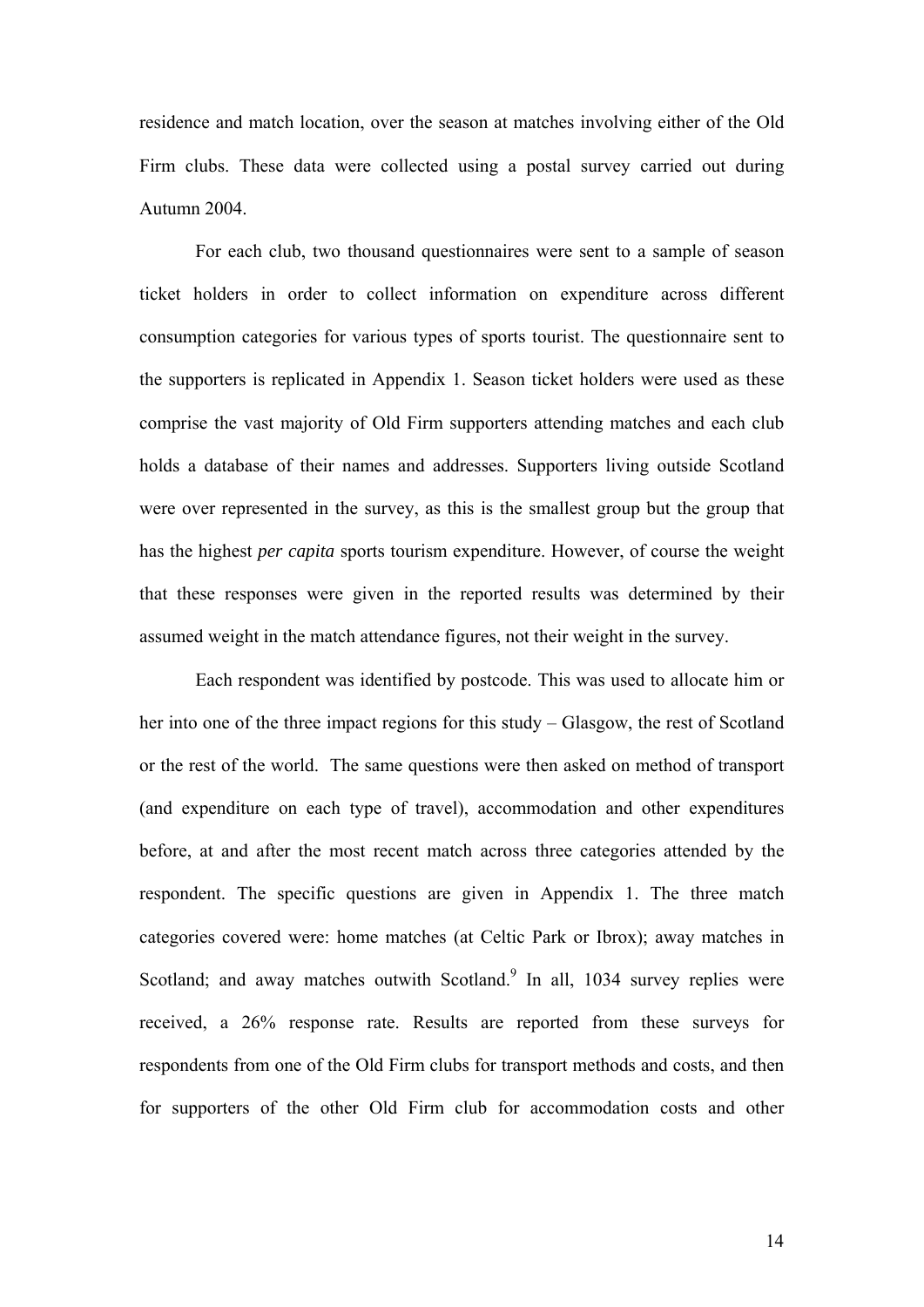expenditures.<sup>10</sup> The size and pattern of expenditure is similar across clubs but differs considerably by the supporter's place of residence and the match location.

#### **4.1 Transport methods and expenditures**

For each club, the survey replies were sorted by region of residence and match type to establish average expenditure profiles for each spectator attendance. Away matches in Scotland were additionally divided into four geographic zones. These are identified in Table 4.1, together with the SPL teams whose home ground is in each area. Tables 4.2 and 4.3 report figures relating to travel types and expenditures. These are given for supporters of one of the Old Firm teams. Tables 4.4 and 4.5 give data for accommodation and other expenditures. These are for supporters of the other Old Firm team.

#### **[Table 4.1 here]**

Table 4.2 gives the distribution of transport methods used by Old Firm supporters.<sup>11</sup> These are reported for home and away matches, broken down by the residence of supporter. Away matches are further subdivided by location of ground. Table 4.3 gives the corresponding average expenditure per Old Firm supporter on transport, broken down in the same way. Thus, for example, the first column of Table 4.2 shows that of Glasgow residents attending a home match, 33% used public transport. The first column of Table 4.3 reports that for those using public transport for these journeys, the average cost was £2.96.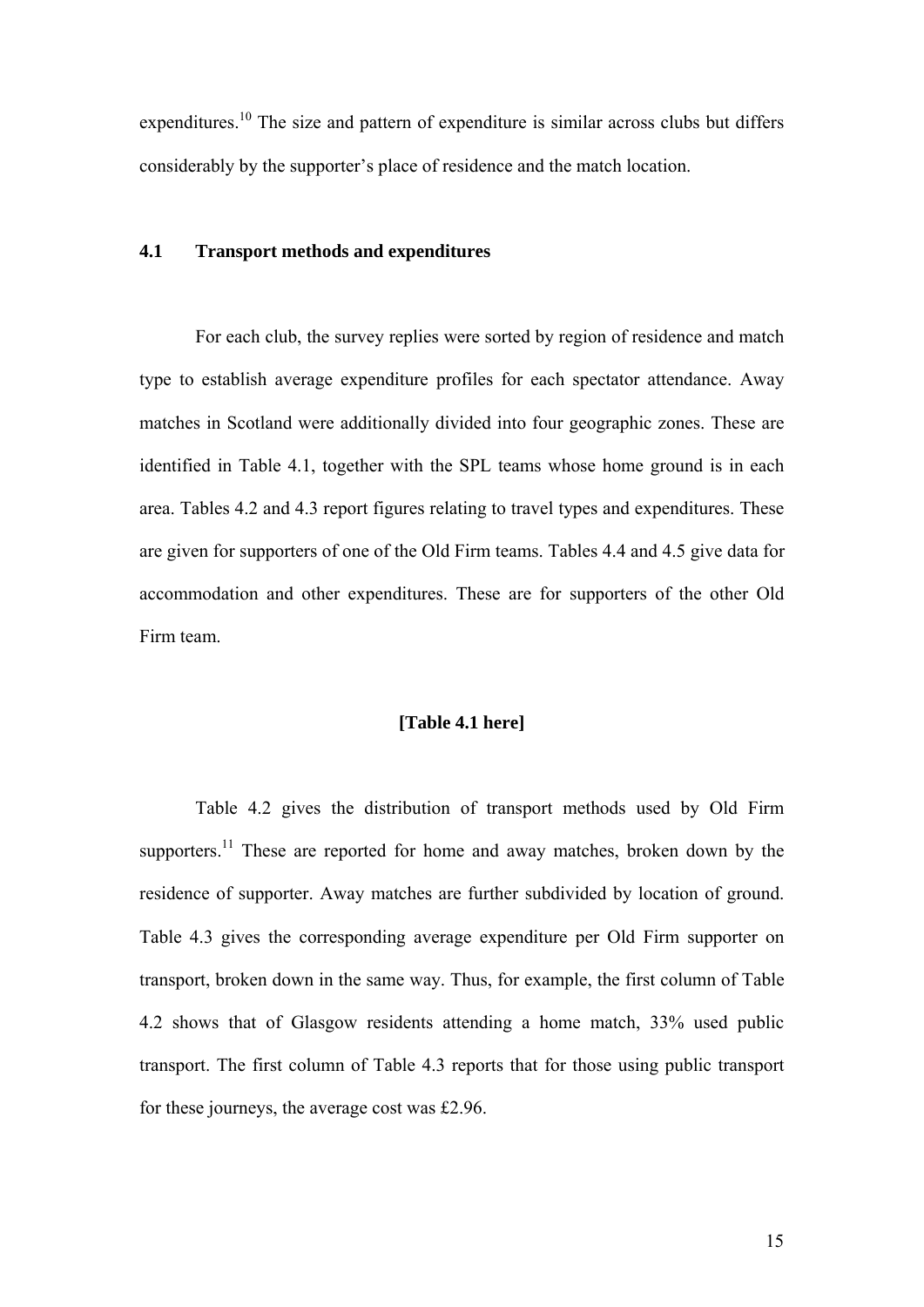#### **[Table 4.2 here]**

For home games, the private car was the most common method of transport for Old Firm supporters in each of the three residential categories (Glasgow, rest of Scotland and rest of the world). For supporters living in Glasgow, public transport was the second most popular transport type, whilst for supporters in the rest of Scotland and the rest of the world, the supporters' bus was placed second. Supporters attending from outside Scotland used the most diverse methods of transport, with plane and ferry taking large shares of the total journeys (22% and 15% respectively). Not surprisingly, average transport expenditure made for attending home games increases with distance from the ground.

 For away matches within Scotland played in Glasgow, the pattern of transport methods and expenditures is similar to home matches, except that a bigger proportion of journeys is by supporters' bus. For games played in Edinburgh travel by supporters' bus becomes the dominant transport mode, with over 50% of supporters residing in Glasgow and the rest of Scotland travelling in this way. For those supporters living outwith Scotland, 45% travel by car. Whilst for Glasgow residents travel costs to matches in Edinburgh are higher than for home games, for those supporters residing outwith Glasgow, the average travel expenditure can be lower for some transport types.

#### **[Table 4.3 here]**

When the away games are in Lanarkshire, the private car becomes the principal means of transport, with over 50% of supporters in each residential location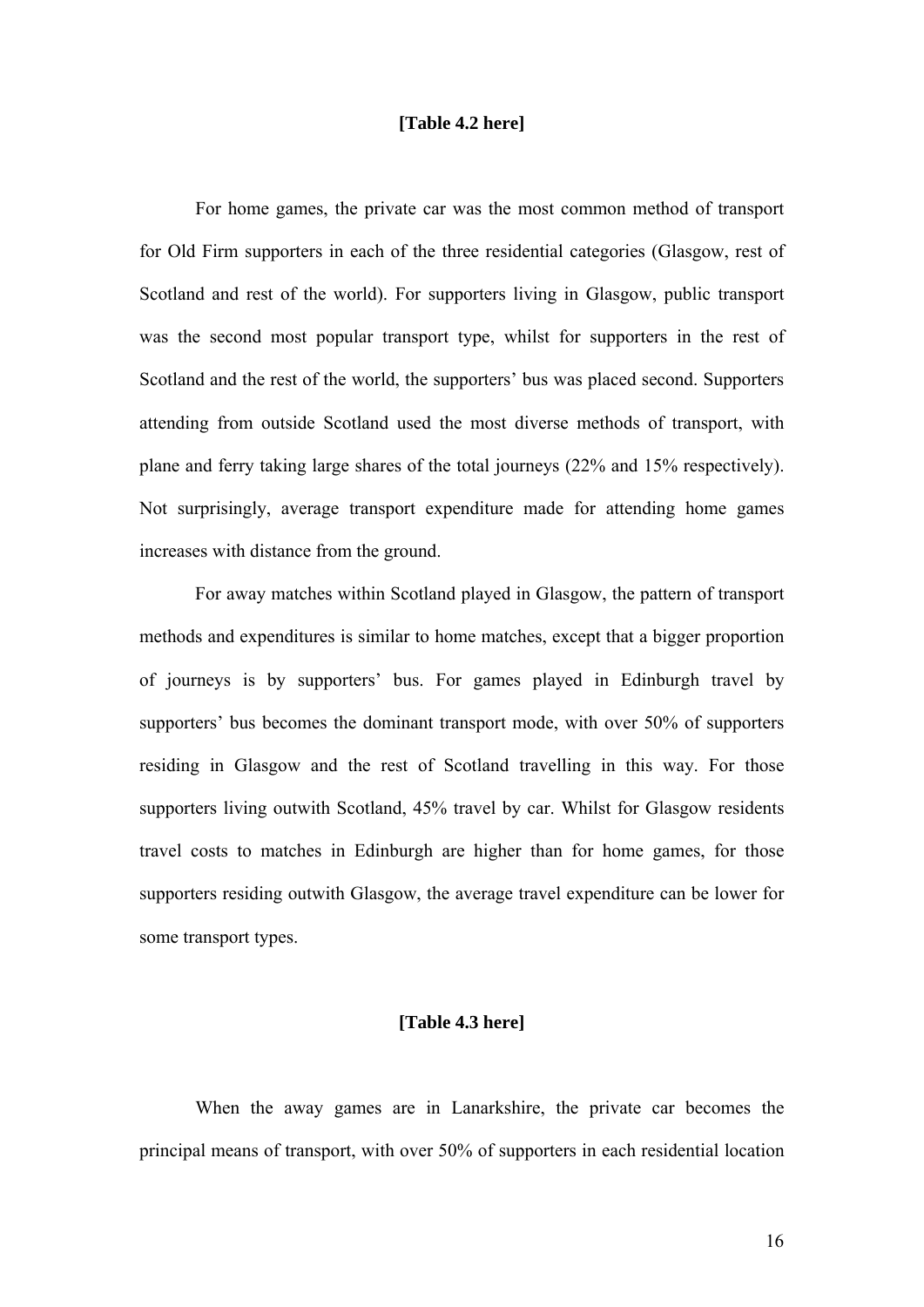making this transport choice, rising to 71% for Glasgow based supporters. Again, compared to home matches, the transport costs are higher for Glasgow residents but are lower for other Old Firm supporters for some transport types and locations. Finally for matches played in North Scotland, the proportion travelling via car or supporters' bus is 100% for Glasgow residents, 91% for residents in the rest of Scotland and 79% from supporters from the rest of the world. When compared to home matches, the transport costs are higher for supporters living in Scotland but are at about the same level for those from the rest of the world.

 For away games played outwith Scotland, the situation is clearly quite different. In these cases, over 60% of the trips are made by plane and the average cost lies between £203.64 (for Glasgow residents) and £144.57 (for supporters living outwith Scotland). It might be expected that Glasgow and Scottish supporters would pay slightly more for flights given the usually higher cost of flying from Scottish airports.

#### **4.2 Accommodation and other expenditures**

 The spectator survey returns identify the number of supporters, broken down by residential location, who stayed overnight when attending a match and the amount spent on accommodation (where this stay was not with friends or relatives). The figures for those who stayed in paid accommodation are given in Table 4.4. The survey also provides information about other expenditures that were made before and after the attendance at the match – such as food, drink and merchandise. These results are presented in Table  $4.5<sup>12</sup>$  The figures given in Table 4.4 for the cost of accommodation are the average amounts that supporters in each category spent who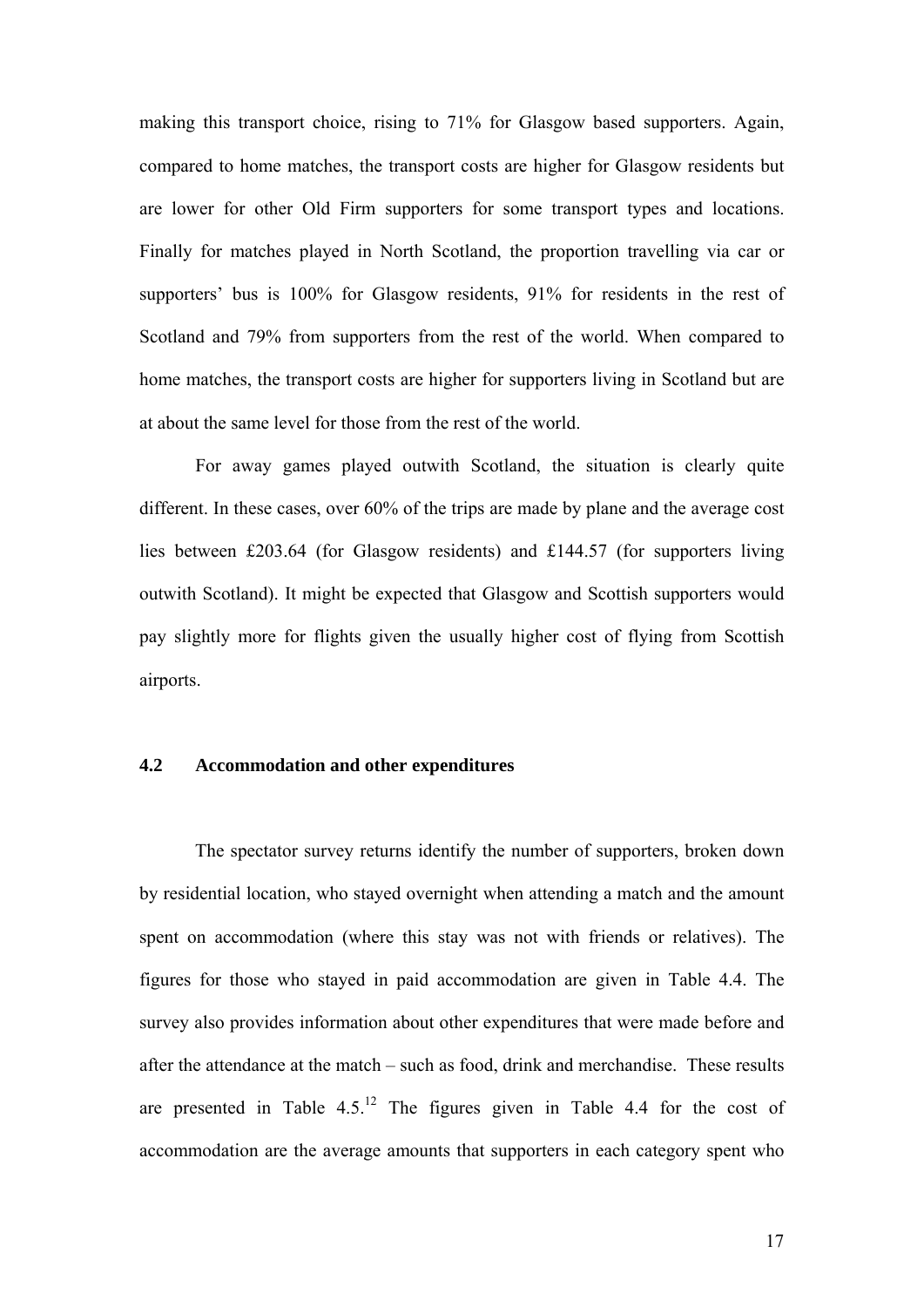included a paid overnight stay as part of their attendance at the specific match. The values in Table 4.5 for the other expenditures show the average amount paid by a typical (average) supporter from each area on each expenditure category.

#### **[Table 4.4 here]**

 Table 4.4 reveals the following information concerning accommodation expenditure in Scotland generated by Old Firm matches. First, Old Firm supporters resident in Scotland very rarely stay in paid accommodation overnight when attending either home or away Scottish Old Firm games. Second, for either home or away matches in Glasgow, just over one half of Old Firm supporters travelling from outwith Scotland stay overnight, almost invariably in Glasgow. For Scottish Old Firm away games outwith Glasgow, the proportion is lower. Third, the average amount paid per night for accommodation is much higher in Edinburgh and North Scotland than in Glasgow or Lanarkshire.

For Old Firm games played outwith Scotland, the proportion of supporters staying in paid accommodation overnight is 69% for Glasgow residents, 76% for supporters from the rest of Scotland and 88% for those living outwith Scotland. The accommodation expenditure per night is also high, again with Glasgow residents the lowest, at £114.94, and rest of the world residents highest at £135.29.

Table 4.5 reports the other tourism expenditures associated with attending Old Firm games. The surveys asked for the amount spent by each supporter before, and after, the match. The sports tourism expenditures made in the ground have been excluded. The focus in this paper is solely the impact of the expenditure that is not paid to the clubs themselves. This is because dealing with expenditures to the clubs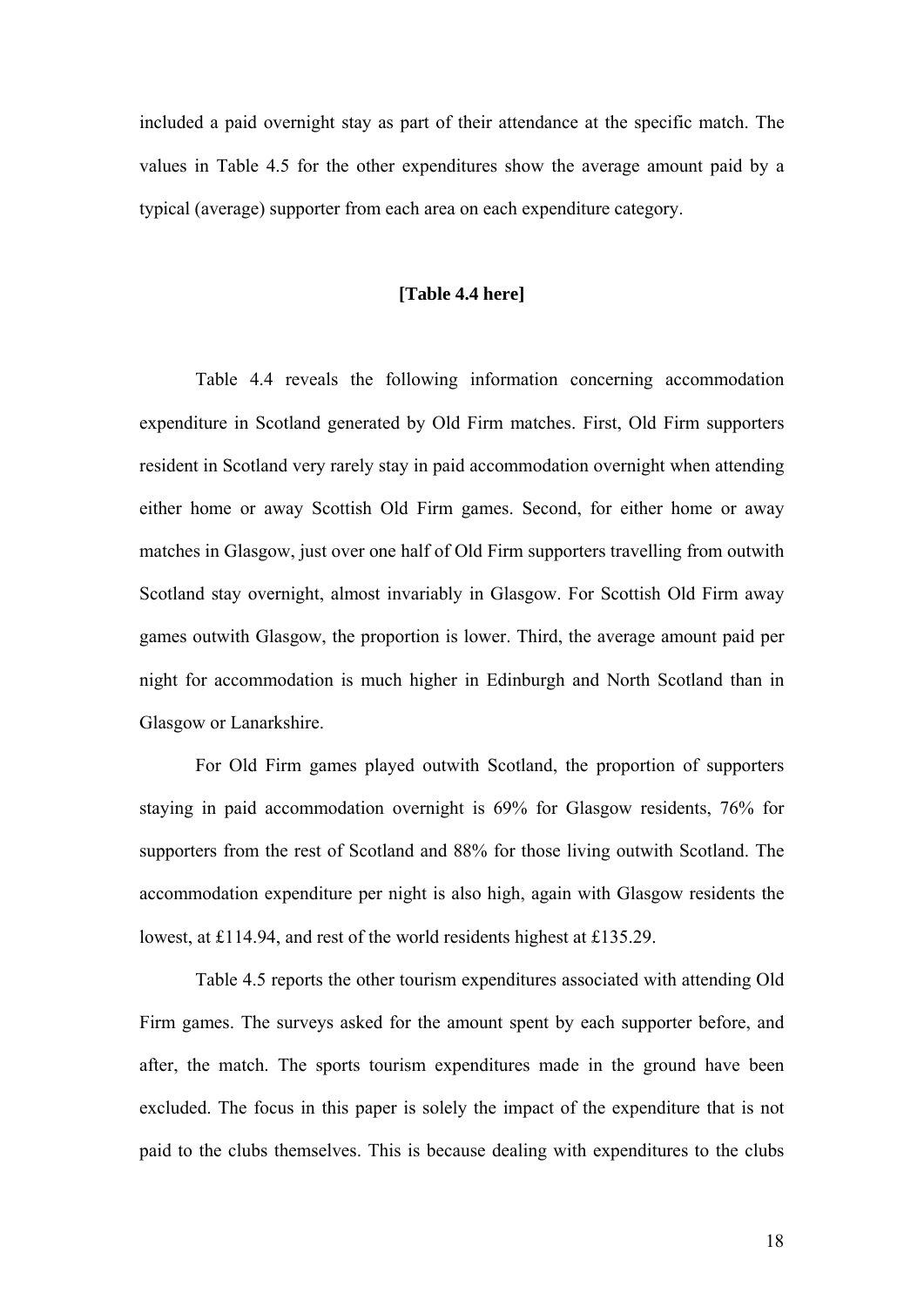requires treatment of the extent to which the clubs' income remains within the local economy. This is outside the scope of this paper. First, consider matches involving the Old Firm played in Glasgow. Old Firm supporters from all residential categories spend over double when attending a home game than an away game. For these matches, expenditure by Glasgow and rest of Scotland residents are similar, but the average expenditure made by a resident from outwith Scotland is over twice the amount. All expenditures are heavily concentrated in Glasgow.

#### **[Table 4.5 here]**

For expenditures on Scottish away games outwith Glasgow, the expenditures tend to be lower but not invariably so. Also most of these expenditures occur outwith Glasgow. For away games outwith Scotland expenditures are much higher, with about 90% occurring outwith Scotland.

#### **Section 5: Calculation of aggregate spending and allocation to regions**

The information presented in Sections 3 and 4 can be used to calculate the total sports tourism expenditures made by supporters of the Old Firm clubs over the course of the 2003-4 season. The distribution of these expenditures across Glasgow, the rest of Scotland and the rest of the world can also be identified, together with the composition between goods and services. Similar estimates can be made of the size, commodity composition and location of expenditures made by the supporters of teams involved in matches against the Old Firm clubs. In calculating the aggregate expenditures of non-Old Firm supporters, it is assumed that these supporters have the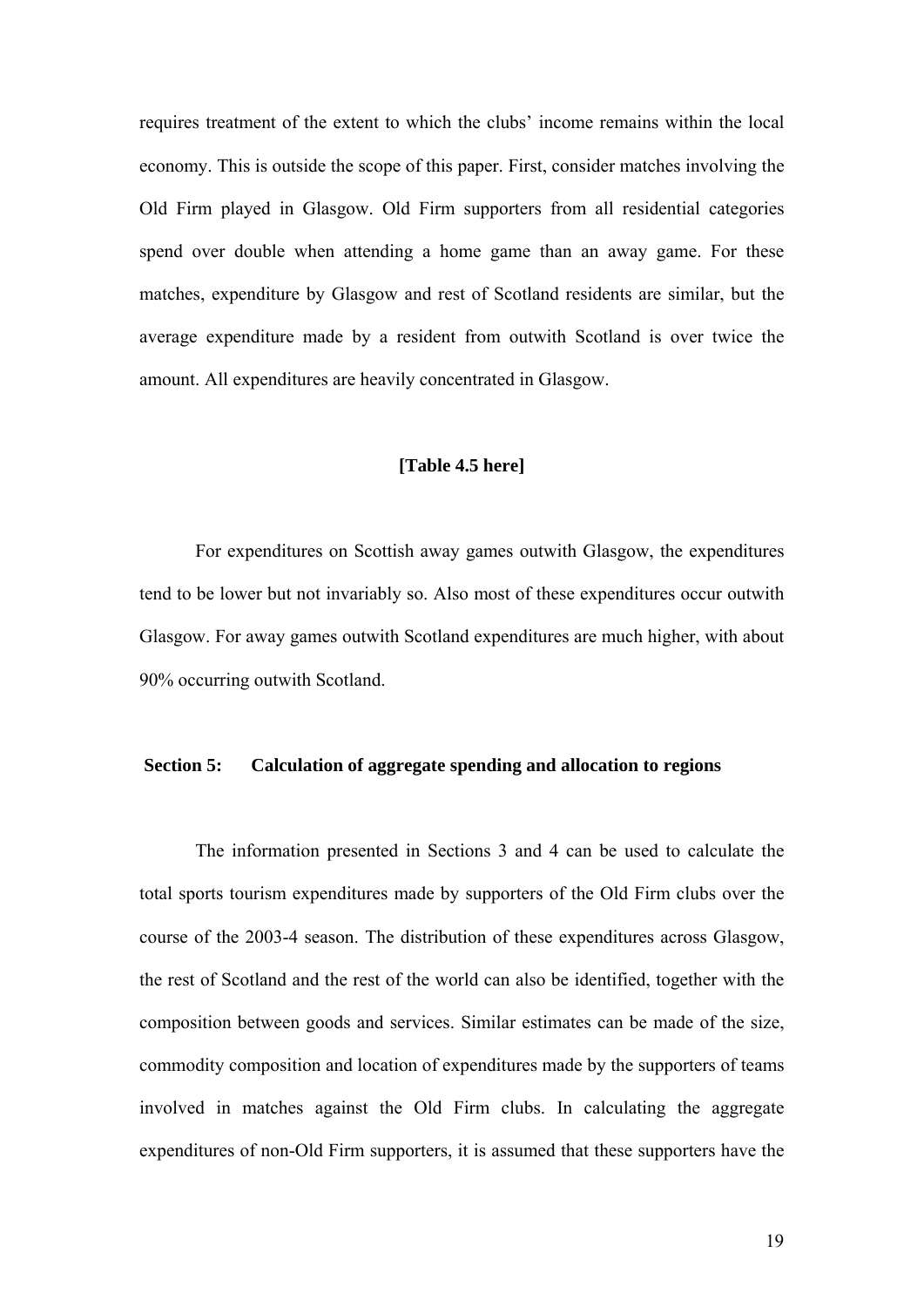same average expenditures as the Old Firm supporters do when the Old Firm supporters travel to visit them. That is to say, Barcelona supporters visiting Scotland have the same average propensity to stay overnight in Glasgow and the same average expenditure per person on food and drink as Old Firm fans visiting Barcelona. This assumption is necessarily rather crude. See Grieg and McQuaid (2003) for the differences in the expenditures made by supporters from different national teams visiting Edinburgh for matches in the Six Nations Rugby Union championship. The allocation of expenditures to regions used the information in Tables 4.4 and 4.5 for other expenditures and accommodation. The allocation of transport expenditures required more careful treatment, and this is detailed in Appendix 2.

 Having made these aggregations from the original survey data, the total expenditures can be identified by the region of residence of the sports tourists and by the region where their expenditures were made. These data are shown in Table 5.1.

#### **[Table 5.1 here]**

Table 5.1 gives key characteristics of the sports tourism expenditures associated with matches involving one or both of the Old Firm teams in the season 2003-4. First, the sports tourism expenditures made in attending such matches in this one season are large – over £130 million in total. Second, almost 80% of these expenditures are made in Scotland, and around 50% in Glasgow.

Looking along the rows, spectators from Scotland spend just over £89 million attending matches; with residents from outwith Glasgow making up almost 80% of this expenditure. Identifying some of the key cells in Table 5.1, note from the first column that over 75% of the spending in Glasgow is made by non-Glasgow residents.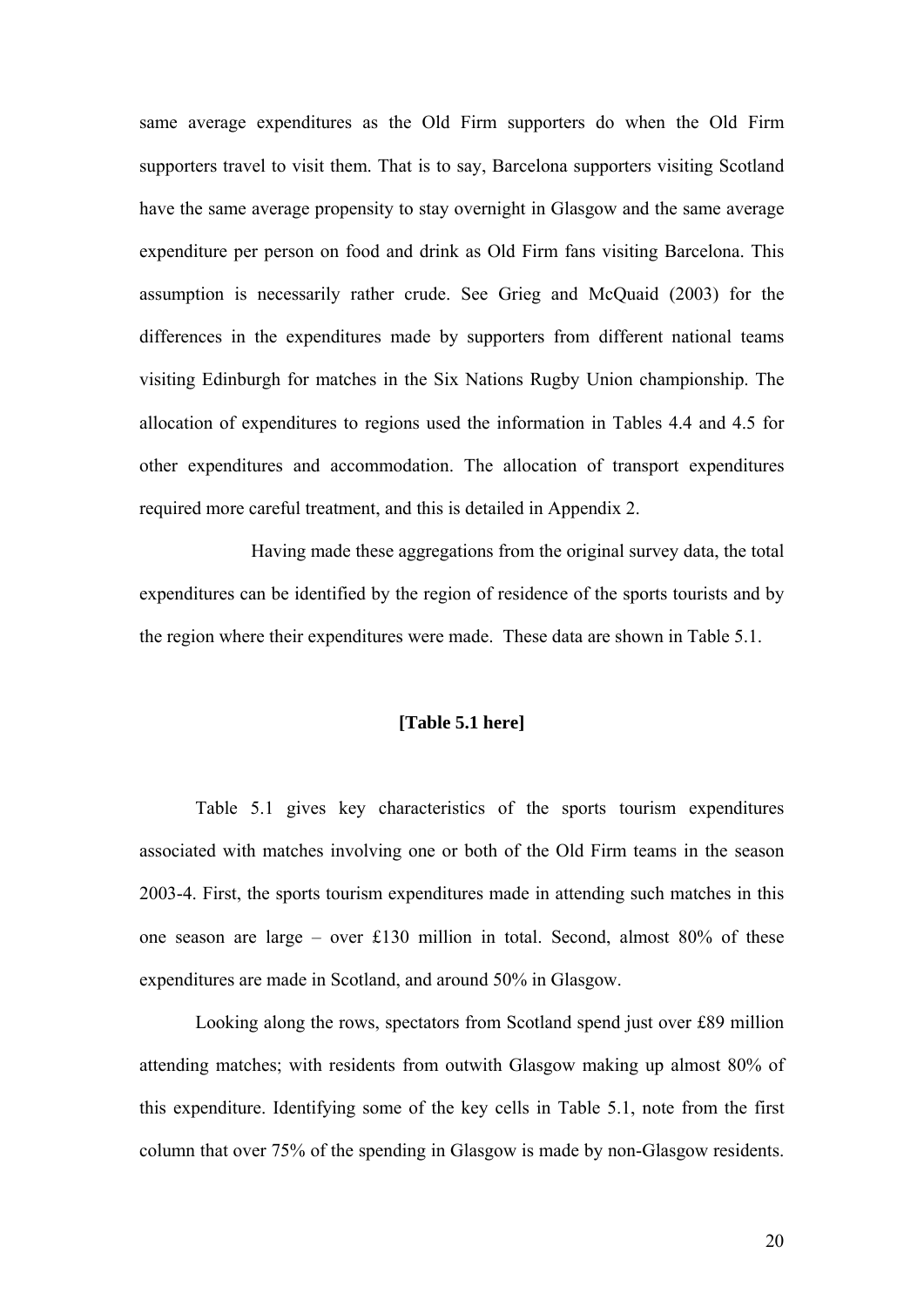Also, figures in the second row indicate that residents from the rest of Scotland spend more in total in Glasgow than in the rest of Scotland itself. The third row shows that expenditures in Scotland made by supporters resident outwith Scotland are strongly weighted towards Glasgow.

To get some kind of metric on the level and nature of this sports tourism expenditure, Blake (2005) estimates that the total visitor spending linked to the 2012 London Olympic Games at £309 million for domestic visitor and £447 million for foreign visitors. That is to say, in terms of sports tourism, for Glasgow having the Old Firm has a similar direct expenditure impact as hosting the Olympic Games every 12 years.

The net balance of spectator sports tourism expenditures can be calculated and are shown in Table 5.2. This table shows the net flow of expenditures between regions.

#### **[Table 5.2 here]**

 Table 5.2 reveals that in the 2003-4 season, the sports tourism expenditure associated with attending Old Firm matches involved a clear net shift in direct expenditure to Glasgow. The biggest individual entry is for the net balance between Glasgow and the rest of Scotland. This implies that supporters resident in the rest of Scotland attending Old Firm matches made expenditures over the season in Glasgow that exceeded expenditures made by Glasgow residents in the rest of Scotland by over £31 million. A similar net expenditure injection to the Glasgow economy from supporters resident in the rest of the world equals £14.7 million.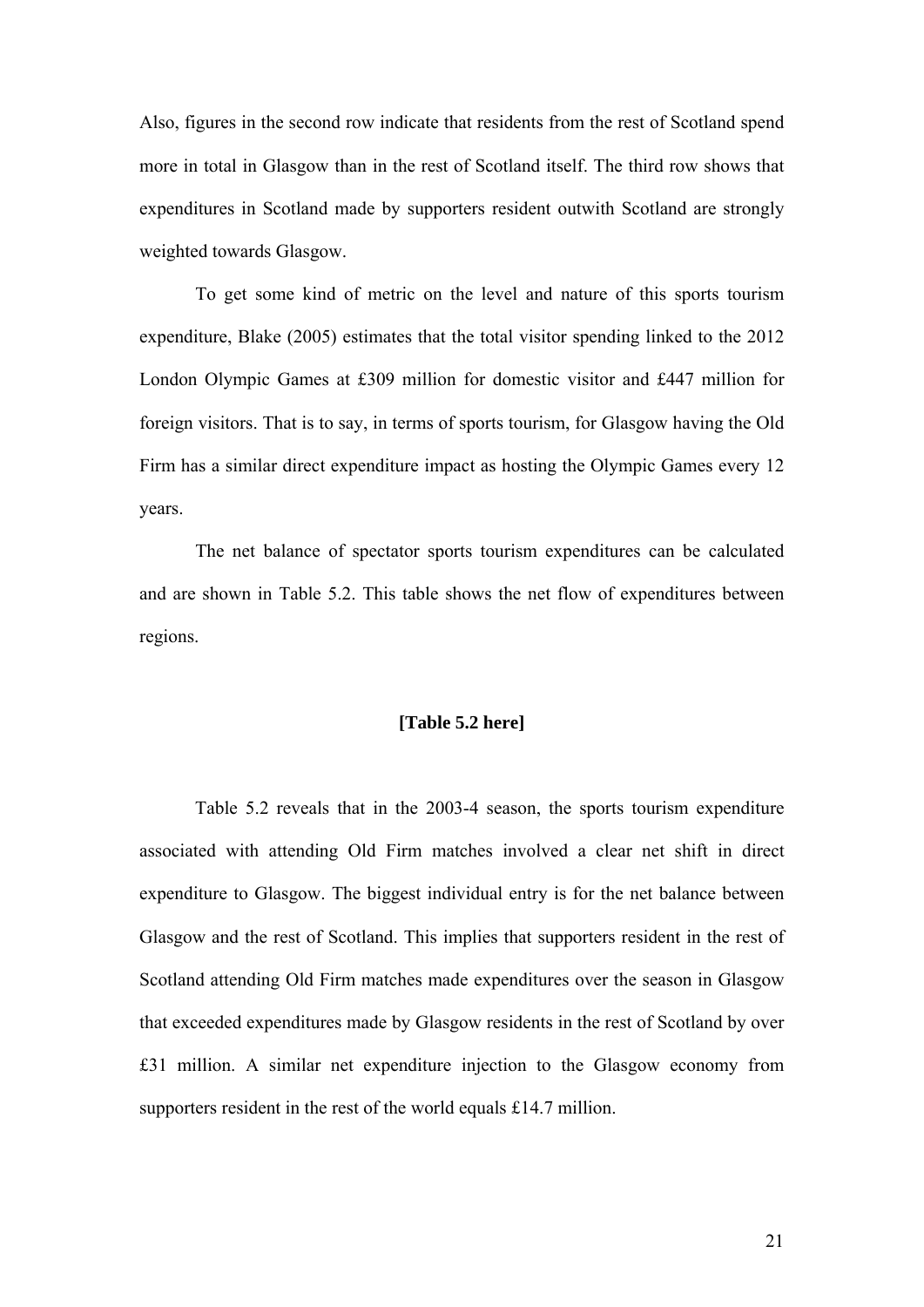#### **6. Economic impacts of sports tourism and displaced expenditures**

 Table 5.2 shows the net direct expenditure flows across space associated with Old Firm sports tourism. However, measuring the total net impact on economic activity is a little more complex. The direct expenditure has subsequent knock-on (multiplier) impacts. For example, sports tourism expenditure on the output of sectors such as restaurants and hotels leads to further local expenditure on the intermediate goods and services used in production in these sectors. Sectors producing these intermediate goods themselves make local intermediate purchases and so on. These effects are known as the indirect impacts. Similarly, workers in sectors that are directly supplying sports tourism undertake consumption expenditures, which also supports local economic activity. These are induced effects.

To measure the full impact of the sports tourism associated with attending Old Firm matches the direct, indirect and induced effects need to be incorporated. These indirect and induced effects spread the impact of Old Firm sports tourism not only to other sectors not directly affected but also across other regions, through the purchase of the exports of these regions. That is to say, for example, a sports tourist from the rest of the world who spends money only in Glasgow will generate indirect and induced effects on economic activity not only in Glasgow but also the rest of Scotland.

However, note that where Scottish residents are the sports-tourists, the impact of the displaced household expenditure that otherwise would have been made locally needs to be accounted for. That is to say, where local supporters of the Old Firm were not attending games there would be alternative local expenditures. From a Scottish perspective, for these individuals, sports tourism involves expenditure switching. It is

22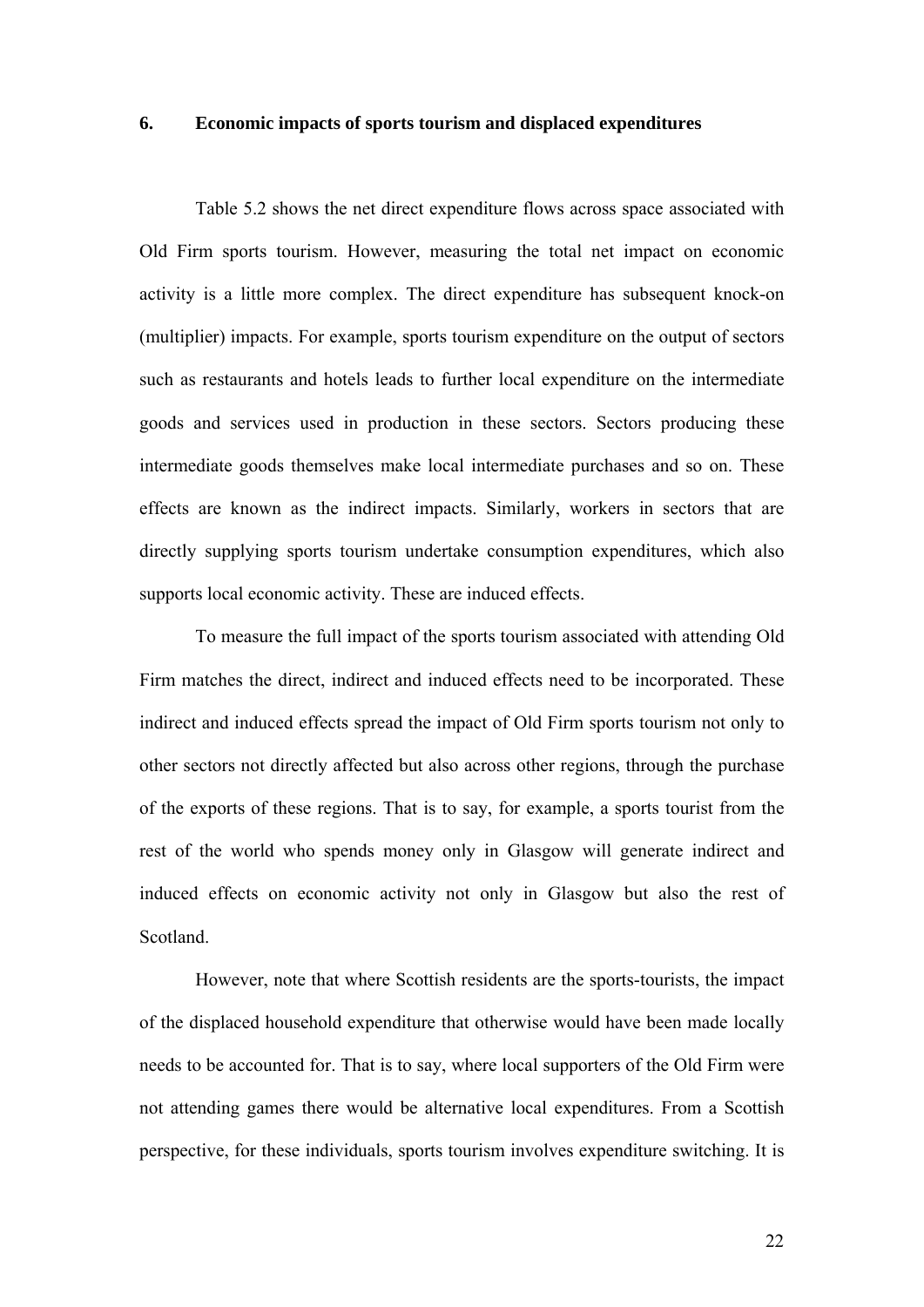important that both the positive sports tourism impacts and the negative displacement effects are both separately identified so as correctly to measure the net indirect and induced effects of this switch in expenditure.

Preuss (2005, p287) identifies ten categories of "event-affected persons" and their movements before, during and after the hosting of a major sporting event. Many of these categories occur because the nature and scale of such events trigger avoidance and time switching behaviour amongst some groups which has a corresponding impact on direct expenditures. This sort of behaviour is not relevant, or at least much reduced, for regular season sporting competitions. Essentially, as argued above we have two groups – Scottish residents who are expenditure shifting between sports tourism and other household expenditures (and sometimes across regions), and sports tourists resident outwith Scotland who bring new expenditure.

 The economic impacts that these sport tourist expenditures have on Glasgow and the rest of Scotland (ROS) can be quantified through the use of Input-Output (IO) analysis (Miller and Blair, 1985). The method employed in this paper uses the official Scottish IO table for 2002 (Scottish Executive, 2005), updating it to 2003-4 prices and then disaggregating it for Glasgow and the rest of Scotland.<sup>13</sup>

The methodology suggested by UK Sport (2004) focuses on the quantification of the direct expenditures attributable to the sporting event. It does not estimate the indirect and induced effects, nor quantify the impacts on key measures of economic activity: GDP, income or employment. The Input-Output method used here is able incorporate these wider effects and connect with these important variables. UK Sport (2004) acknowledge that multiplier analysis based on the IO technique can be used to derive the total economic impacts. However, in their report these are not presented for a number of reasons which are as follows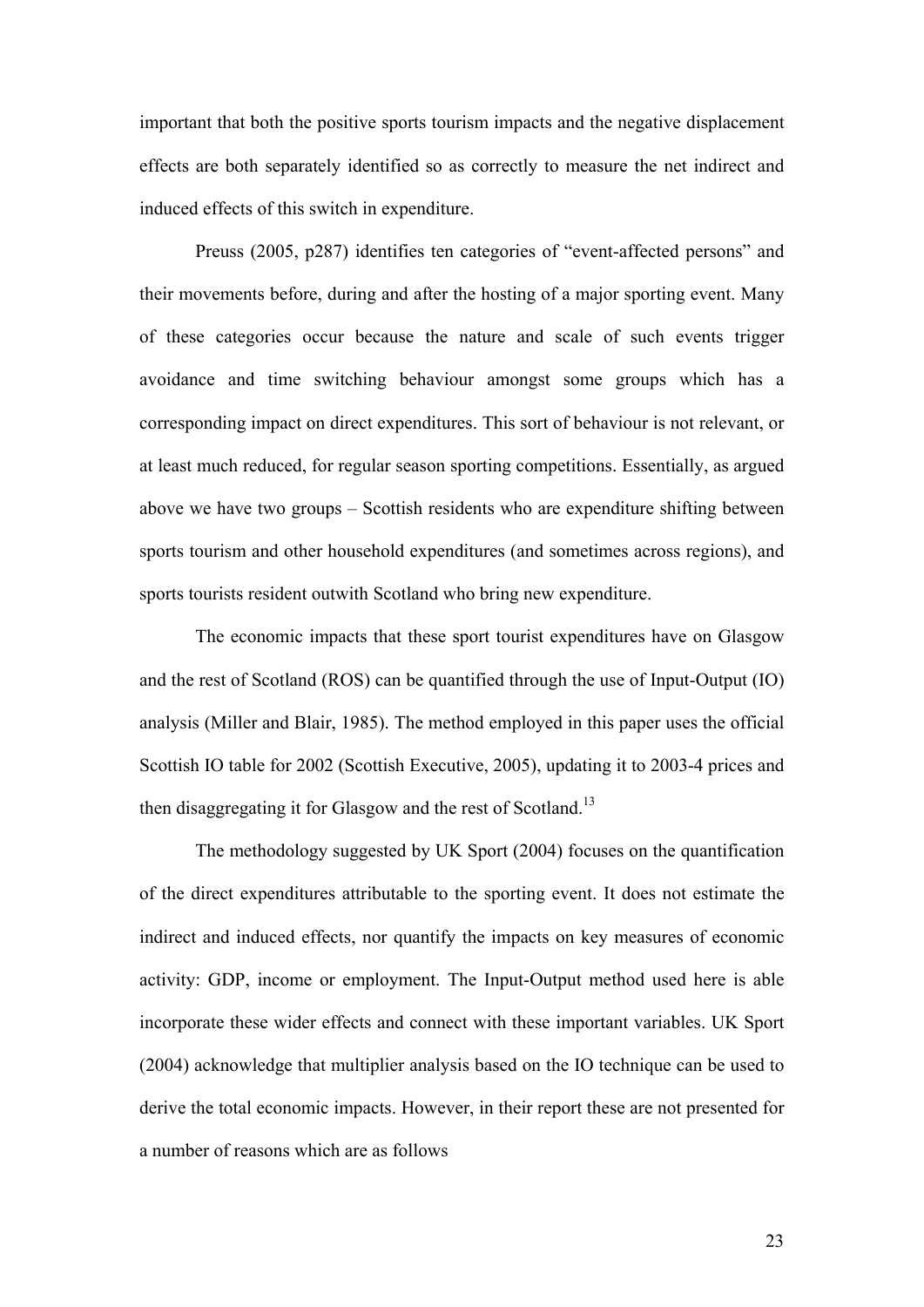First, multipliers for the specific economy in question might not be available, leading to the "borrowing" of multipliers from other studies. Such "borrowed" multipliers may be wrong, and cannot be considered anything other than a "poor approximation" for the specific economy in question. Second, these multiplier would vary across regions and time. UK Sport (2004) argue that their method is about comparing events and not economies, and as such focus on estimating the additional expenditure, rather than the impact of these expenditures. However, this paper has access to official timely IO data information. Multiplier values are therefore not borrowed from other economies or other sectors. Moreover the full geographical impact is of importance for this study. As will be shown, incorporating indirect and induced effects can generate impacts that differ both quantitatively and qualitatively to the direct expenditures.

In Input-Output analysis the next step is to separately identify the sports tourist expenditures as exogenous elements of final demand. This is explained in greater detail in Appendix 3. Accepting a number of assumptions, economic activity can be attributed further to these elements of final demand. That is to say, the additional and induced economic activity associated with those exogenous demands can be quantified. The most straightforward case is where supporters' resident outwith Scotland make this expenditure: here both the initial sports tourism expenditure and the indirect and induced effects are treated as additional. However, as argued earlier, where sports tourism expenditure is made by local residents, there is a need to consider the "displaced" economic impact.

#### **6.1 Economic impact of sports tourism expenditure**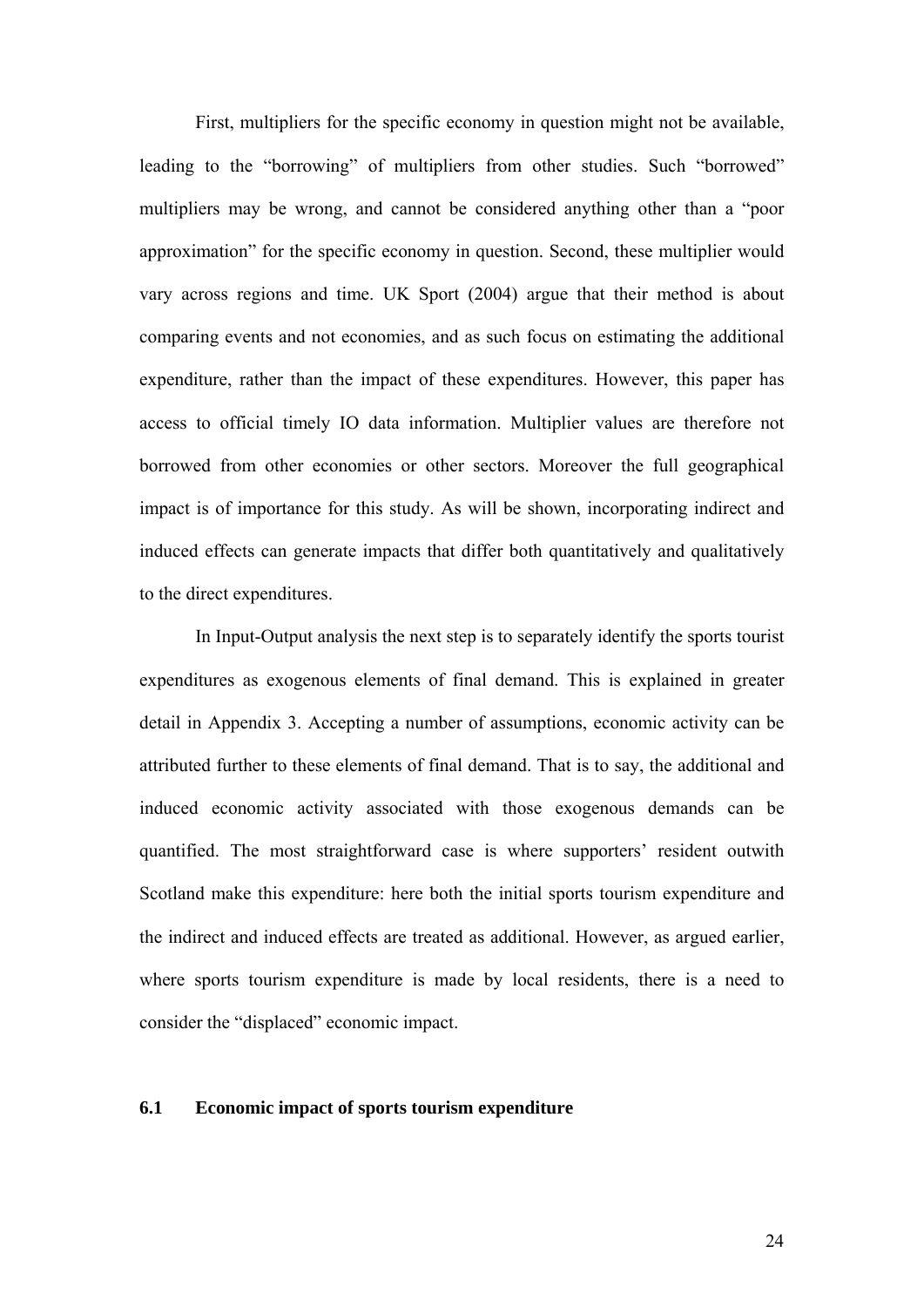Table 6.1 shows the net sports tourism impact produced over the course of the season 2003-4 through matches involving the Old Firm clubs. Reading along the bottom row, this generated GDP valued at £45.35 million and 2,580 full time equivalent (FTE) jobs in Scotland. Table 6.1 also disaggregates these effects by region and sector. Still focusing on the net changes, there is a relatively neutral impact on activity in the rest of Scotland: GDP is lower by £0.33 million but employment increases by 157. This is accompanied by a large positive impact on Glasgow, with GDP increasing by £45.68 million and employment by 2,423.

It is instructive to contrast the results in Table 6.1 with those in Table 5.2 (which are broadly consistent with the UK Sport (2004) method), where large net outflows of direct expenditure from the rest of Scotland might suggest a significant negative effect on ROS economic activity. It is clear that incorporating geographically disaggregated indirect and induced effects is important to identify the true spatial impacts. In Glasgow, all sectors benefit, but those receiving the biggest impact are Wholesale and Retailing and Hotels and Restaurants. In ROS many sectors show small increases in activity, with impacts largest in Transport, Wholesale and Retailing and Hotels and Restaurants. However, note that in ROS, the Private Business Services, Public Services and Utilities and Construction are negatively affected.

Again it is useful to compare the size of these tourism effects with those generated by other, more large-scale, events. Within Scotland, the Edinburgh Festival is a set of arts and culture related festivals that take place annually in August and early September.<sup>14</sup> A study of the impacts of this festival for the year 2004, using the same basic methodology as our own, identifies the net Scottish GDP and employment effects as £28.80 million and 2,123 respectively (The City of Edinburgh Council *et al*, 2005, p. 30). The Old Firm and Edinburgh Festival studies' methodologies differ in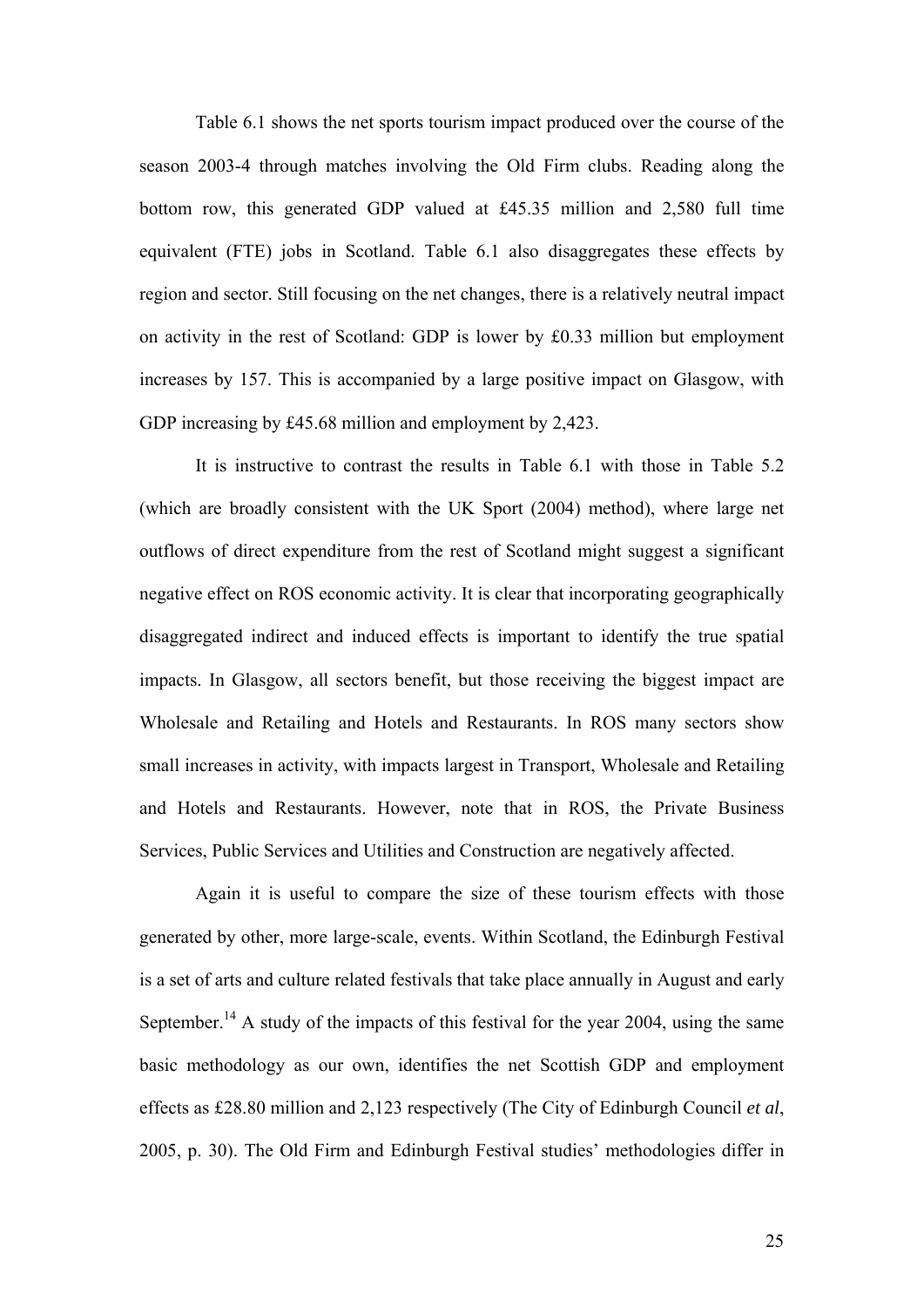detail, so that only a general comparison of the results is appropriate. However, clearly the tourism impacts of the Old Firm clubs are of the same order of magnitude as those for "… the world's biggest arts Festival" (The City of Edinburgh Council *et al*, 2005, p.1).<sup>15</sup>

 Table 6.1 also breaks down the net impacts into the two separate gross components: the positive impact of the sports tourism spending and the negative impact of the displaced household consumption. The gross sports tourism expenditure generate a positive change in activity in both Glasgow and the rest of Scotland (ROS). Whilst all sectors experience some increase, the impact is highest in Wholesale and Retail, Hotels and Restaurants, Transport, and Private Business Services. Again although both Glasgow and ROS benefit, just less than 60% of the increase in activity occurs in Glasgow, just over 40% in ROS.

#### **[Table 6.1 here]**

The displaced expenditure produces uniformly negative employment and GDP effects. There are three key facts about the displacement effects. First, the impact on Scottish activity is much smaller, in aggregate, than the expansion produced by the sports tourism expenditure. This is because expenditure made by Old Firm supporters residing outwith Scotland has no corresponding negative displacement effect<sup>16</sup> and the expenditure on sports tourism has a much smaller import intensity than the displaced average household consumption. Second, the negative displacement impacts are strongly skewed towards ROS. This is because typically, most of those attending Old Firm matches, both supporters of the Old Firm and their opponents, are ROS residents. The displacement expenditure therefore falls especially heavily on the ROS.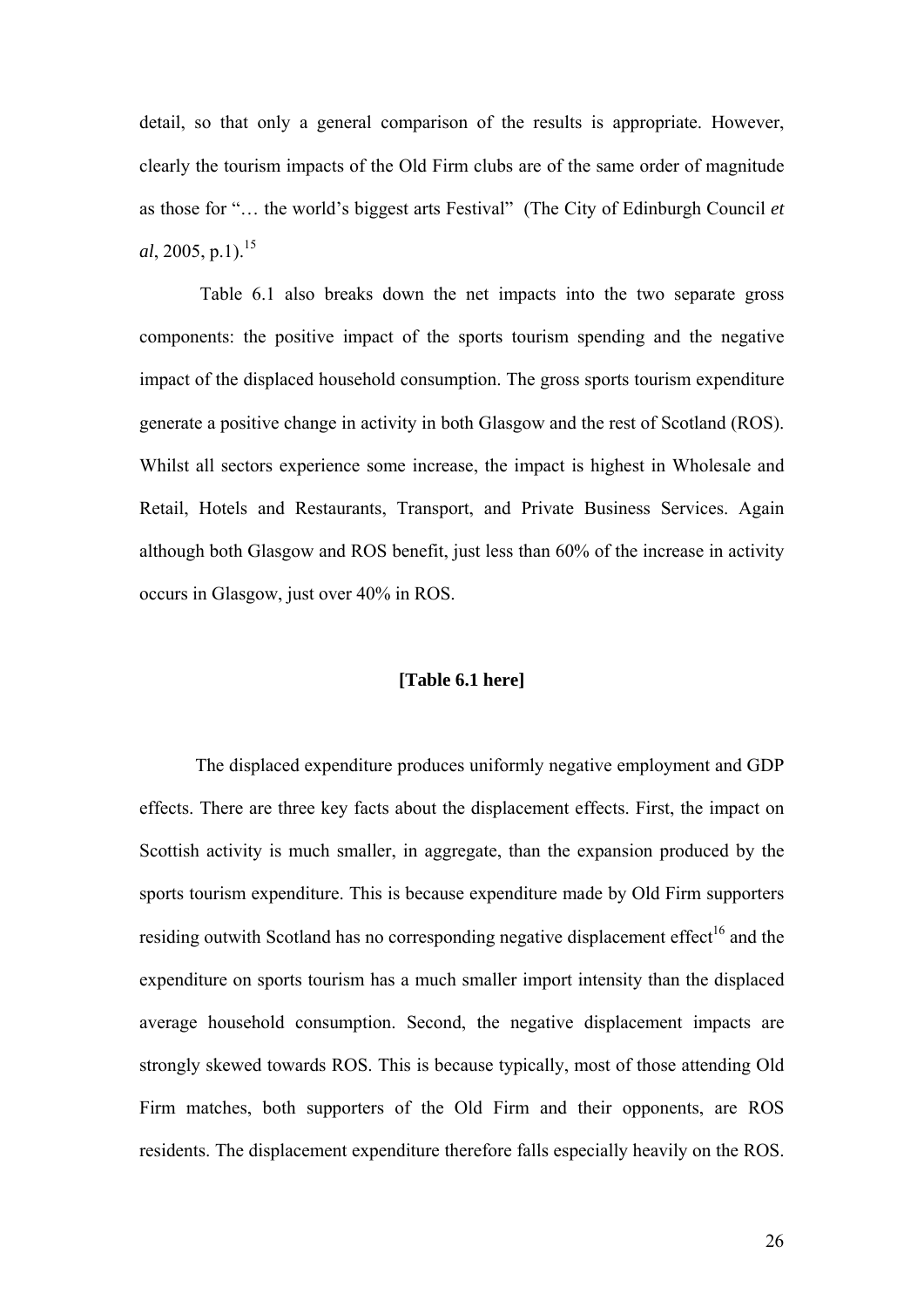Third, the sector that is most strongly affected by the displaced household expenditure is the Private Business Services, then Wholesale and Retail, with Public Services third.

Table 6.2 focuses solely on net GDP and employment impacts but classifies these in a more disaggregated way. First, these effects are assigned to domestic or European competitions. Second, the supporter's place of residence is considered, and for games in European competitions those living outwith Scotland are further disaggregated into Old Firm and non-Old Firm supporters. Third, the effect on Scotland is again broken down into impact on the Glasgow and ROS economies.

#### **[Table 6.2 here]**

 The first point to note is that the total impact of the European games is much lower than the games played in the domestic competition. That is to say, the domestic competition accounts for over three quarters of the net Scottish GDP and employment supported by sports tourism associated with the Old Firm games. Of course the number of games that the Old Firm play in domestic competition is much greater than in European competitions. Moreover, whereas a home and away match in the domestic competition are both played in Scotland, one of the games will be played outwith Scotland in the European competitions.

Second, when the supporters' expenditures are broken down by their location of residence, rest of the world (ROW) resident supporters generate the largest net impact. Combining the Scottish effects of sports expenditures made by ROW residents across both the domestic and European competitions identifies GDP and employment impacts of £22.22 million and 1,146 FTEs respectively. This is very

27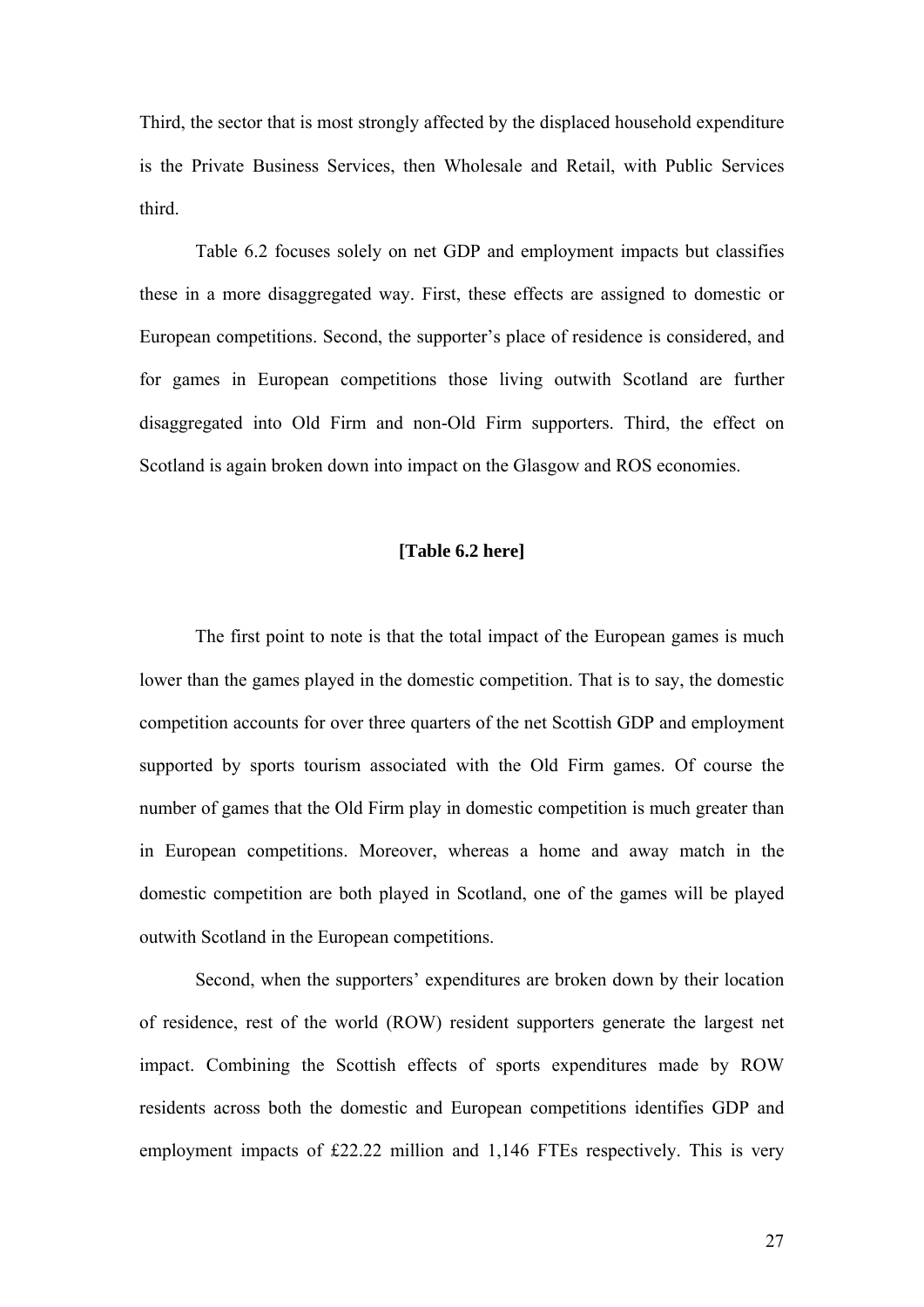nearly 50% of the total GDP net impact of Old Firm sports tourism, (around 45% for employment). Further by far the biggest impact is from Old Firm supporters living outwith Scotland, who attend games in both the domestic and European competitions, rather than the supporters of visiting clubs in the European competitions.

This leads to the third key observation which is that the expenditure switching from domestic (Glasgow and ROS) supporters also has a major part to play in the Scottish economic activity supported by Old Firm sports tourism. The point here is that sports tourist expenditure is more concentrated on the purchase of local goods and services, than is average household consumption expenditure. Of particular importance are the ROS supporters who are more numerous and typically have higher *per capita* expenditures than Glasgow supporters.

Finally, Table 6.2 identifies the geographical distribution of activity supported by Old Firm sports tourism expenditure. Reiterating the result from Table 6.1, the net impact is heavily concentrated on the Glasgow economy, with the effect on the ROS broadly neutral. Note that the impact of the domestic competition is positive for ROS but the European competition is negative. Further expenditure by Glasgow and ROW based supporters has a positive impact on the ROS economy, but this is offset by the negative impact of displaced expenditure by supporters resident in ROS.

It is useful finally to clarify how these results should be interpreted. The figures identify, as accurately as is presently possible, the activity that was supported in Scotland by the sports tourism generated by the games played by the Old Firm. This is a typical year in terms of the performance of the Old Firm teams, so that the economy would be expected to be appropriately adjusted to this expenditure stimulus. This means that this calculation should be a good estimate of the year on year net impacts of this tourism expenditure.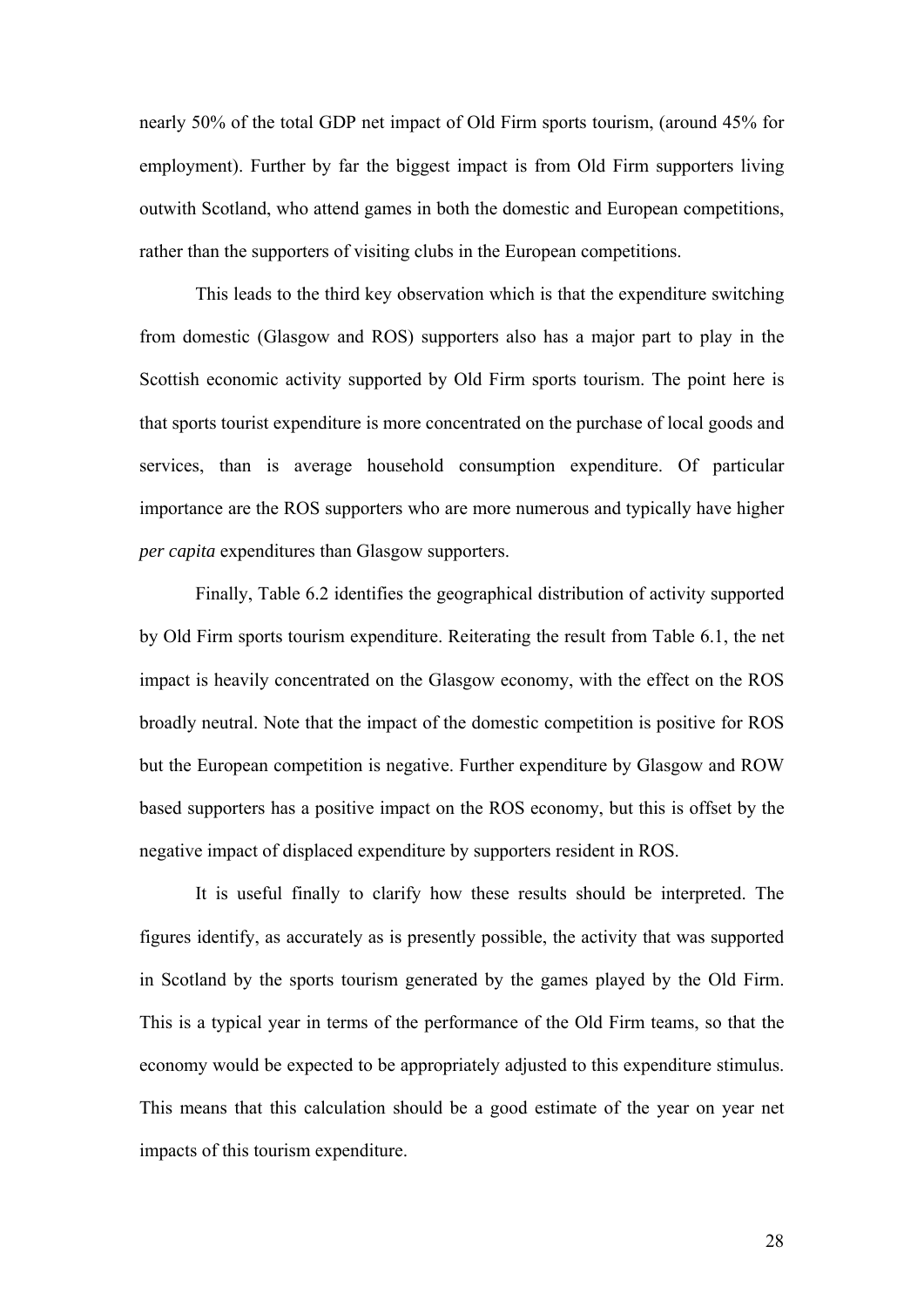However, if the Old Firm were to somehow be removed, would this be the economic loss to Scotland as far as sports tourist effects are concerned? Two caveats have to be made. First, the IO model is solely demand driven: it has a passive supply side. If there were a drop in demand for sports tourism, some supply-side adjustment would be expected so that some of the resources freed in the relevant sectors would be reabsorbed into the local economy. However, over a longer time frame, in an open economy such as Scotland, falling local demand would be anticipated to lead to disinvestment and outmigration so that the IO results are reinstated (McGregor *et al*., 1996).

The second caveat relates to the reaction in Scottish professional football itself. To interpret these results as indicating the impact of removing the Old Firm sports tourism requires a number of assumptions to be made. The SPL needs to be reduced from twelve to ten teams, none of these remaining teams can play in European competitions and there is no adjustment in the support for other Scottish teams. None of these is wholly plausible. However, the wide geographic distribution of the Old Firm support, together with the Old Firm dominance of the Scottish game in terms of playing success, means that any replacement sports tourism demand would be much reduced.

#### **7. Conclusions**

The tourism industry is seen as an important driver of economic growth and development for the Glasgow economy (Glasgow City Council *et al*., 2007). This paper, rather than focussing on mega events, has attempted to quantify the impact of the tourism expenditure associated with regular season sporting competitions. Over a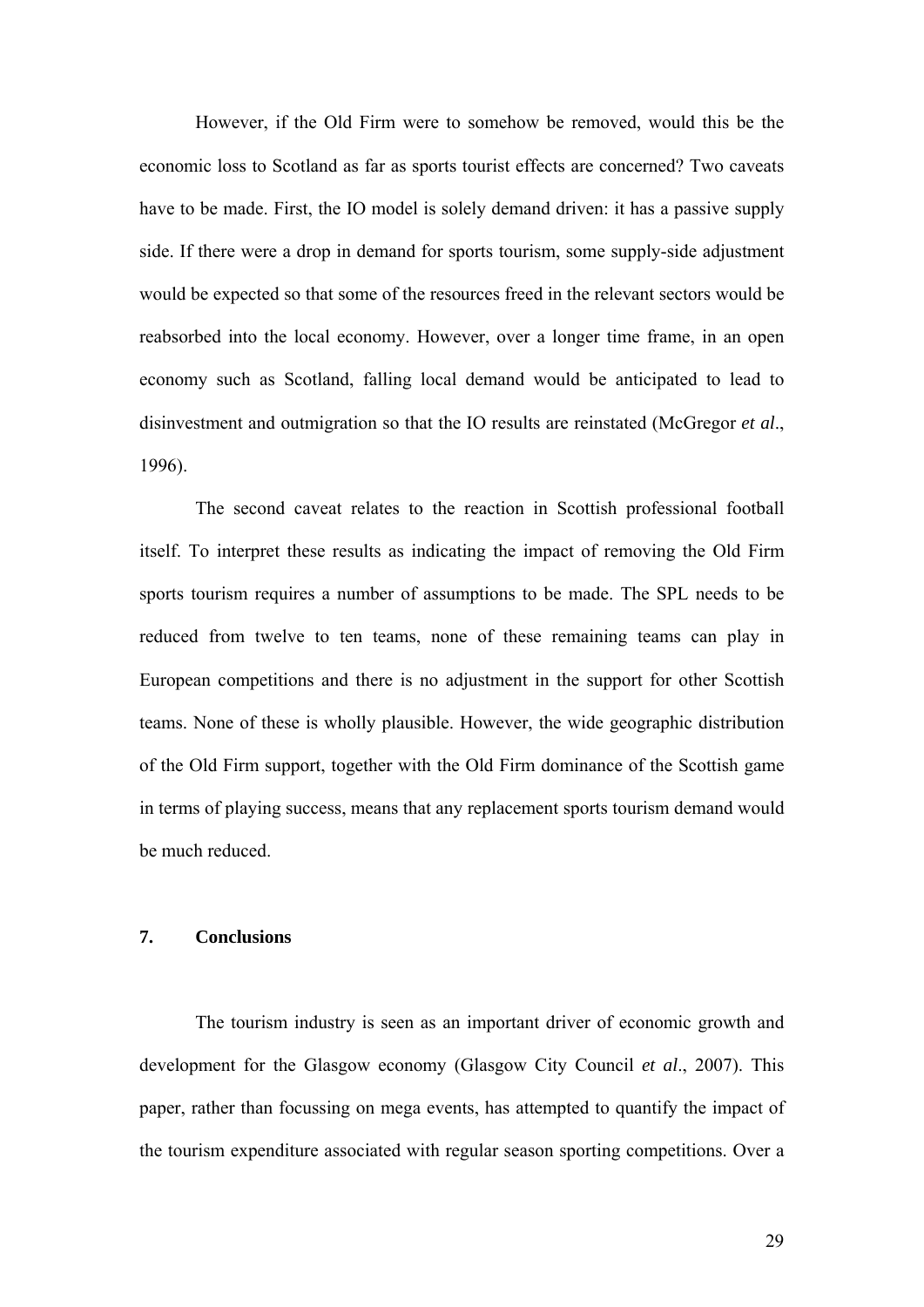full season, estimates have been made for the effect of the week to week attendances at matches played by Scotland's two largest football clubs, Glasgow Celtic and Rangers. The direct expenditures associated with this sports tourism and the indirect and induced effects have been identified, as well as the spatial impact of these expenditure and activity flows.

The main findings are that the expenditures are large and the net economic activity supported by this form of sports tourism is, in this particular case, extensive. As a broad indication, the activity generated in Scotland is comparable to that produced by the Edinburgh Festival and, for Glasgow, the level of sports tourist expenditure is similar to that which would be expected from hosting the Olympic Games every 12 years. Clearly the attraction of successful teams involved in regular season sporting competitions where support is large and drawn from a wide geographical area confers substantial sports tourism benefits for the host location.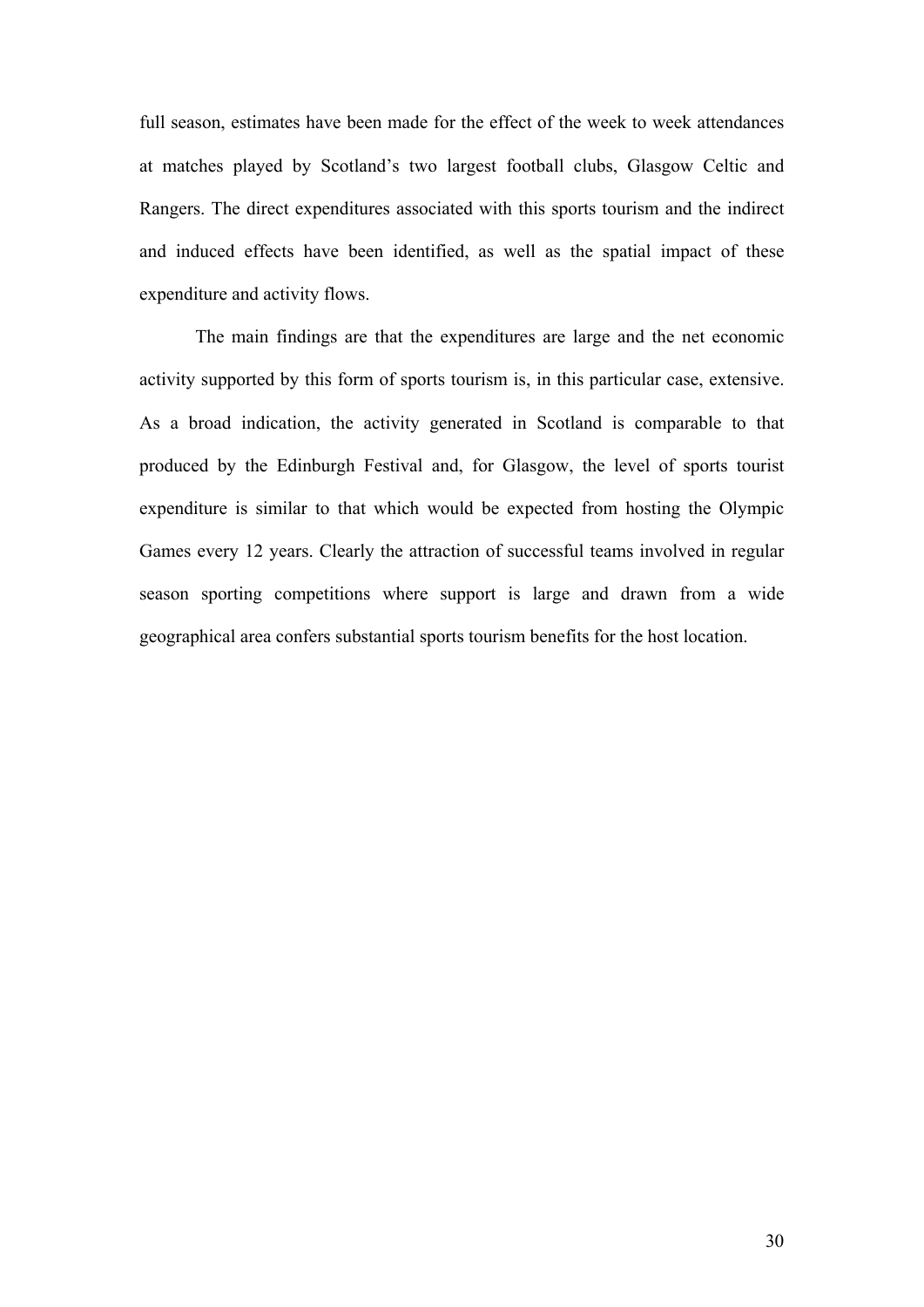#### **Notes**

<sup>1</sup> The term "Old Firm" dates back to April 1904 when, according to Ross (2005, p.27), "Supporters of both clubs were highly suspicious of the number of draws when these clubs met in cup ties which resulted in replays which were lucrative for the clubs but costly for the fans. On the day of the final the Scottish Referee published a cartoon depicting a man with a sandwich board upon which was written the legend 'Patronise the Old Firm – Rangers Celtic FC'". The term Old Firm has developed from this original meaning to describe, collectively, Rangers FC and Celtic FC.

 $2$  In subsequent work it is intended to extend this analysis to incorporate the impact of both expenditures made by spectators and the activities of the clubs themselves.

<sup>3</sup> The next largest Scottish Premier League (SPL) ground is at Pittodrie, home of Aberdeen FC, which has a capacity of 21,487.

<sup>4</sup> 2003/4 average attendances for their home matches in the SPL were 48,992 (Rangers) and 49,496 (Celtic).

 $<sup>5</sup>$  The number of home and away matches is not necessarily the same in the SPL. The</sup> twelve team league is split into a top-six group and a bottom-six group once all teams have played each other three times. The SPL arranges the final five matches for each club in a season against the other clubs in the same half of the league, attempting to ensure that all clubs play an even number of home and away matches.

<sup>6</sup> The Glasgow City Council boundary area comprises postcodes G1-G5, G11-G15, G20-G23, G31-G34, G40-G45, G51-G53 and G69.

 $7$  Some assumptions about the residential location of the Old Firm and non-Old Firm football support were necessary in order to quantify the regional composition of each crowd. These assumptions are detailed in the text.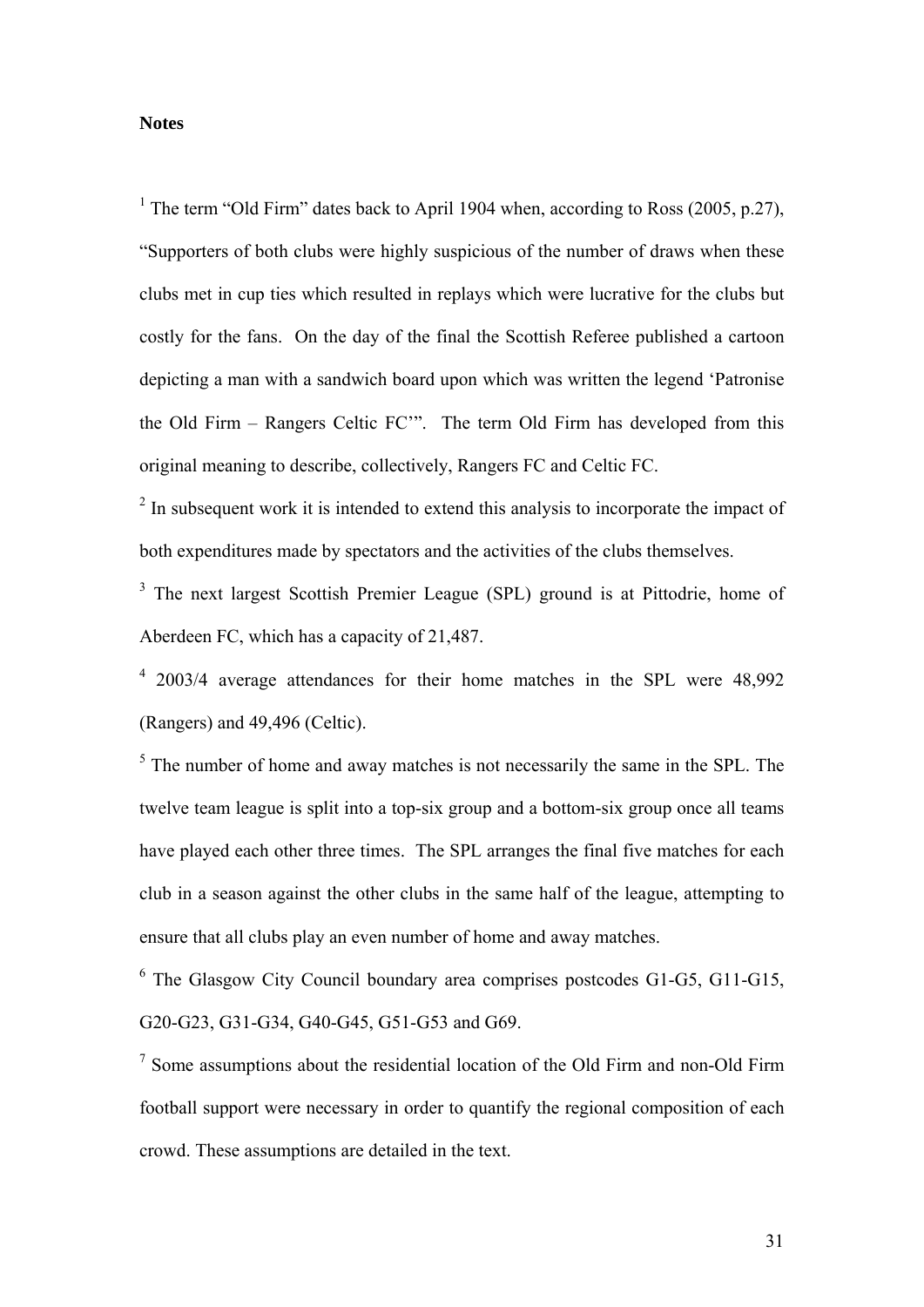<sup>8</sup> Just over 1% of total attendances in Glasgow for matches involving the Old Firm involved league and cup games against Partick Thistle at their ground at Firhill in Glasgow. The remainder comprised the two matches that Celtic played against Livingston and Dunfermline at Hampden Stadium in the semi-final and final of the Scottish Cup.

 $9^9$  Respondents were given an incentive to complete and return the surveys in the form of entry into a draw where the prize was a VIP package for two to a home match of their choosing. The Old Firm clubs provided these prizes.

 $10$  The data supplied by the supporters of each club were analysed independently before being aggregated. At the beginning of the project it was agreed that information for either of the Old Firm clubs would not be released separately.

 $11$  If a supporter used two modes of transport, ferry then public transport, for example, these would be counted as two entries.

<sup>12</sup> The data in both Tables 4.4 and 4.5 are taken from the survey returns from supporters of the other Old Firm club, that is to say not the one for which supporters' journeys and expenditure on transport are reported in Tables 4.2 and 4.3.

<sup>13</sup> When this research was begun, the 2002 Scottish IO tables were the most up to date available. The disaggregation method used follows that outlined in Allan and Swales (2007).

<sup>14</sup> These comprise the Edinburgh International Film Festival, the Edinburgh Festival Fringe, the Edinburgh International Book Festival, the Edinburgh International Festival and the Edinburgh Festival Cavalcade.

<sup>15</sup> The Edinburgh Festival gives no impact to displaced expenditure but includes expenditures by the festival organisers, performers and journalists. It also uses a different tourism multiplier value.

32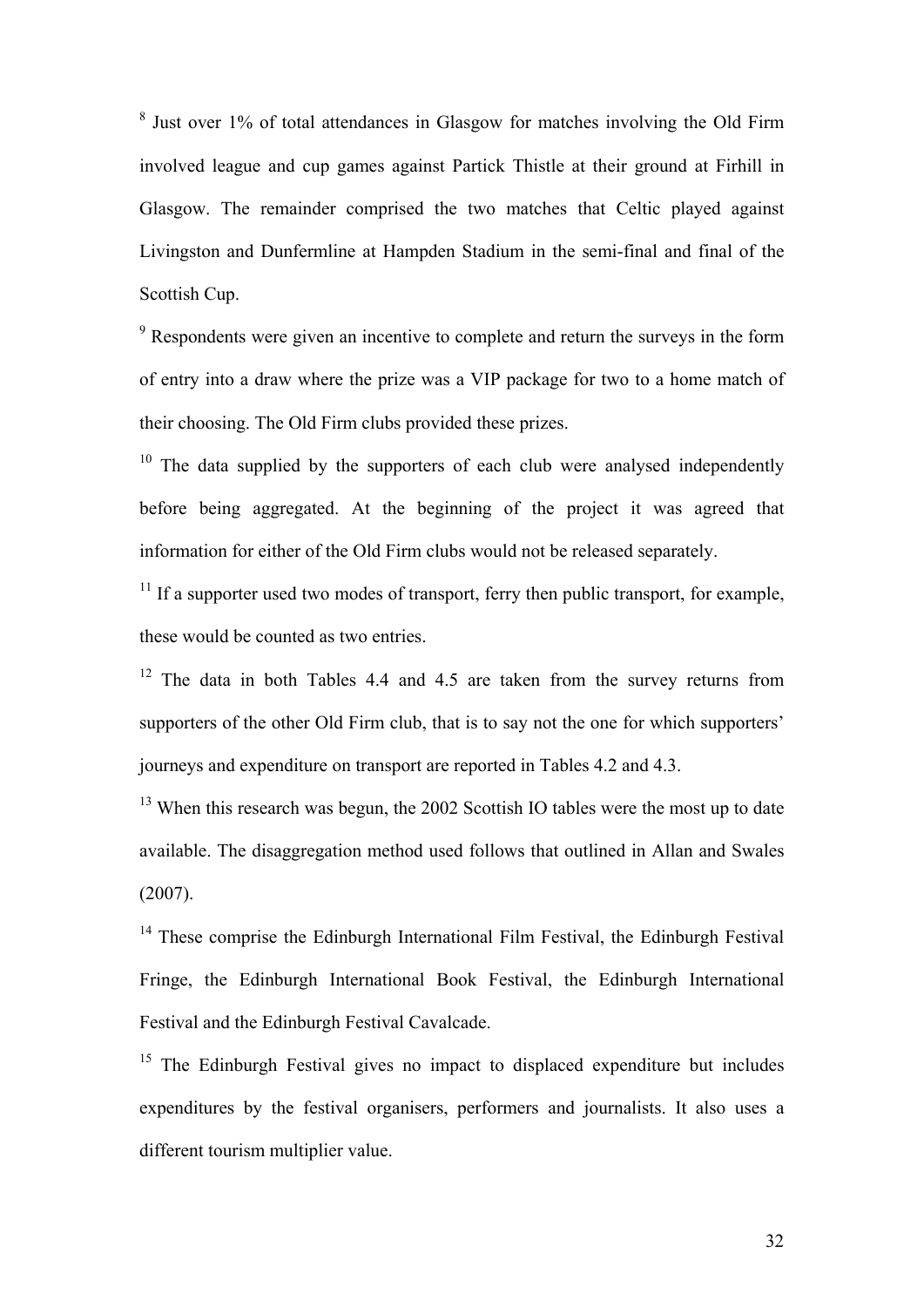<sup>16</sup> The position of supporters of visiting clubs in European competitions is slightly different. Although their expenditure has no direct displacement effect, when the Old Firm team plays away from home in these competitions, there is a roughly matching displaced expenditure.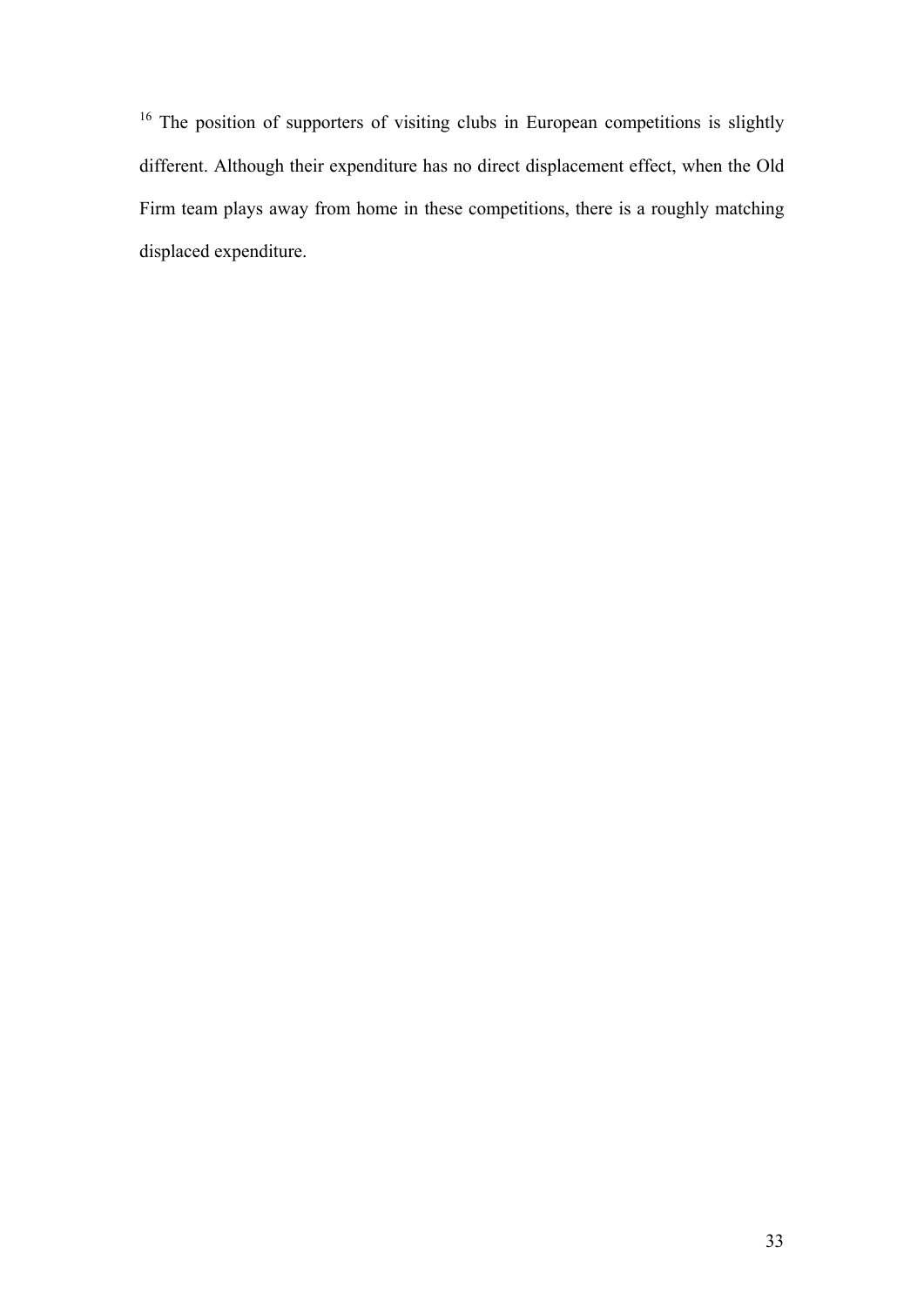#### **References**

Allan, G.J. & Roy, G. (2007). Does television crowd-out spectators? New evidence from the Scottish Premier League. Strathclyde Discussion Papers in Economics, *forthcoming*.

Allan, G.J. & Swales, J.K. (2007). Non-survey methods and estimation of a localnational two-region Input-Output table. Strathclyde Discussion Papers in Economics, *forthcoming*.

Baade, R.A. & Matheson, V.A. (2002). Bidding for the Olympics: Fool's Gold? In C. Barros, M. Ibrahim, & S. Szymanski (Eds.) *Transatlantic Sport*, London; Edward Elgar Publishing.

Baade, R.A. & Matheson, V.A. (2004). The quest for the cup: Assessing the economic impact of the World Cup. *Regional Studies*, 38 (4), 343-354.

Blake, A. (2005). The economic impact of the London 2012 Olympics. Report for Department for Culture Media and Sport, online at

http://www.nottingham.ac.uk/ttri/pdf/2005\_5.pdf.

City of Edinburgh Council, Scottish Enterprise Edinburgh and Lothian, EventScotland, VisitScotland (2005). Edinburgh's Year Round Festivals 2004-2005 Economic Impact Study. Report by SQW Ltd and TNS Travel and Tourism for City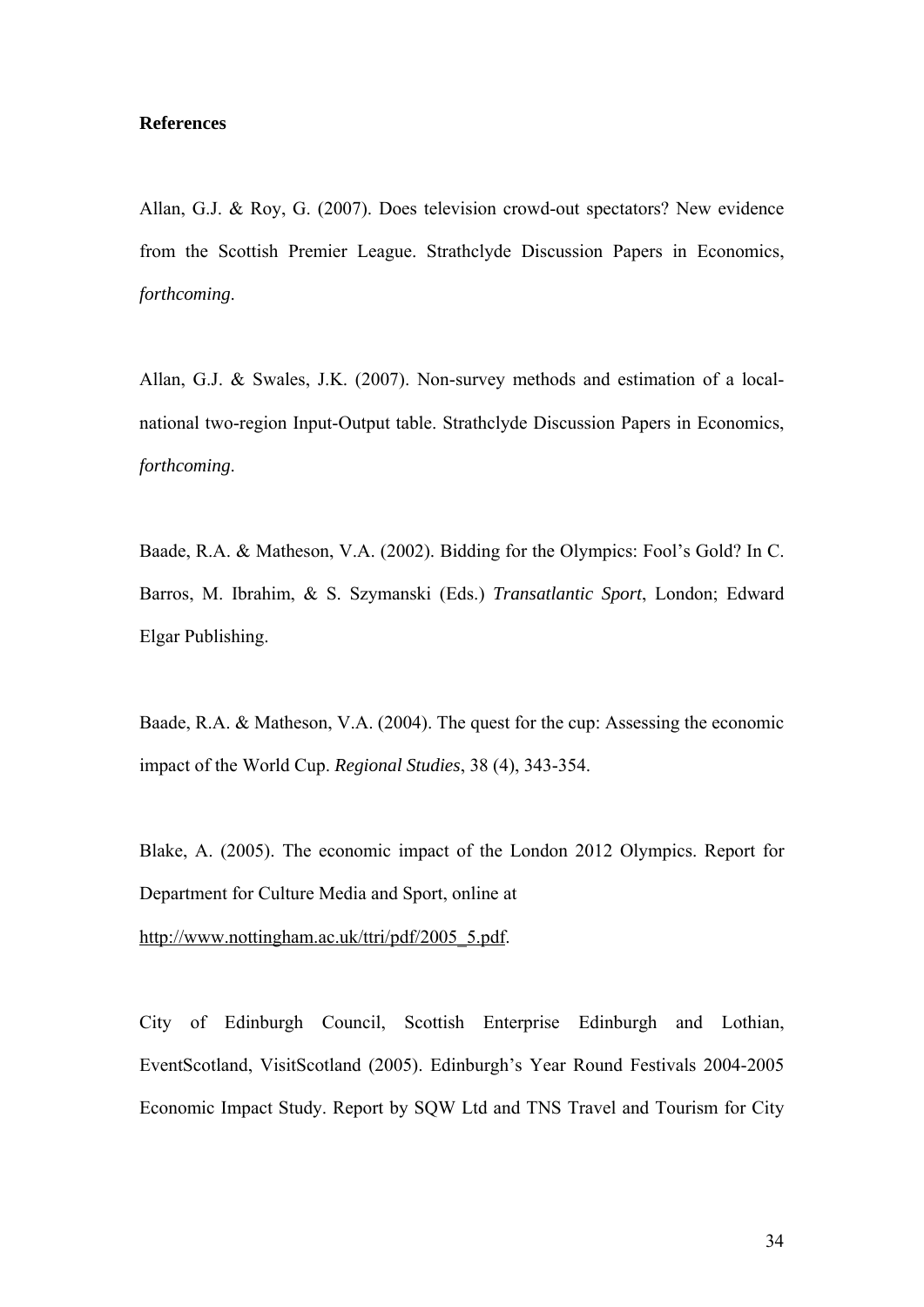of Edinburgh Council, Scottish Enterprise Edinburgh and Lothian, EventScotland, VisitScotland, September 2005.

Coakley, J. (2001). *Sport in Society: Issues and Controversies, 7th Edition*. Boston: McGraw-Hill.

Daniels, M.J. & Norman, W.C. (2003). Estimating the economic impacts of seven regular sport tourism events. *Journal of Sport and Tourism*, 8 (4), 214-222.

Deery, M., Jago, L. & Fredline, L. (2004). Sport tourism or event tourism: are they one and the same?. *Journal of Sport and Tourism*, 9 (3), 235-245.

Downward, P. (2005). Critical (realist) reflection on policy and management in sport, tourism and sports tourism. European Sport Management Quarterly, 5(3), 303 - 320

Gammon, S. (2002). Fantasy, nostalgia and the pursuit of what never was. In Gammon, S. & Kurtzman, J. (Eds.), *Sport Tourism: Principles and Practice*, Leisure Studies Association.

Gibson, H.J. (2002). Sport tourism at a crossroad? Considerations for the future. In Gammon, S. & Kurtzman, J. (Eds.), *Sport Tourism: Principles and Practice*, Leisure Studies Association.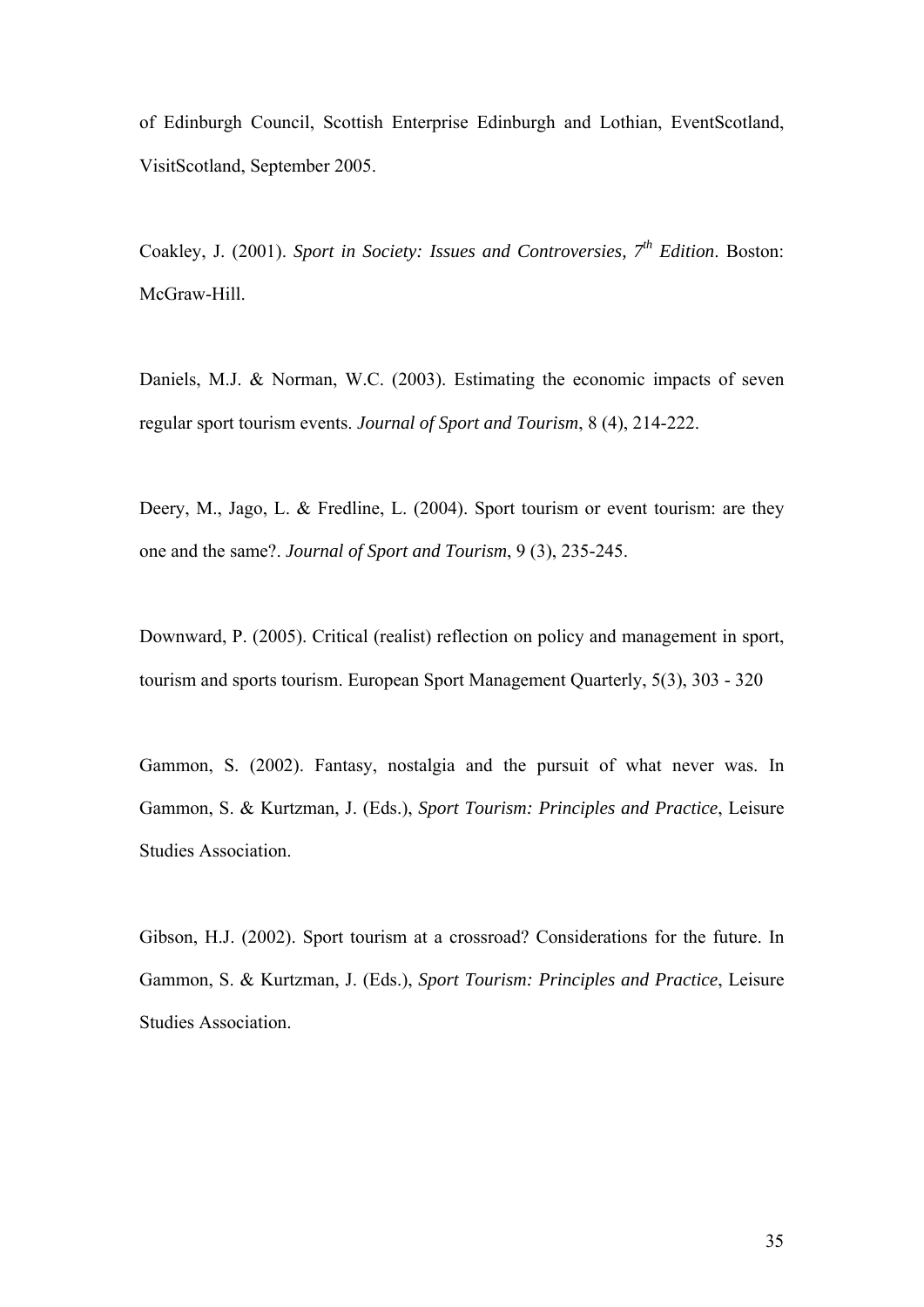Gibson, H.J., Willming, C. & Holdnak, A. (2002). Small-scale sport event tourism: college sports as a tourist attraction. In Gammon, S. & Kurtzman, J. (eds.), *Sport Tourism: Principles and Practice*, Leisure Studies Association, Eastbourne.

Gibson, H., McIntyre, S., Mackay, S and Riddington, G. (2005). The economic impact of sports, sporting events and sports tourism in the UK: The DREAM model. *European Sport Management Quarterly*, 5(3), 321-332.

Glasgow City Council, VisitScotland, Scottish Enterprise Glasgow and Glasgow Chamber of Commerce (2007). Glasgow's Tourism Strategy. Public consultation document, available online at [http://www.seeglasgow.com/glasgow-the](http://www.seeglasgow.com/glasgow-the-brand/tourismstrategy)[brand/tourismstrategy](http://www.seeglasgow.com/glasgow-the-brand/tourismstrategy).

Greig, M. & McQuaid, R. (2003). The economic impact of a sporting event: a regional approach. Paper presented at 43rd European Regional Science Association Congress, Finland, August 2003.

Higham, J.E.S. (1999). Sport tourism as an avenue of tourism development: an analysis of the positive and negative aspects of sport tourism. *Current Issues in Tourism*, 2 (1), 82-90.

Johnstone, S., Southern, A. & Taylor, R. (2000). The midweek match: Premiership football and the urban economy. *Local Economy*, 15 (3), 198-213.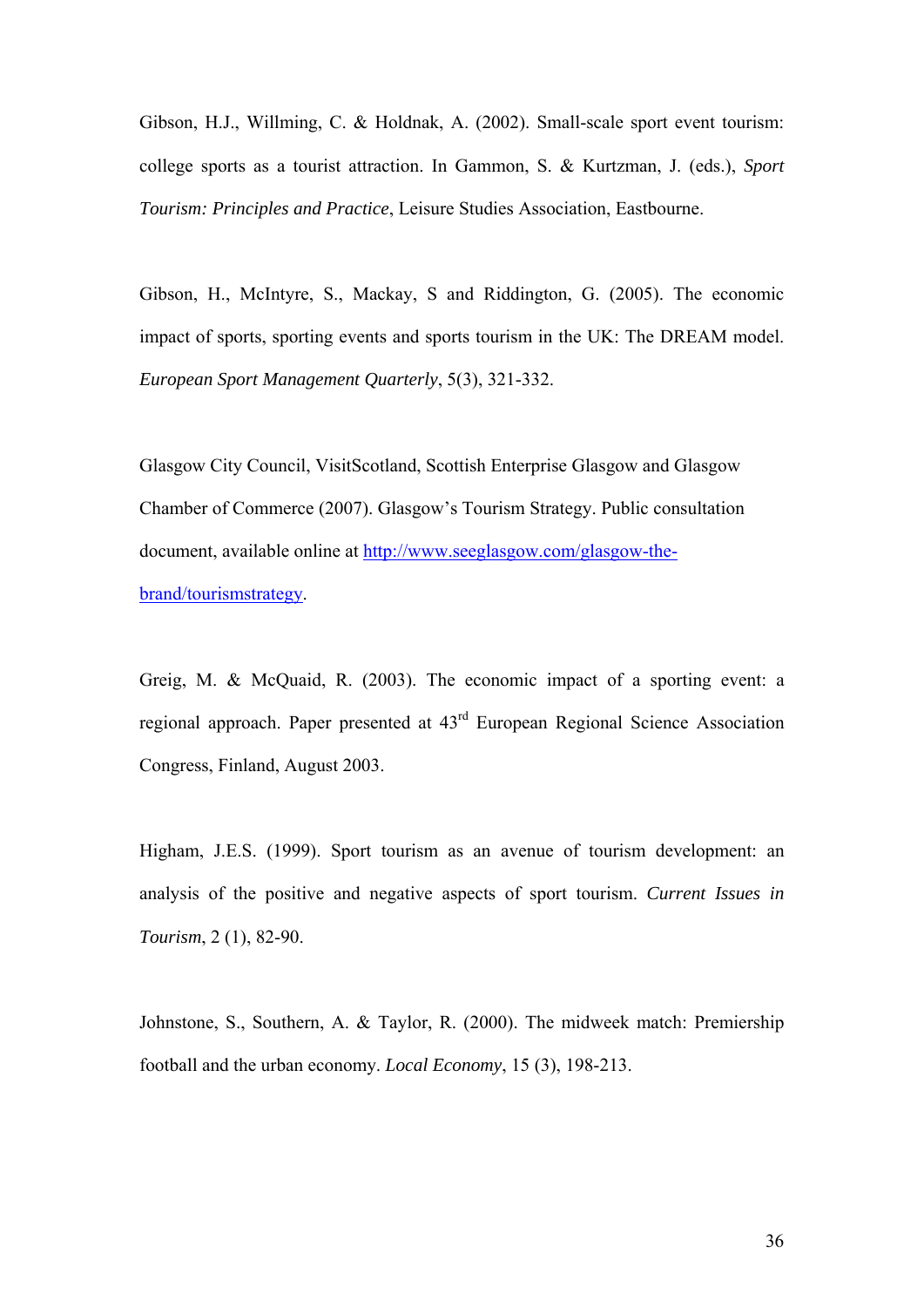Jones, C. (2001). Mega-events and host region impacts: determining the true worth of the 1999 Rugby World Cup. *International Journal of Tourism Research*, 3, 241-251.

Matheson, V.A. (2004). Is smaller better? A comment on 'comparative economic impact analyses' by Michael Mondello and Patrick Rishe. College of the Holy Cross, Department of Economics Faculty Research Series, Working Paper No. 04-07, November 2004.

Matheson, V.A. (2006). Mega-events: The effect of the world's biggest sporting events on local, regional and national economies. College of the Holy Cross, Department of Economics Faculty Research Series, Working Paper No. 06-10, October 2006.

McGregor, P.G., Swales, J.K. & Yin, Y.P. (1996). Long-run interpretation of Input-Output analysis. *Journal of Regional Science*, 36, 479-501.

Miller, R.E. & Blair, P.D. (1985). *Input-Output Analysis: Foundations and Extension*. New Jersey: Prentice Hall.

Perdue, R. & Gustke, L.D. (1985). Spatial patterns of leisure travel by trip purpose. *Annals of Tourism Research*. 12, 167-180.

Preuss, H. (2005). The economic impact of visitors at major multi-sport-events. *European Sport Management Quarterly*, 5(3), 281-301.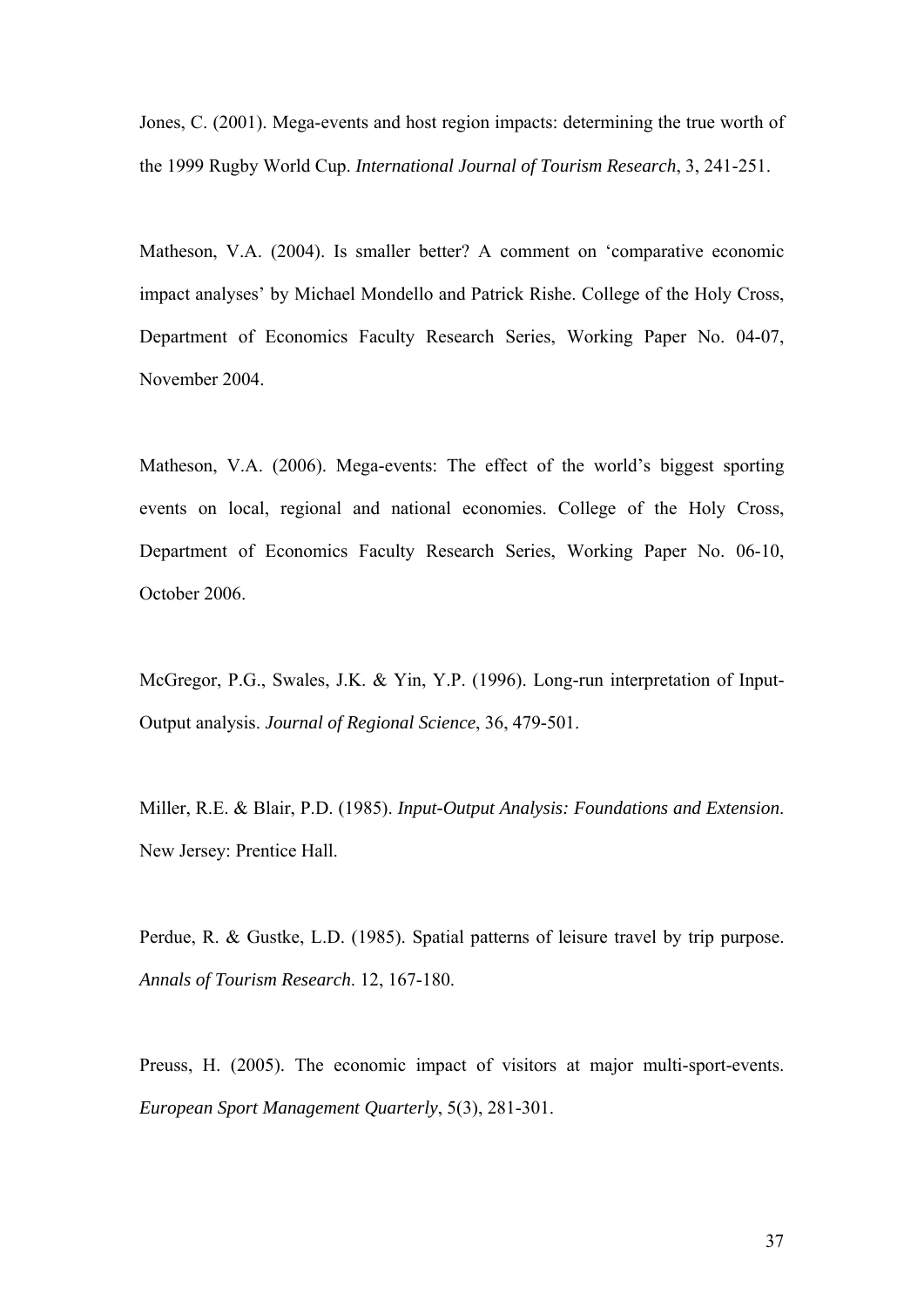PriceWaterhouseCoopers (2005). Olympic Games impact study: final report. report to DCMS, December 2005.

Ritchie, B.W. & Adair, D. (2004). *Sport Tourism: Interrelationship, Impacts and Issues*. Clevedon: Channel View Publications.

Ritchie, B.W. (2004). Exploring small-scale sport event tourism: The case of rugby union and the Super 12 competition. in B.W. Ritchie, and D. Adair, D. (Eds.), *Sport Tourism: Interrelationship, Impacts and Issues*. Clevedon: Channel View Publications.

Rollin, G. & Rollin, J. (eds.) (2004). *Sky Sports Football Yearbook 2004-2005*. London: headline.

Ross, D. (2005). *The Roar of the Crowd*. Glendaruel: Argyll publishing.

Scottish Executive (2005), *Input-Output Tables and Multipliers for Scotland 2002*. Edinburgh: Scottish Executive.

Siegfried, J. & Zimbalist, A. (2000). The economics of sports facilities and their communities. *The Journal of Economic Perspectives*, 14 (3), 95-114.

Standevan, J. & De Knop, P. (1999). *Sport Tourism*. Champaign, Illinois: Human Kinetics.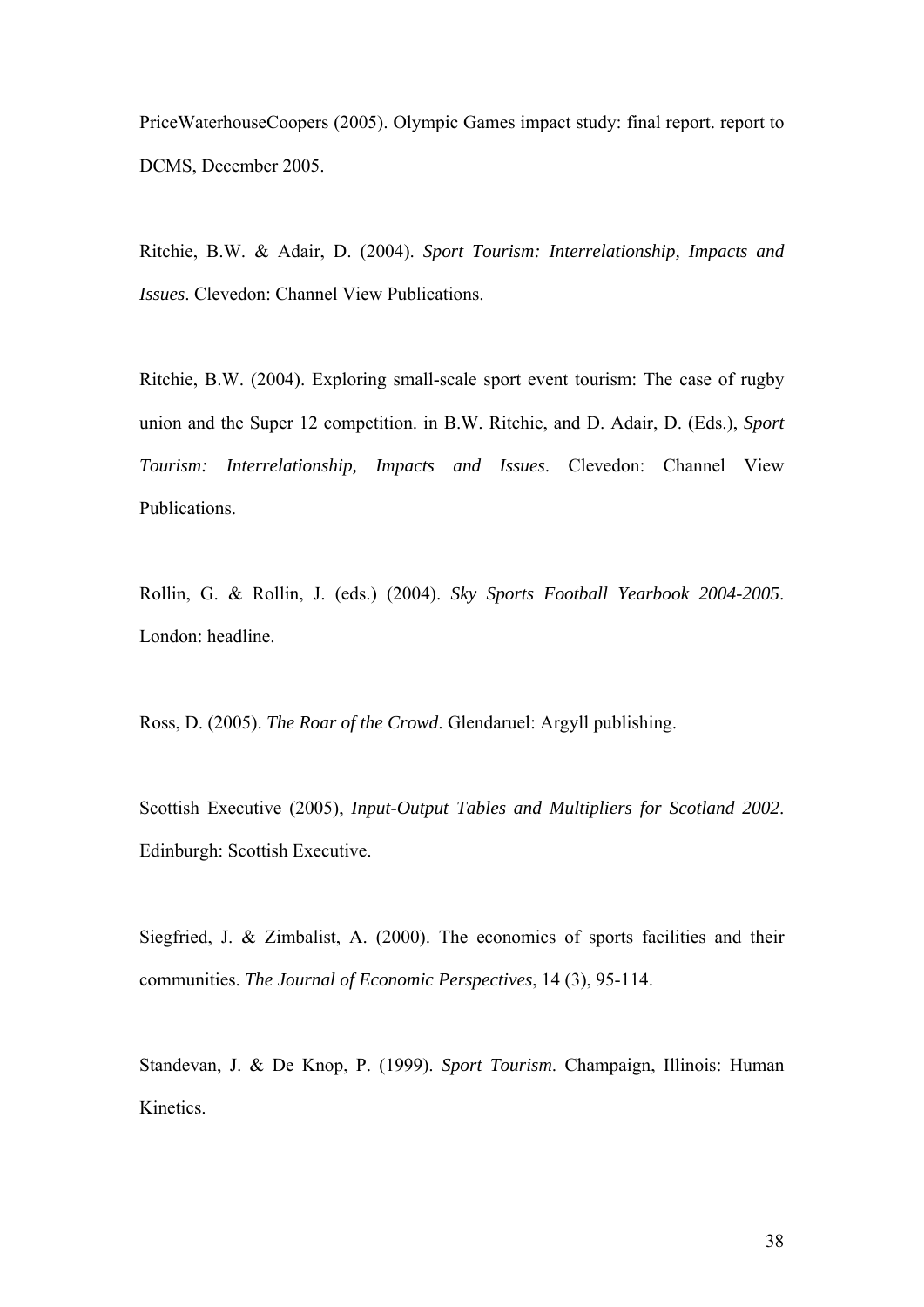UK Sport (2004). Measuring Success 2: the Economic impact of major sports events. UK Sport. Retrieved from http://www.uksport.gov.uk/pages/world\_class\_events\_research/

Weed, M.E. & Bull, C.J. (2004). *Sport tourism: participants, policy and providers*. Oxford: Elsevier.

Weed, M.E. (2001). Ing-ger-land at Euro 2000: How handbags at 20 paces was portrayed as a full-scale riot. *International Review for the Sociology of Sport*, 36(4), 407-424.

Weed, M.E. (2002). Football hooligans as undesirable sports tourists: Some metaanalytical speculations. In Gammon, S. & Kurtzman, J. (eds.), *Sport Tourism: Principles and Practice*, Leisure Studies Association, Eastbourne

Weed, M.E. (2005). Sports Tourism Theory and Method: Concepts, Issues & Epistemologies*. European Sport Management Quarterly*, 5, 229-242

Wilson, R. (2006). The economic impact of local sport events: significant, limited or otherwise? A case study of four swimming events. *Managing Leisure*, 11(1), 57-70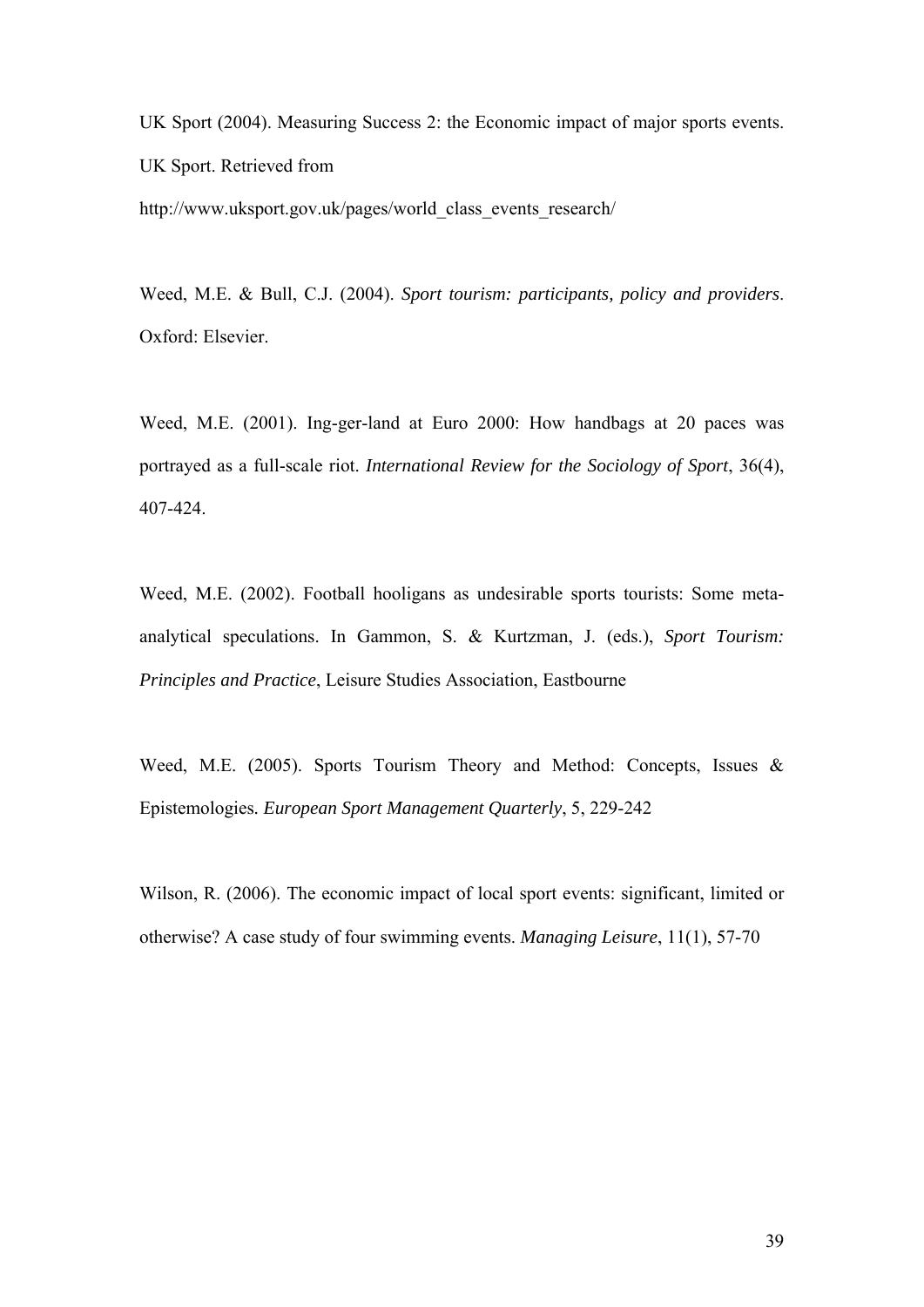*Table 3.1: The number of home and away matches and the location of away matches involving Old Firm teams in all competitions during the 2003/4 season* 

|         | Home    | Away matches |          |         |    |  |  |  |  |  |
|---------|---------|--------------|----------|---------|----|--|--|--|--|--|
|         | Matches | Glasgow      | Rest of  | Rest of |    |  |  |  |  |  |
|         |         |              | Scotland | world   |    |  |  |  |  |  |
| Celtic  | 29      | 7            | 17       | 8       | 61 |  |  |  |  |  |
| Rangers | 25      |              | 16       | 4       | 50 |  |  |  |  |  |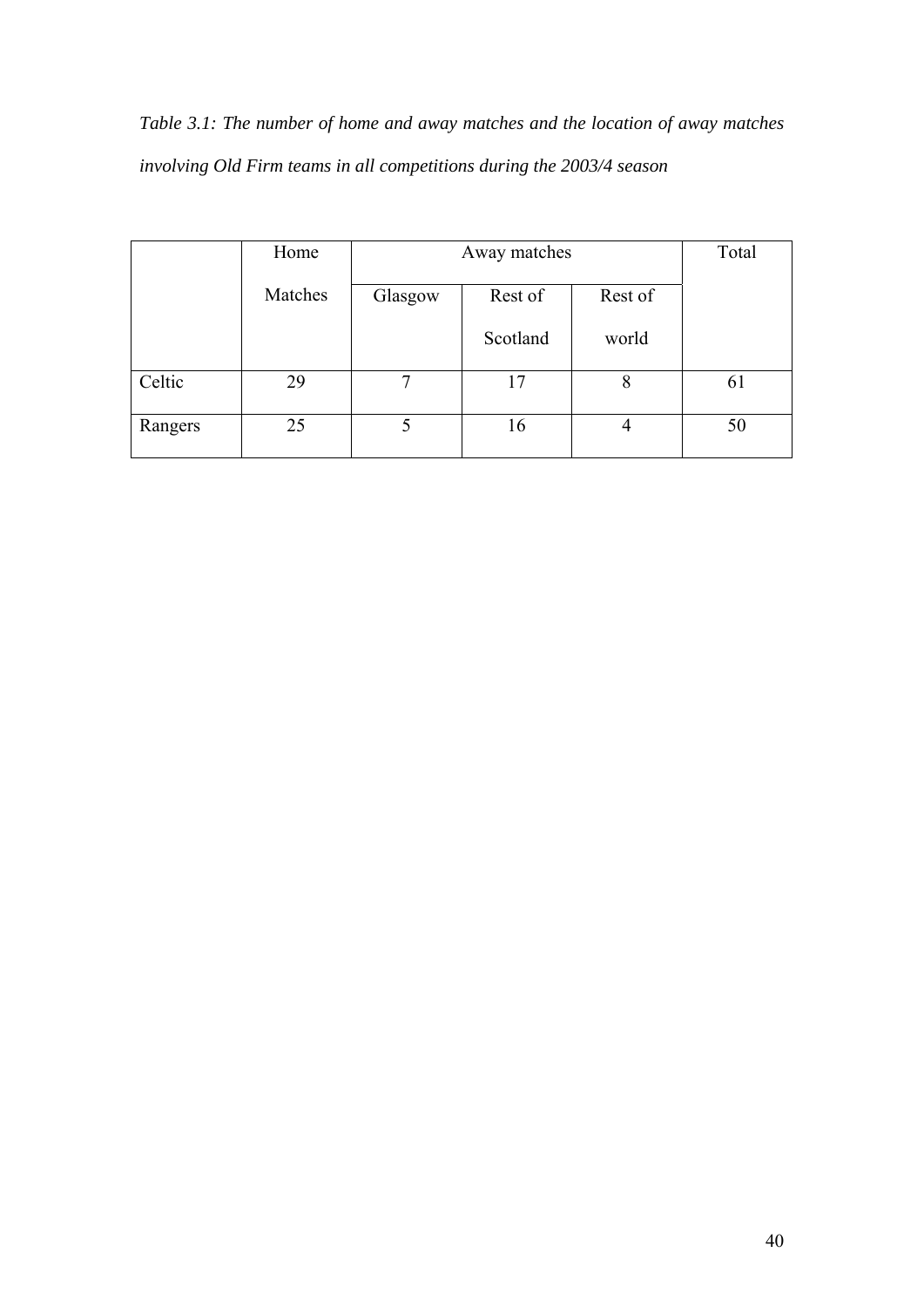*Table 3.2: Average SPL home attendances for non-Old Firm clubs against non-Old-Firm and Old Firm opposition* 

| Home Team           | Opposition   | Percentage |            |  |
|---------------------|--------------|------------|------------|--|
|                     | Non-Old Firm | Old Firm   | difference |  |
| Heart of Midlothian | 11,472       | 13,798     | 20.3%      |  |
| Aberdeen            | 9,294        | 16,205     | 74.4%      |  |
| Hibernian           | 8,883        | 10,868     | 22.3%      |  |
| Dundee United       | 7,325        | 10,187     | 39.1%      |  |
| Dundee              | 6,574        | 10,063     | 53.1%      |  |
| Kilmarnock          | 5,816        | 13,060     | 124.6%     |  |
| Motherwell          | 5,348        | 9,513      | 77.9%      |  |
| Dunfermline         | 5,376        | 8,778      | 63.3%      |  |
| Partick Thistle     | 4,041        | 8,465      | 109.5%     |  |
| Livingston          | 4,039        | 7,282      | 80.3%      |  |

Source: Rollin and Rollin (2004) and authors' calculations.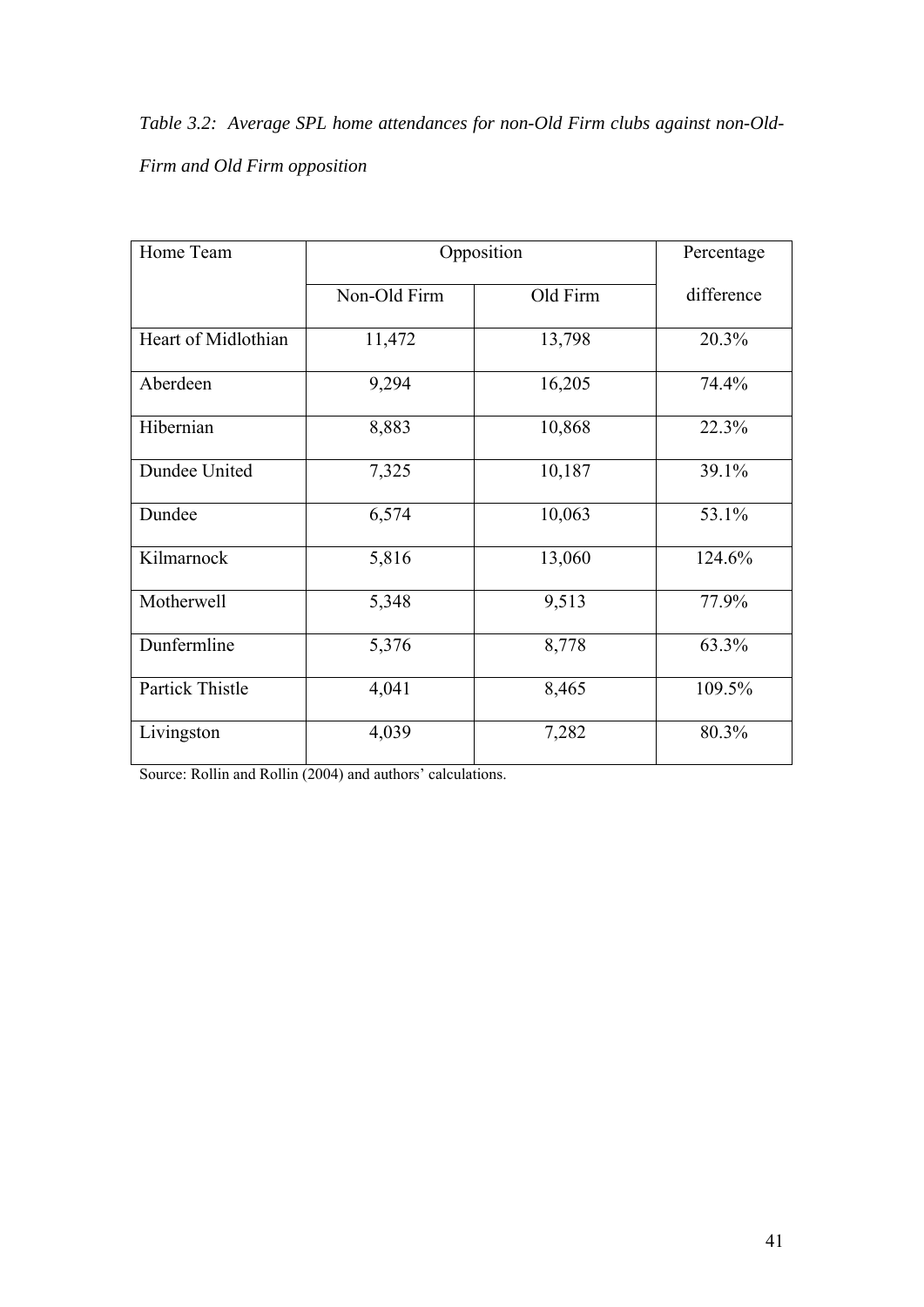*Table 3.3: Spectator attendances by region of origin (residence) and destination (match location)* 

| <b>Region of Origin</b> | <b>Region of Destination</b> | <b>Total</b> |           |           |
|-------------------------|------------------------------|--------------|-----------|-----------|
| (Residence)             | (Match Location)             |              |           |           |
|                         | Glasgow                      | Rest of      | Rest of   |           |
|                         |                              | Scotland     | the World |           |
| Glasgow                 | 695,012                      | 50,970       | 9,734     | 755,716   |
| Rest of Scotland        | 1,831,476                    | 325,615      | 24,034    | 2,181,126 |
| Rest of the World       | 231,729                      | 13,177       | 369,921   | 614,826   |
| <b>Total</b>            | 2,758,217                    | 389,761      | 403,690   | 3,551,668 |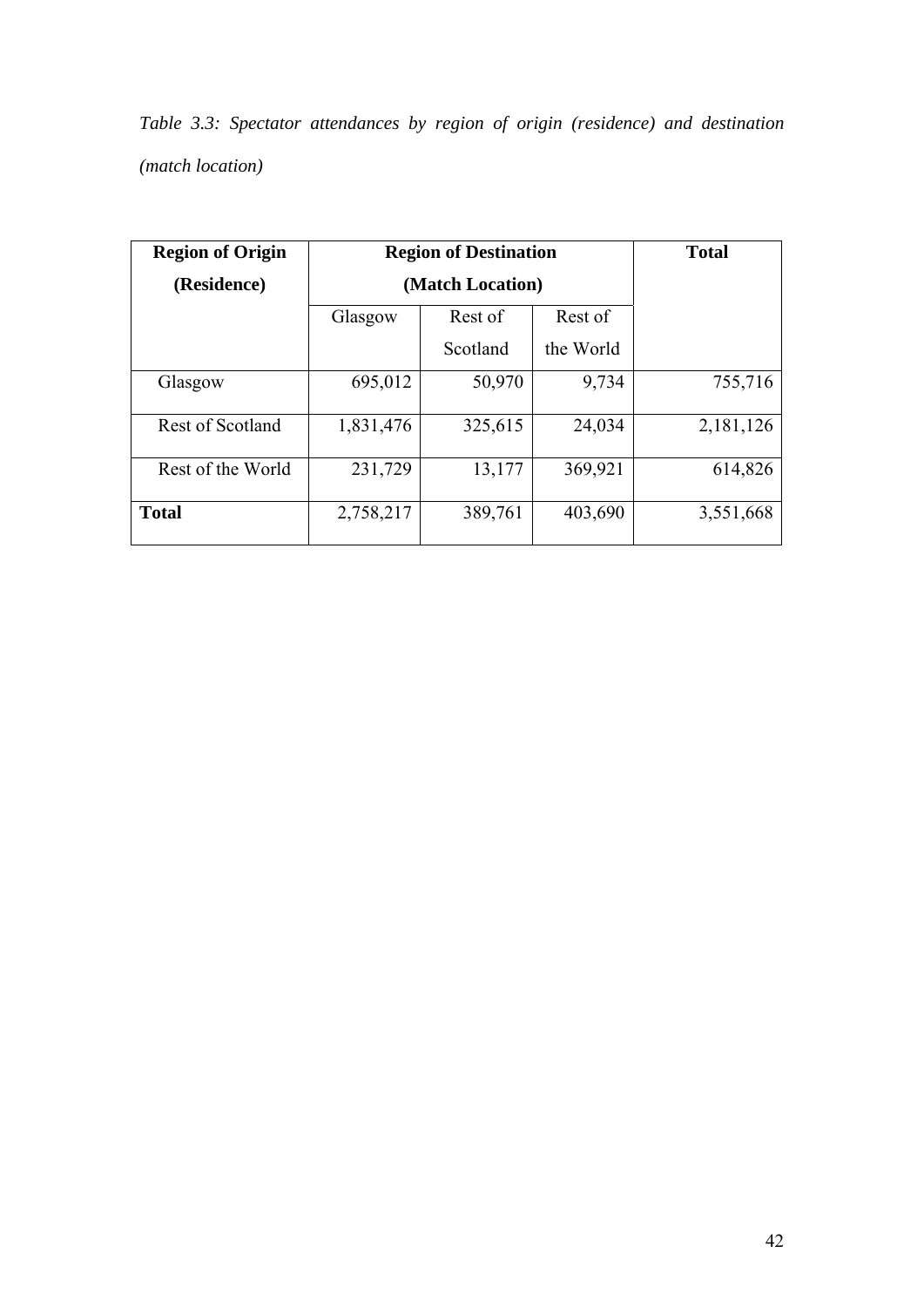*Table 3.4: Net inter-regional spectator attendances by region of residence and destination* 

| <b>Region of Origin</b>  |           | <b>Region of Destination</b> |                   |
|--------------------------|-----------|------------------------------|-------------------|
| (Residence)              |           | (Match Location)             |                   |
|                          | Glasgow   | Rest of Scotland             | Rest of the World |
| Glasgow                  |           | $-1,780,507$                 | $-221,994$        |
| Rest of Scotland         | 1,780,507 |                              | 10,858            |
| Rest of the World        | 221,994   | $-10,858$                    |                   |
| <b>Total Net Inflows</b> | 2,002,501 | $-1,791,365$                 | $-211,136$        |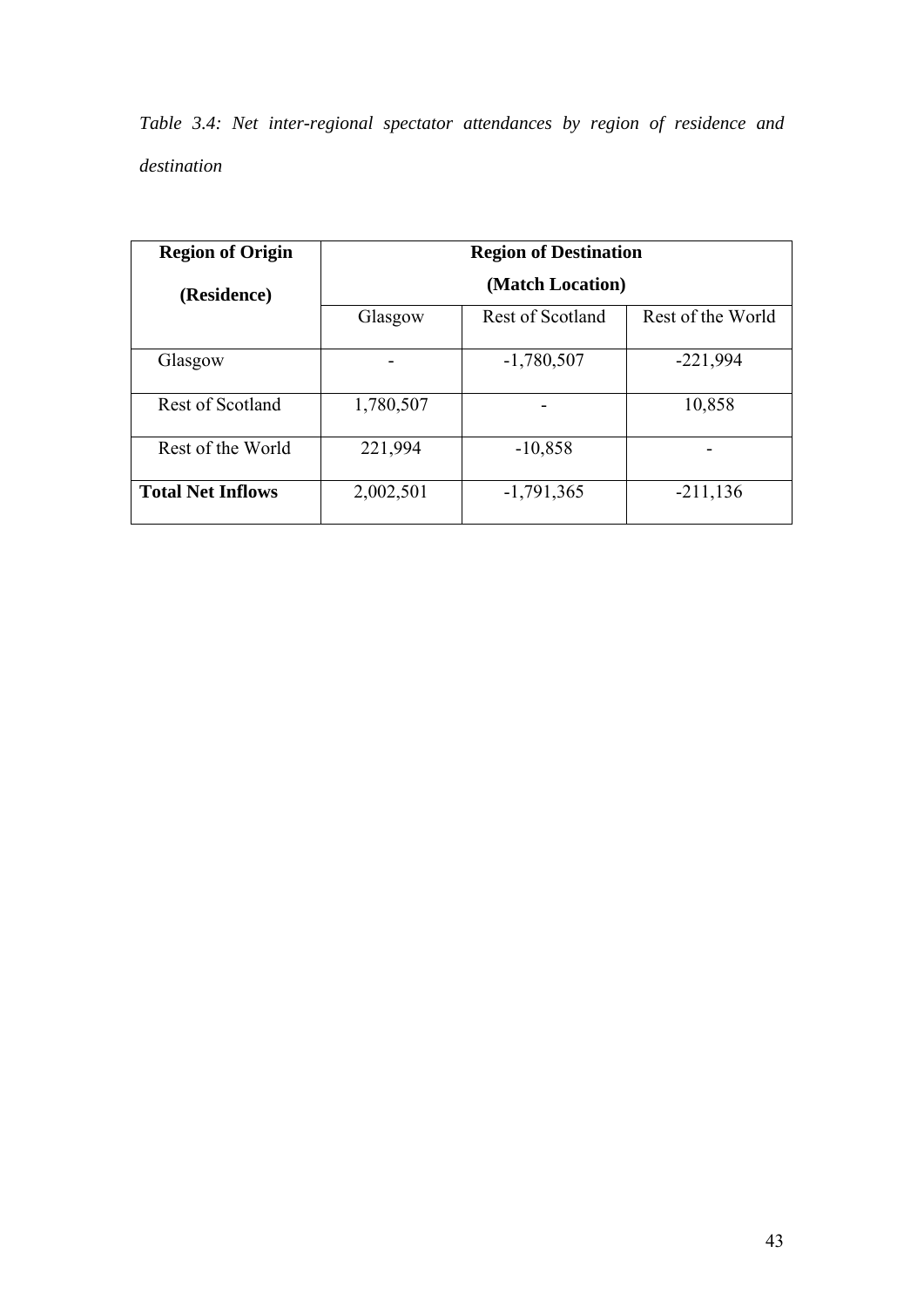*Table 4.1: Geographical zones and associated SPL teams for identifying away game expenditures* 

| <b>Geographical Zone</b> | <b>SPL</b> teams       |
|--------------------------|------------------------|
| Edinburgh                | Hearts                 |
|                          | Hibernian              |
|                          | Dunfermline            |
|                          | Livingston             |
| Glasgow                  | Celtic                 |
|                          | <b>Partick Thistle</b> |
|                          | Rangers                |
| North                    | Aberdeen               |
|                          | Dundee                 |
|                          | Dundee United          |
| Lanarkshire              | Motherwell             |
|                          | Kilmarnock             |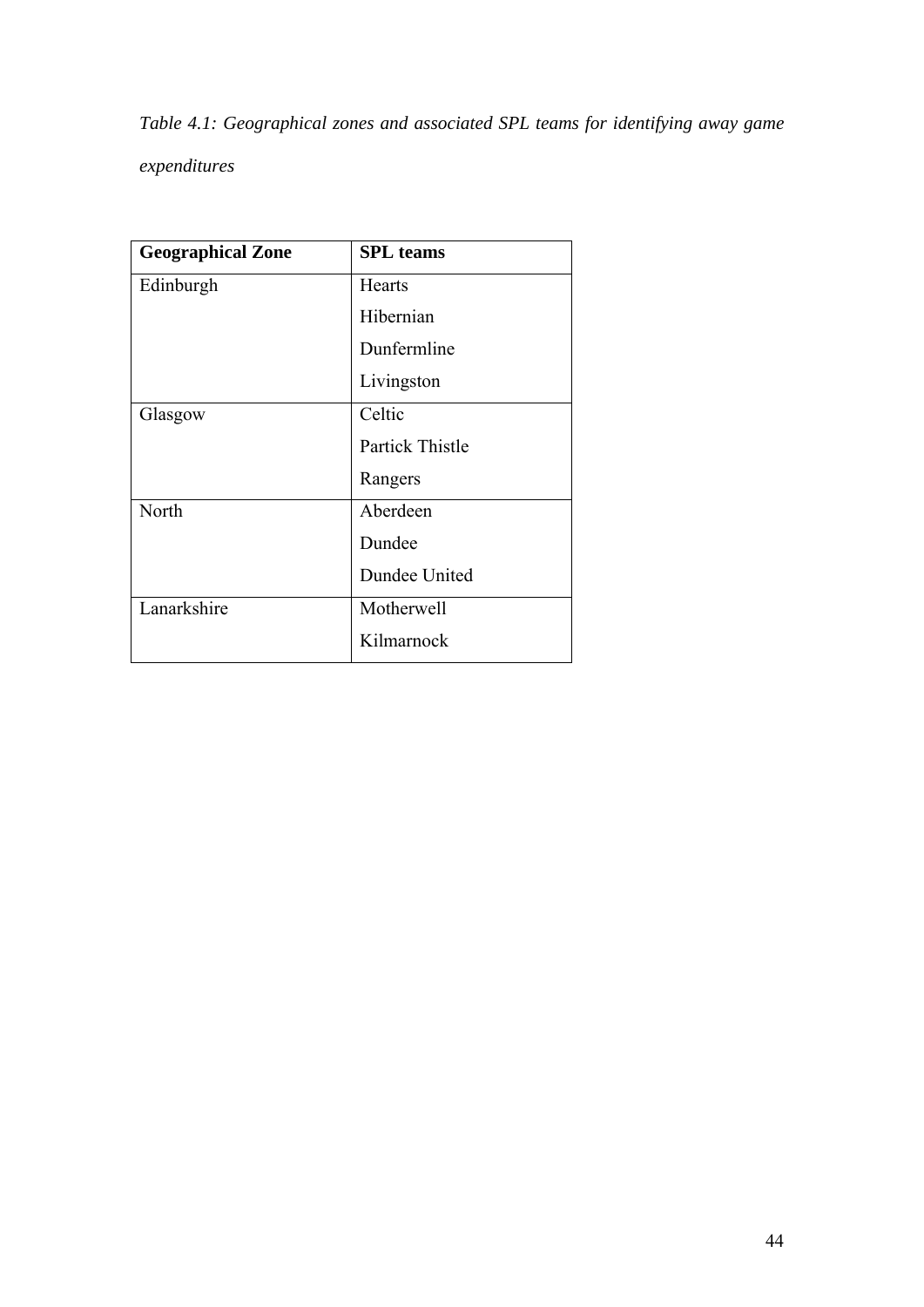| Transport<br>Method | Home games  |                 | Away games in  |             | Away games in |            |                | Away games in    |                       |                |            | Away games in            |                |                | Away games outside |                 |            |                 |
|---------------------|-------------|-----------------|----------------|-------------|---------------|------------|----------------|------------------|-----------------------|----------------|------------|--------------------------|----------------|----------------|--------------------|-----------------|------------|-----------------|
|                     |             |                 |                |             | Edinburgh     |            | <b>Glasgow</b> |                  | <b>North Scotland</b> |                |            | Lanarkshire              |                |                | <b>Scotland</b>    |                 |            |                 |
|                     | $\mathbf G$ | <b>ROS</b>      | <b>ROW</b>     | $\mathbf G$ | <b>ROS</b>    | <b>ROW</b> | $\overline{G}$ | $\overline{ROS}$ | $\overline{ROW}$      | $\overline{G}$ | <b>ROS</b> | $\overline{ROW}$         | $\mathbf G$    | <b>ROS</b>     | <b>ROW</b>         | $\mathbf G$     | <b>ROS</b> | <b>ROW</b>      |
| Car                 | 39          | $\overline{51}$ | 27             | 24          | 33            | 45         | 36             | 43               | 26                    | 65             | 44         | 53                       | 71             | 59             | 50                 | $\overline{11}$ | 10         | $\overline{14}$ |
| Supporters          | 14          | 33              | 24             | 57          | 55            | $8\,$      | 26             | 43               | 27                    | 35             | 47         | 26                       | $\overline{7}$ | $21\,$         | 21                 | 11              | $10\,$     | $7\overline{ }$ |
| bus                 |             |                 |                |             |               |            |                |                  |                       |                |            |                          |                |                |                    |                 |            |                 |
| Public              | 33          | 14              | 12             | 20          | $12\,$        | 8          | 33             | 11               | 6                     | $\overline{0}$ | 8          | $\mathbf{0}$             | 14             | 18             | 6                  | 11              | 18         | 13              |
| transport           |             |                 |                |             |               |            |                |                  |                       |                |            |                          |                |                |                    |                 |            |                 |
| Plane               |             |                 | 22             |             |               | 20         |                | $\overline{3}$   | 27                    |                |            | 11                       |                | $\mathfrak{Z}$ | $\mathfrak{Z}$     | 66              | 62         | 65              |
| Ferry               |             |                 | 15             |             |               | 19         |                |                  | 15                    |                |            | 11                       |                |                | 21                 |                 |            |                 |
| Taxi                | 4           |                 | $\blacksquare$ |             |               |            |                |                  |                       |                |            |                          |                |                |                    |                 |            |                 |
| On foot             | 9           |                 |                |             |               |            | 5              |                  |                       |                |            | $\overline{\phantom{a}}$ | $\overline{7}$ |                |                    |                 |            |                 |
| Motorbike           |             |                 |                |             |               |            |                |                  |                       |                |            |                          |                |                |                    |                 |            |                 |
| Other               |             |                 |                |             |               |            |                |                  |                       |                |            |                          |                |                |                    |                 |            |                 |
| <b>Total</b>        | <b>100</b>  | <b>100</b>      | 100            | 100         | 100           | 100        | 100            | <b>100</b>       | 100                   | 100            | 100        | <b>100</b>               | <b>100</b>     | <b>100</b>     | 100                | 100             | 100        | <b>100</b>      |

*Table 4.2: Percentage breakdown of journeys by transport methods: Figures given by type and location of match, and supporter residence*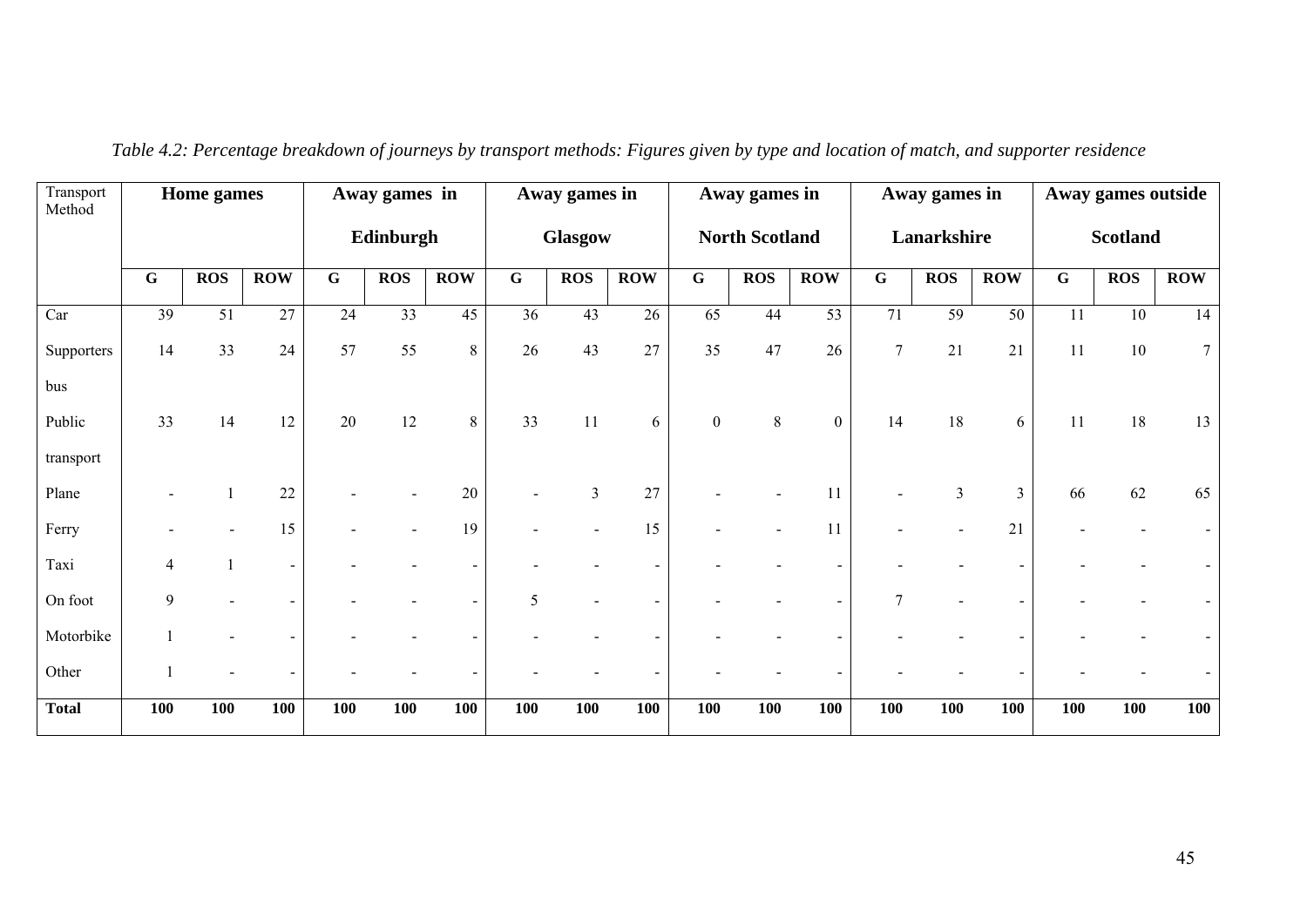| Transport<br>method | Home games     |            |                |             | Away games in |           | Away games in  |                          |           | Away games in         |            |                          | Away games in  |             |           | Away games outside |                 |           |  |
|---------------------|----------------|------------|----------------|-------------|---------------|-----------|----------------|--------------------------|-----------|-----------------------|------------|--------------------------|----------------|-------------|-----------|--------------------|-----------------|-----------|--|
|                     |                |            |                |             | Edinburgh     |           |                | Glasgow                  |           | <b>North Scotland</b> |            |                          |                | Lanarkshire |           |                    | <b>Scotland</b> |           |  |
|                     | $\mathbf G$    | <b>ROS</b> | <b>OS</b>      | $\mathbf G$ | <b>ROS</b>    | <b>OS</b> | $\overline{G}$ | <b>ROS</b>               | <b>OS</b> | $\mathbf G$           | <b>ROS</b> | <b>OS</b>                | $\overline{G}$ | <b>ROS</b>  | <b>OS</b> | $\mathbf G$        | <b>ROS</b>      | <b>OS</b> |  |
| Car                 | 3.94           | 9.06       | 45.35          | 9.96        | 10.62         | 34.55     | 4.37           | 7.43                     | 36.50     | 15.12                 | 14.06      | 41.78                    | 10.43          | 7.08        | 27.82     | 24.00              | 22.50           | 47.92     |  |
| Supporters          | 4.66           | 7.44       | 20.98          | 6.05        | 6.30          | 35.00     | 6.00           | 6.50                     | 17.70     | 5.51                  | 7.53       | 21.00                    | 6.00           | 7.29        | 17.29     | 90.00              | 61.33           | 65.00     |  |
| bus                 |                |            |                |             |               |           |                |                          |           |                       |            |                          |                |             |           |                    |                 |           |  |
| Public              | 2.96           | 8.04       | 21.00          | 6.93        | 4.58          | 38.00     | 3.87           | 6.51                     | 14.80     |                       | 12.00      | $\sim$                   | 3.60           | 9.90        | 25.00     | 24.00              | 27.09           | 22.73     |  |
| transport           |                |            |                |             |               |           |                |                          |           |                       |            |                          |                |             |           |                    |                 |           |  |
| Plane               | $\blacksquare$ | 71.67      | 83.60          |             |               | 89.00     | $\blacksquare$ | 65.00                    | 86.30     |                       |            | 80.00                    | $\blacksquare$ | 80.00       | 60.00     | 203.64             | 178.05          | 144.57    |  |
| Ferry               |                |            | 41.61          |             |               | 50.67     | $\blacksquare$ | $\overline{\phantom{0}}$ | 42.85     |                       | $\sim$     | 72.50                    | $\blacksquare$ | $\sim$      | 35.14     |                    |                 |           |  |
| Taxi                | 8.00           | 6.00       | $\blacksquare$ |             |               |           |                |                          |           |                       |            |                          |                |             |           |                    |                 |           |  |
| On foot             |                |            |                |             |               |           |                |                          |           |                       |            | $\overline{\phantom{a}}$ |                |             |           |                    |                 |           |  |
| Motorbike           | 2.00           |            |                |             |               |           |                |                          |           |                       |            |                          |                |             |           |                    |                 |           |  |
| Other               |                |            |                |             |               |           |                |                          |           |                       |            |                          |                |             |           |                    |                 |           |  |

*Table 4.3: Average expenditure per supporter journey: Figures given by type and location of match, and supporter residence*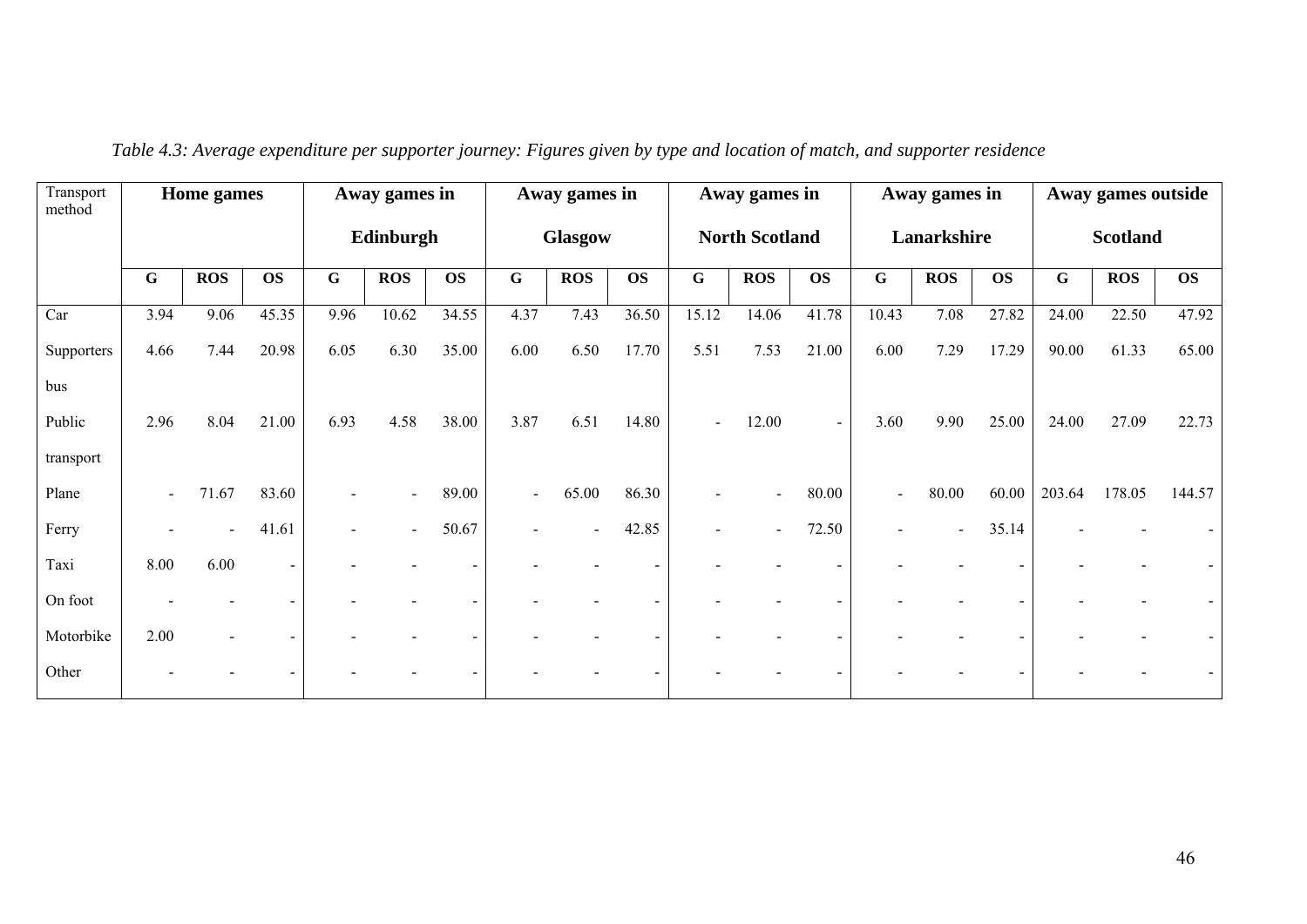*Table 4.4: The proportion of supporters staying overnight and their average accommodation costs; Figures given by type and location of match, and supporter residence* 

| % staying overnight          | Home games in    |            | Away games in |                | Away games in            |           | Away games in  |            |           |                          | Away games in         |           |                | Away games outside |           |        |                 |                          |
|------------------------------|------------------|------------|---------------|----------------|--------------------------|-----------|----------------|------------|-----------|--------------------------|-----------------------|-----------|----------------|--------------------|-----------|--------|-----------------|--------------------------|
| in paid                      |                  | Glasgow    |               |                | Edinburgh                |           |                | Glasgow    |           |                          | <b>North Scotland</b> |           |                | Lanarkshire        |           |        | <b>Scotland</b> |                          |
| accommodation                | G                | <b>ROS</b> | <b>OS</b>     | G              | <b>ROS</b>               | <b>OS</b> | G              | <b>ROS</b> | <b>OS</b> | G                        | <b>ROS</b>            | <b>OS</b> | G              | <b>ROS</b>         | <b>OS</b> | G      | <b>ROS</b>      | <b>OS</b>                |
| Glasgow                      |                  |            | 48            |                |                          |           |                |            | 48        |                          |                       |           |                |                    |           |        |                 |                          |
| Rest of Scotland             |                  |            | 4             |                | $\overline{\phantom{a}}$ | 33        |                |            | 4         | $\overline{\phantom{a}}$ | 8                     | 14        |                |                    | 29        | $\sim$ | $\sim$          | $\overline{\phantom{a}}$ |
| <b>Total Scotland</b>        | $\boldsymbol{0}$ | 4          | 52            | $\overline{0}$ | $\boldsymbol{0}$         | 33        | $\overline{0}$ | 4          | 52        | $\overline{0}$           | 8                     | 14        | $\overline{0}$ | $\boldsymbol{0}$   | 29        | 69     | 76              | 88                       |
| overnight<br>Average<br>cost | $\sim$           | 53.71      | 58.69         |                | $\overline{\phantom{a}}$ | 118.33    | $\sim$ $-$     | 53.71      | 58.69     | $\sim$                   | 68.33                 | 125.00    | $\blacksquare$ |                    | 35.50     | 114.94 | 119.64          | 135.29                   |

Notes:  $* = \text{fs per person per night.}$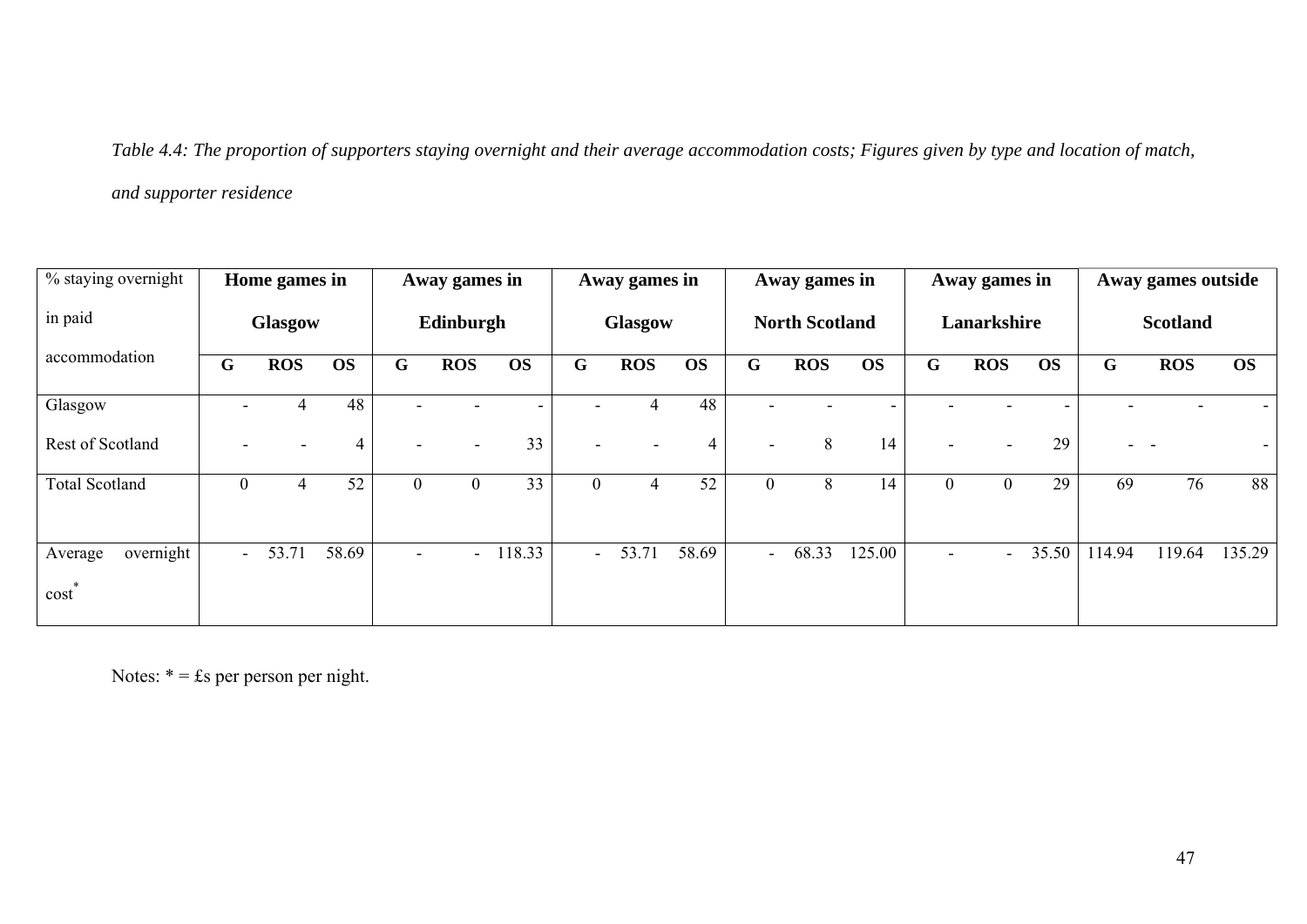|                              | Home games in            |                | Away games in            |       | Away games in |                          | <b>Away games in North</b> |            |                          | Away games in   |            |           | Away games outside |            |           |                 |            |                |
|------------------------------|--------------------------|----------------|--------------------------|-------|---------------|--------------------------|----------------------------|------------|--------------------------|-----------------|------------|-----------|--------------------|------------|-----------|-----------------|------------|----------------|
|                              |                          | <b>Glasgow</b> |                          |       | Edinburgh     |                          | Glasgow                    |            |                          | <b>Scotland</b> |            |           | Lanarkshire        |            |           | <b>Scotland</b> |            |                |
|                              | G                        | <b>ROS</b>     | <b>OS</b>                | G     | <b>ROS</b>    | <b>OS</b>                | G                          | <b>ROS</b> | <b>OS</b>                | G               | <b>ROS</b> | <b>OS</b> | G                  | <b>ROS</b> | <b>OS</b> | G               | <b>ROS</b> | <b>OS</b>      |
| <b>Pre-match in Glasgow</b>  |                          |                |                          |       |               |                          |                            |            |                          |                 |            |           |                    |            |           |                 |            |                |
| Food and drink               | 6.62                     | 7.48           | 14.43                    | 7.08  | 3.06          | 6.67                     | 1.77                       | 2.49       | 7.72                     | 3.08            | 0.75       | 4.00      | 7.50               | 1.00       | 20.36     | 8.79            | 7.60       | 4.71           |
| Merchandise                  | 2.50                     | 3.04           | $\overline{\phantom{a}}$ |       | 0.57          | 0.22                     | 2.50                       | 1.46       | 1.40                     | 1.08            |            |           |                    |            |           | 4.38            | 0.42       | $\overline{a}$ |
| Other                        | $\blacksquare$           | 0.26           | 0.13                     |       |               | $\overline{\phantom{0}}$ |                            | 0.05       | 0.28                     |                 |            |           |                    |            |           |                 |            |                |
| <b>Post-match in Glasgow</b> |                          |                |                          |       |               |                          |                            |            |                          |                 |            |           |                    |            |           |                 |            |                |
| Food and drink               | 9.08                     | 4.03           | 19.88                    |       |               | $\sim$                   | 2.01                       | 1.42       | 6.32                     |                 |            |           |                    |            |           |                 |            |                |
| Merchandise                  | 0.32                     | 0.52           | 0.37                     |       |               | $\overline{\phantom{0}}$ |                            | 0.46       | 0.37                     |                 |            |           |                    |            |           |                 |            |                |
| In the rest of Scotland      |                          |                |                          |       |               |                          |                            |            |                          |                 |            |           |                    |            |           |                 |            |                |
| Food and drink               | $\sim$                   | 2.46           | 3.53                     | 5.47  | 3.49          | 29.44                    | 0.14                       | 0.23       | 2.09                     | 11.44           | 24.24      | 33.29     | 9.24               | 9.97       | 11.86     | 0.69            | 2.70       | 1.79           |
| Merchandise                  |                          |                |                          | 0.18  | 0.40          | 1.11                     |                            |            |                          | 0.16            | 1.55       | 1.00      | 2.06               | 1.09       | 0.89      |                 |            |                |
| <b>Outside Scotland</b>      |                          |                |                          |       |               |                          |                            |            |                          |                 |            |           |                    |            |           |                 |            |                |
| Food and drink               | $\overline{\phantom{a}}$ |                |                          |       |               | $\sim$                   |                            | ۰          | $\overline{\phantom{0}}$ | $\equiv$        |            |           |                    |            |           | 96.21           | 92.50      | 102.21         |
| Merchandise                  |                          |                |                          |       |               | $\blacksquare$           |                            |            | $\overline{\phantom{a}}$ |                 |            |           |                    |            |           | 8.62            | 9.10       | 30.76          |
| Other                        |                          |                |                          |       |               | ٠                        |                            |            | Ξ.                       |                 |            |           |                    |            |           | $\blacksquare$  | 0.70       |                |
| <b>Total</b>                 | 18.52                    | 17.79          | 38.34                    | 12.73 | 7.52          | 37.44                    | 6.42                       | 6.11       | 18.18                    | 15.76           | 26.54      | 38.29     | 18.80              | 12.06      | 33.11     | 118.69          | 113.02     | 139.47         |

*Table 4.5: Average other match related tourism expenditures: Figures given by type and location of match, and supporter residence*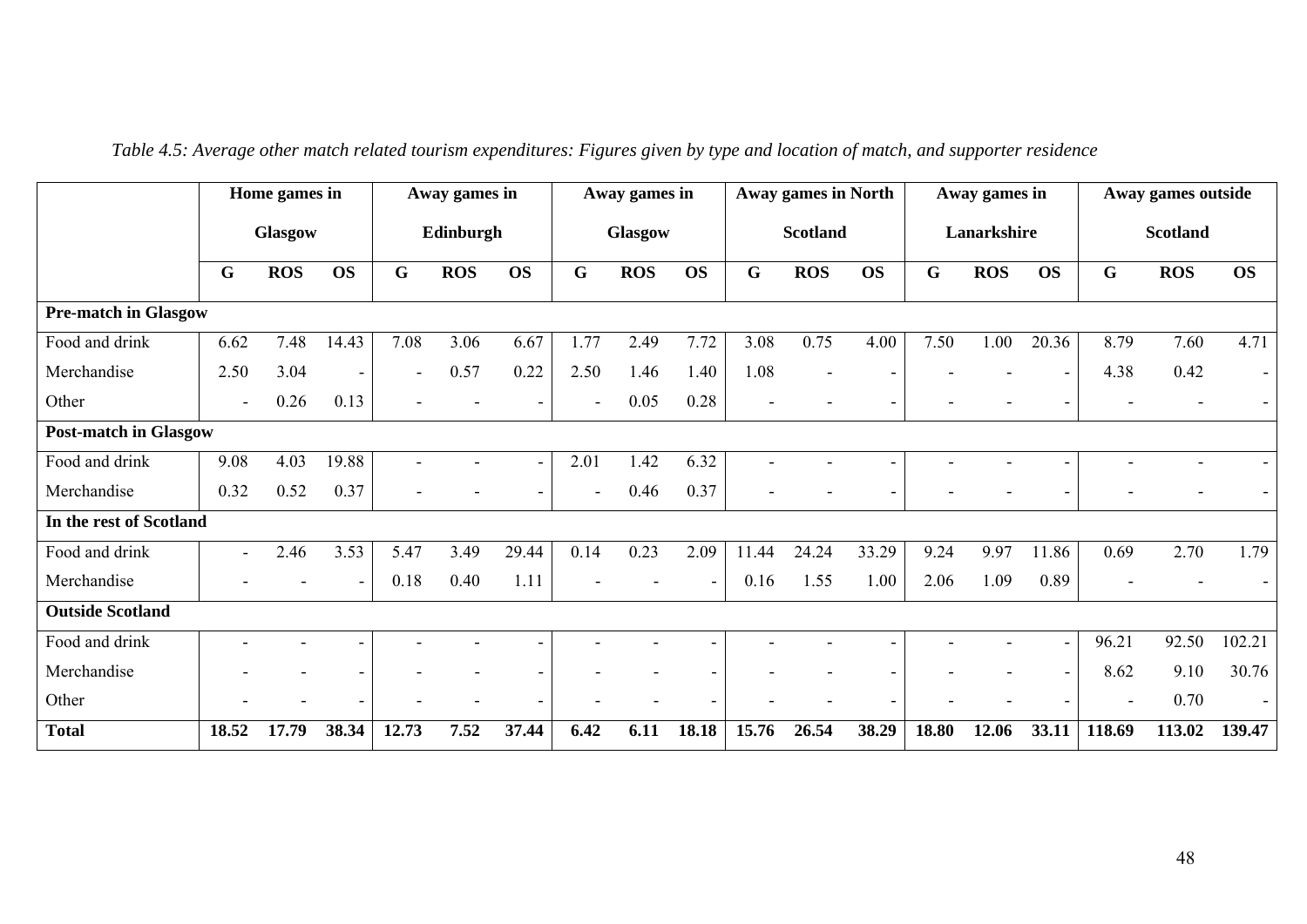*Table 5.1: Gross sports tourism expenditures, disaggregated by spectator region of residence and region of expenditure, £, 000s.* 

| <b>Region of</b>  |          | <b>Total</b>            |                   |           |
|-------------------|----------|-------------------------|-------------------|-----------|
| residence         | Glasgow  | <b>Rest of Scotland</b> | Rest of the world |           |
| Glasgow           | 16,149.3 | 1,278.2                 | 2,789.6           | 20,217.1  |
| Rest of Scotland  | 32,447.8 | 30,065.6                | 6,661.5           | 69,175.0  |
| Rest of the world | 17,453.8 | 7,703.3                 | 18,422.8          | 43,579.9  |
| <b>Total</b>      | 66,051.0 | 39,047.1                | 27,873.9          | 132,972.0 |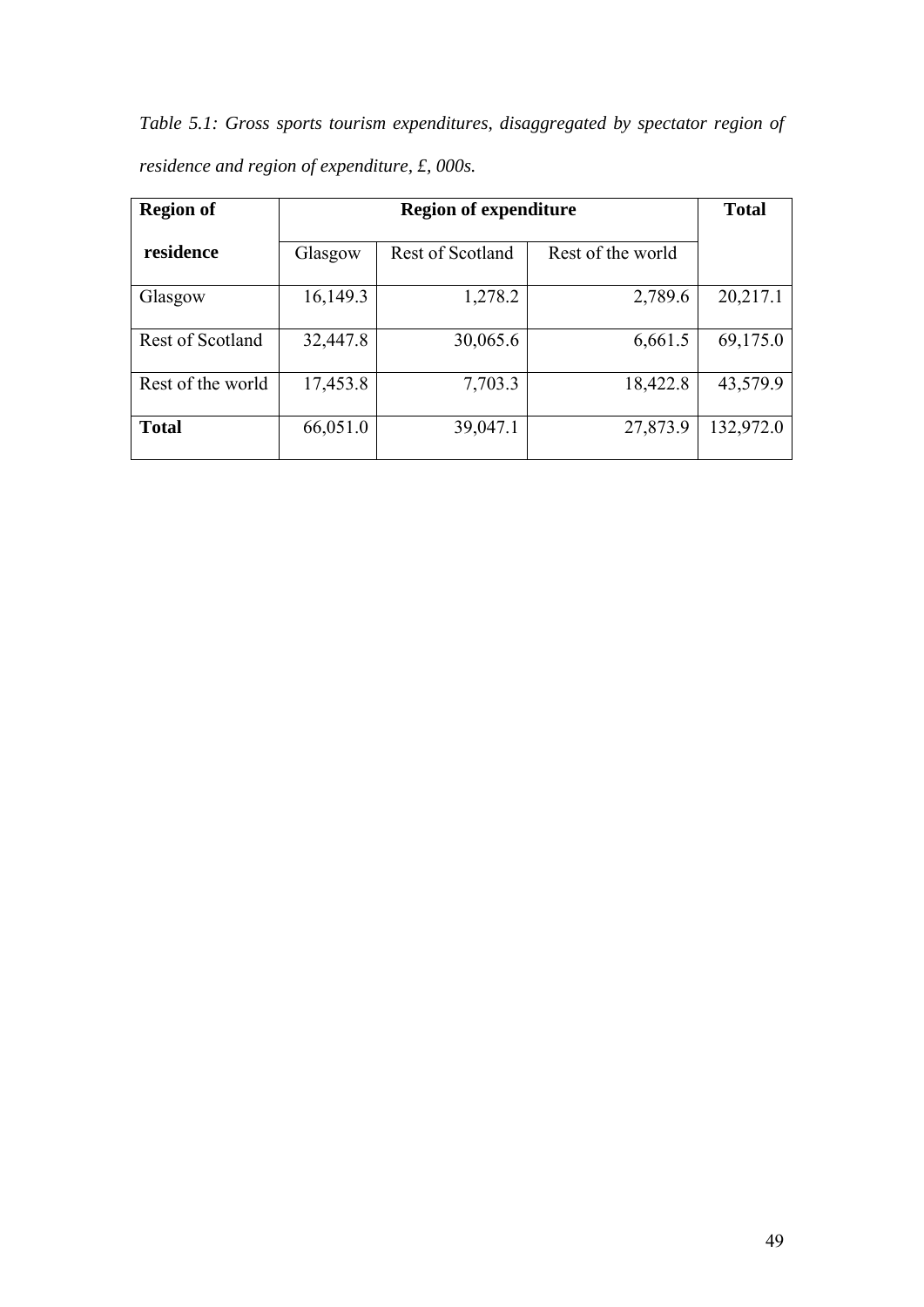*Table 5.2: Net flows of expenditures by spectator residence and region of expenditure,* 

*£,000s* 

|                          | <b>Region of Destination</b> |                         |                   |  |  |  |  |  |  |  |  |
|--------------------------|------------------------------|-------------------------|-------------------|--|--|--|--|--|--|--|--|
| <b>Region of Origin</b>  | Glasgow                      | <b>Rest of Scotland</b> | Rest of the World |  |  |  |  |  |  |  |  |
| Glasgow                  |                              | $-31,169.6$             | $-14,664.2$       |  |  |  |  |  |  |  |  |
| Rest of Scotland         | 31,169.6                     |                         | $-1,041.7$        |  |  |  |  |  |  |  |  |
| Rest of the World        | 14,664.2                     | 1,041.7                 |                   |  |  |  |  |  |  |  |  |
| <b>Total Net Inflows</b> | 45,833.8                     | $-30,127.9$             | $-15,705.9$       |  |  |  |  |  |  |  |  |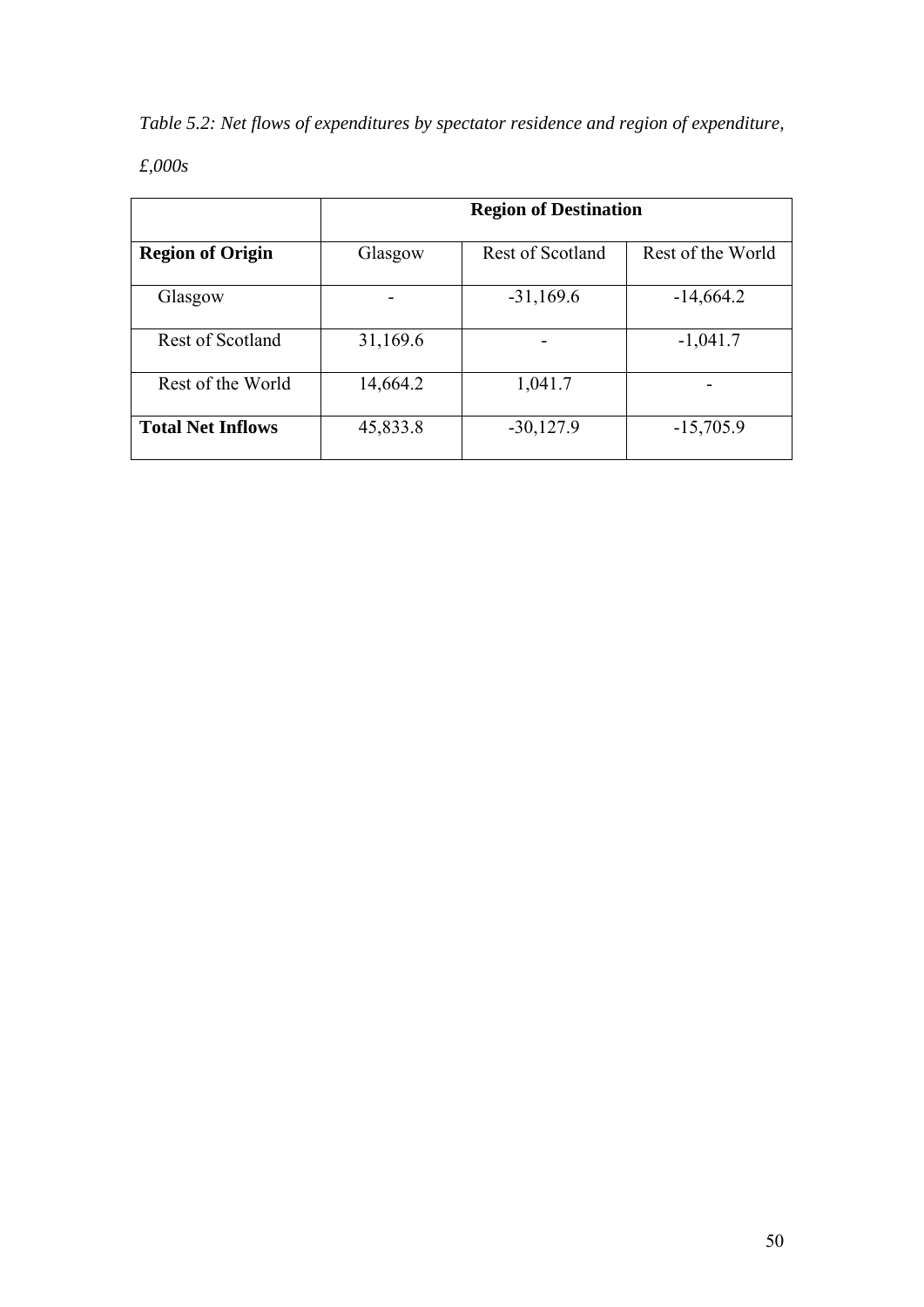*Table 6.1: Sectoral GDP and employment impacts of sports tourism expenditures and displaced expenditures on Glasgow, the rest of Scotland and Scotland, £millions and FTE jobs* 

|                       |                               |                               | <b>GDP</b>               |            |                               | Employment               |                 |
|-----------------------|-------------------------------|-------------------------------|--------------------------|------------|-------------------------------|--------------------------|-----------------|
|                       |                               | Sports tourism<br>expenditure | Displaced<br>expenditure | Net impact | Sports tourism<br>expenditure | Displaced<br>expenditure | Net impact      |
| Glasgow               | Primary and manufacturing     | 0.63                          | $-0.19$                  | 0.44       | 15                            | $-5$                     | 11              |
|                       | Utilities and construction    | 1.30                          | $-0.65$                  | 0.65       | 32                            | $-16$                    | 16              |
|                       | Food and drink                | 2.20                          | $-0.14$                  | 2.07       | 59                            | $-4$                     | $\overline{55}$ |
|                       | Wholesale and retail          | 17.84                         | $-2.19$                  | 15.65      | 796                           | $-98$                    | 699             |
|                       | Hotels and restaurants        | 20.11                         | $-0.77$                  | 19.34      | 1543                          | $-59$                    | 1484            |
|                       | Transport                     | 4.13                          | $-0.27$                  | 3.86       | 83                            | $-5$                     | 78              |
|                       | Private business services     | 6.61                          | $-3.36$                  | 3.25       | 132                           | $-67$                    | 65              |
|                       | Public services               | 1.75                          | $-1.31$                  | 0.44       | 64                            | $-48$                    | 16              |
| <b>Total Glasgow</b>  |                               | 54.57                         | $-8.89$                  | 45.68      | 2725                          | $-302$                   | 2423            |
| Rest of               | Primary and manufacturing     | 2.31                          | $-1.75$                  | 0.56       | 61                            | $-46$                    | 15              |
| Scotland              | Utilities and construction    | $\overline{0.90}$             | $-1.83$                  | $-0.93$    | $\overline{34}$               | $-68$                    | $-35$           |
|                       | Food and drink                | 0.96                          | $-0.69$                  | 0.27       | 33                            | $-24$                    | 9               |
|                       | Wholesale and retail          | 13.01                         | $-10.28$                 | 2.72       | $\overline{761}$              | $-601$                   | 159             |
|                       | Hotels and restaurants        | 5.13                          | $-2.17$                  | 2.96       | 523                           | $-221$                   | 302             |
|                       | Transport                     | 7.13                          | $-1.60$                  | 5.53       | $\overline{197}$              | $-44$                    | 153             |
|                       | Private business services     | 7.06                          | $-14.48$                 | $-7.42$    | 224                           | $-460$                   | $-236$          |
|                       | Public services               | 2.12                          | $-6.14$                  | $-4.02$    | 111                           | $-321$                   | $-241$          |
|                       | <b>Total Rest of Scotland</b> | 38.61                         | $-38.94$                 | $-0.33$    | 1944                          | $-1787$                  | 157             |
| <b>Total Scotland</b> |                               | 93.18                         | $-47.83$                 | 45.35      | 4669                          | $-2089$                  | 2580            |

*Note: Some of the totals may not sum due to rounding.*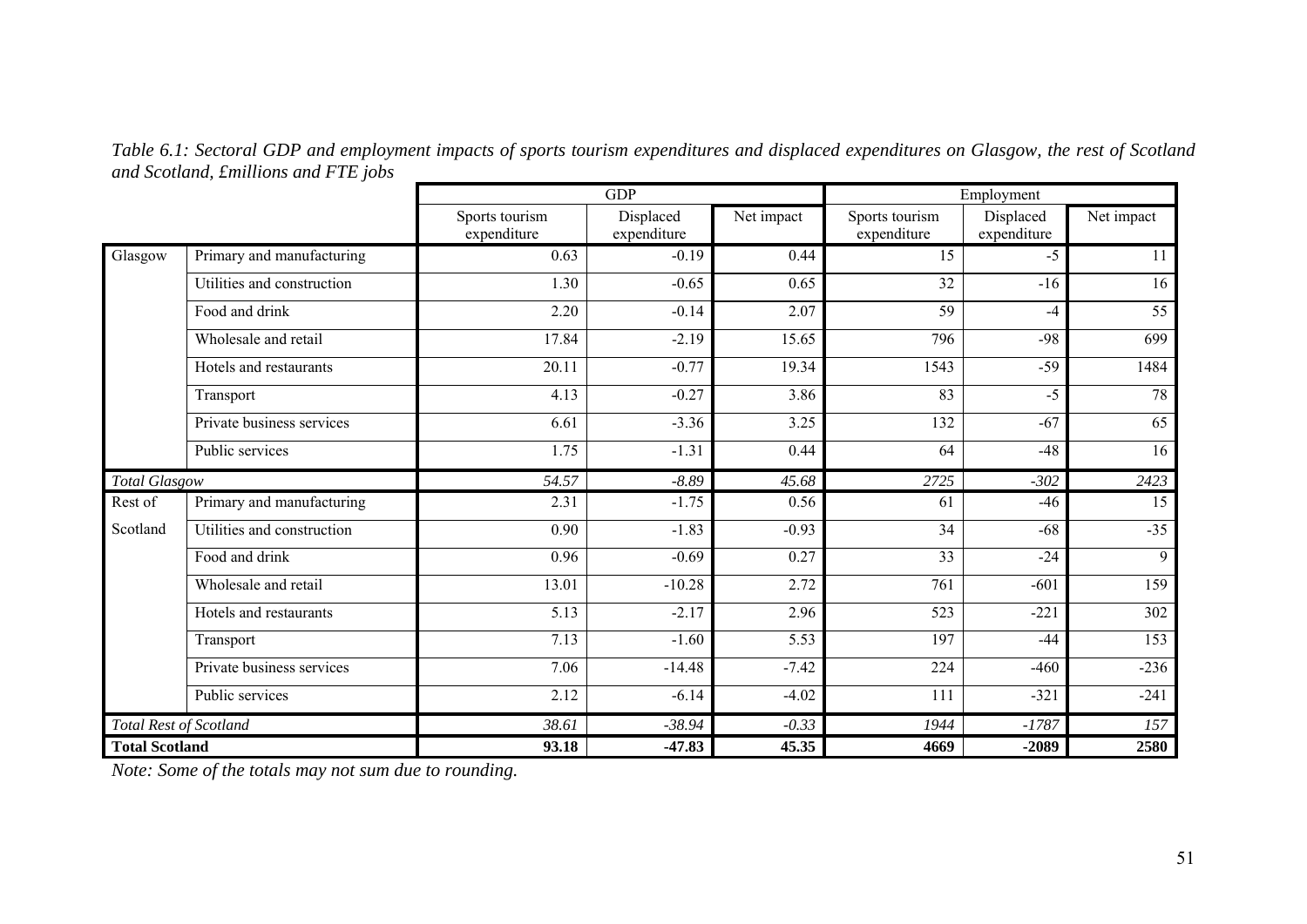|          |            | Domestic competition |            |            |             | European competition |            |                |            | Total all   |              |
|----------|------------|----------------------|------------|------------|-------------|----------------------|------------|----------------|------------|-------------|--------------|
|          |            | Glasgow              | <b>ROS</b> | <b>ROW</b> | Total       | Glasgow              | <b>ROS</b> | <b>ROW</b>     | <b>ROW</b> | Total       | competitions |
|          |            | residents            | residents  | residents  | domestic    | residents            | residents  | resident       | resident   | European    |              |
|          |            |                      |            |            | competition |                      |            | OF             | Non-       | competition |              |
|          |            |                      |            |            |             |                      |            | ${\rm fans^*}$ | <b>OF</b>  |             |              |
|          |            |                      |            |            |             |                      |            |                | fans       |             |              |
|          | <b>GDP</b> | 4.68                 | 19.75      | 9.03       | 33.46       | 0.62                 | 5.88       | 3.65           | 2.08       | 12.22       | 45.68        |
| Glasgow  | Employment | 280                  | 984        | 498        | 1761        | 50                   | 296        | 201            | 115        | 661         | 2423         |
| Rest of  | <b>GDP</b> | 0.63                 | $-3.99$    | 4.57       | 1.21        | 0.00                 | $-4.42$    | 1.85           | 1.04       | $-1.54$     | $-0.33$      |
| Scotland | Employment | 35                   | $-38$      | 211        | 208         | 2                    | $-174$     | 85             | 36         | $-51$       | 157          |
| Total    | <b>GDP</b> | 5.30                 | 15.76      | 13.61      | 34.67       | 0.61                 | 1.46       | 5.49           | 3.12       | 10.68       | 45.35        |
| Scotland | Employment | 314                  | 946        | 709        | 1969        | 52                   | 122        | 286            | 151        | 611         | 2580         |

*Table 6.2: Net GDP and employment impacts of sports tourism expenditures on Glasgow, the rest of Scotland and Scotland, £millions and jobs* 

*Notes: \* represents Old Firm*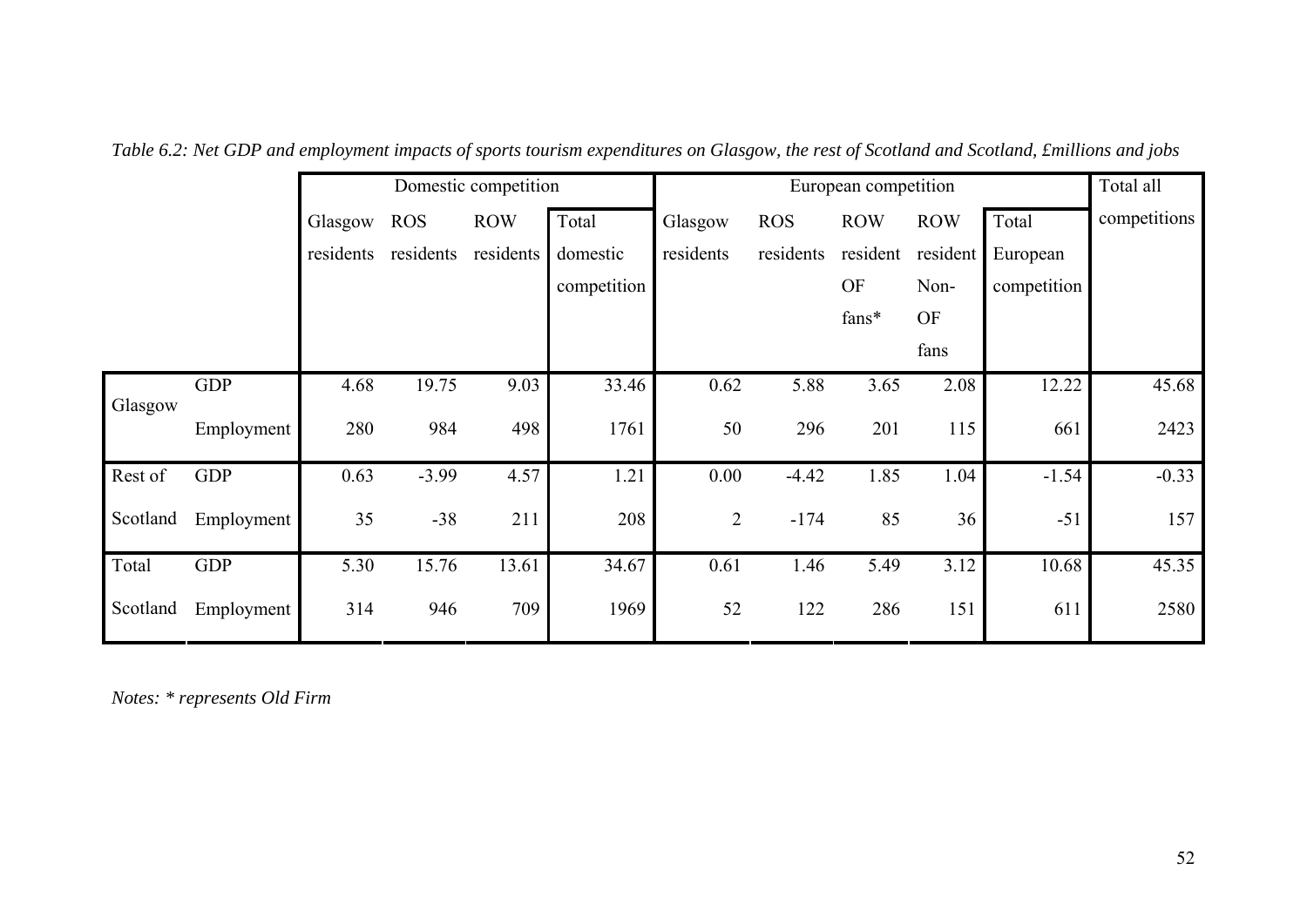#### **Appendix 1: Spectator survey for season ticket holders**

#### **IMPACT OF CELTIC ON THE SCOTTISH AND GLASGOW ECONOMIES**

|                  | Please provide your postcode |           |         |           |       |  |  |  |
|------------------|------------------------------|-----------|---------|-----------|-------|--|--|--|
| Are you :        | Male                         |           | Female  |           |       |  |  |  |
| How old are you? |                              |           |         |           |       |  |  |  |
| Below 15         | $15 - 20$                    | $21 - 30$ | $31-40$ | $41 - 50$ | 51-60 |  |  |  |
|                  | Over 60                      |           |         |           |       |  |  |  |
|                  |                              |           |         |           |       |  |  |  |
| $\boldsymbol{l}$ | Home games at Celtic Park    |           |         |           |       |  |  |  |

#### **1.1 Travelling Expenditure**

**How much money do you typically spend on each of the following types of transport in order to attend a Celtic home match at Celtic Park?** 

| Car | Supporters | Public    | Plane | Ferry | Other (please specify) |
|-----|------------|-----------|-------|-------|------------------------|
|     | bus        | Transport |       |       |                        |
|     |            |           |       |       |                        |

#### **1.2 Accommodation**

1.2a Do you ever stay overnight in hotel or B&B accommodation when you attend Celtic matches

at Celtic Park? Yes No

### **1.2b Do you ever stay overnight with friends or relatives when you attend a Celtic match at Celtic Park?**

Yes No

If you answered "Yes" to question 1.2a or 1.2b, how many nights do you stay for?

1 2 3 Over 3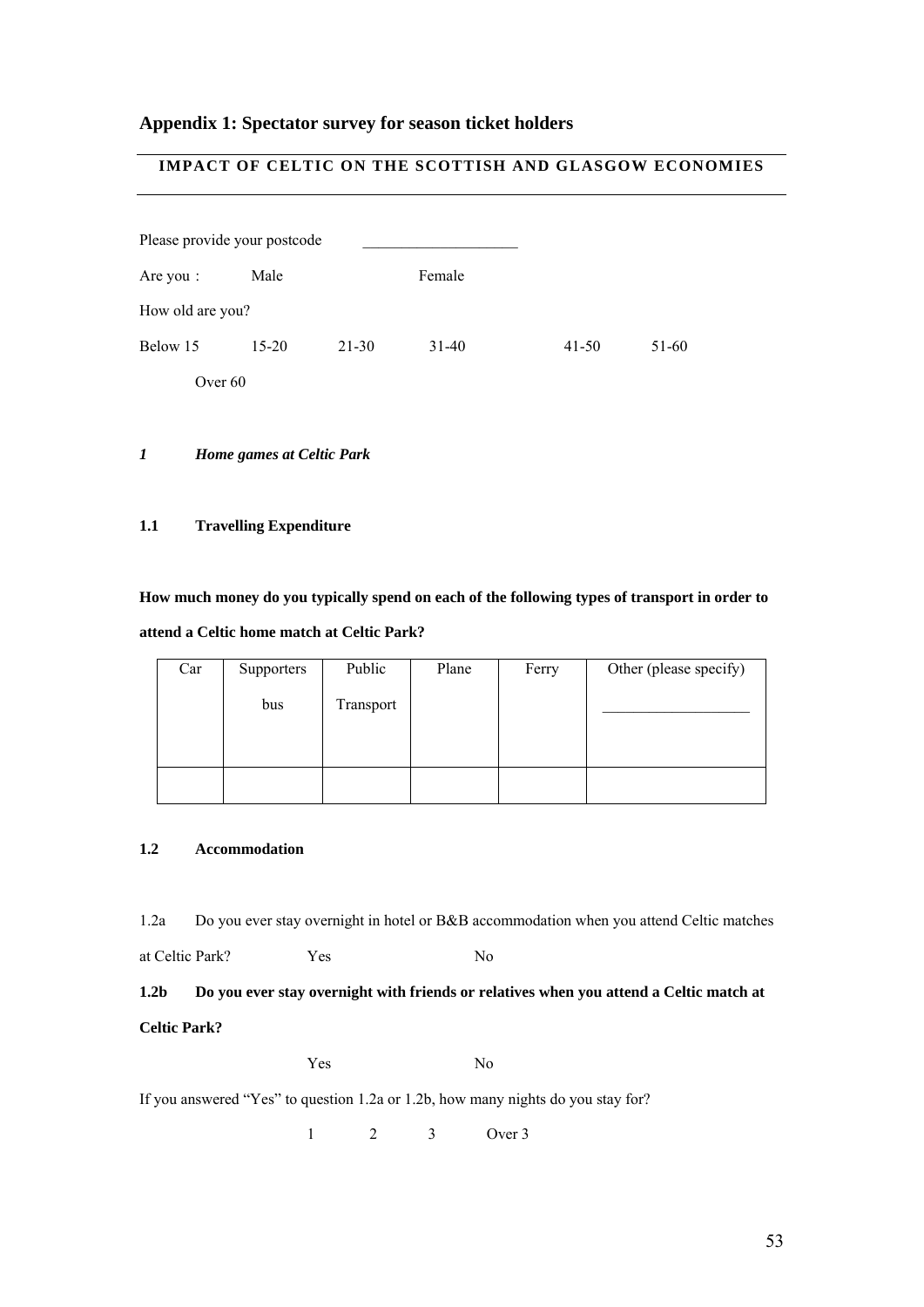1.2c If you answered "Yes" to question 1.2a, how much do you typically spend *in total* on hotel or B&B accommodation?

1.2d If you answered "Yes" to question 1.2a, do you typically stay at hotel or B&B accommodation in Glasgow? Yes No

#### **1.3 Other Spending**

#### **When you attend home Celtic matches, how much do you typically spend on the following**

#### **categories?**

|                      |              | Elsewhere      |             |             |
|----------------------|--------------|----------------|-------------|-------------|
|                      |              |                |             | in Scotland |
|                      | Before match | In the stadium | After match |             |
| Food                 |              |                |             |             |
| <b>Drink</b>         |              |                |             |             |
| Merchandising        |              |                |             |             |
| Other-Please specify |              |                |             |             |
|                      |              |                |             |             |
|                      |              |                |             |             |
|                      |              |                |             |             |

#### *2 Away games in Scotland*

**2.1** What was the last Celtic *away* league match *in Scotland* you attended that was *not in* 

*Glasgow*? If you have not attended a Celtic away league match outside Glasgow, please go to question 3.

| Name of team |  |
|--------------|--|

**2.2 Travelling expenditure and accommodation**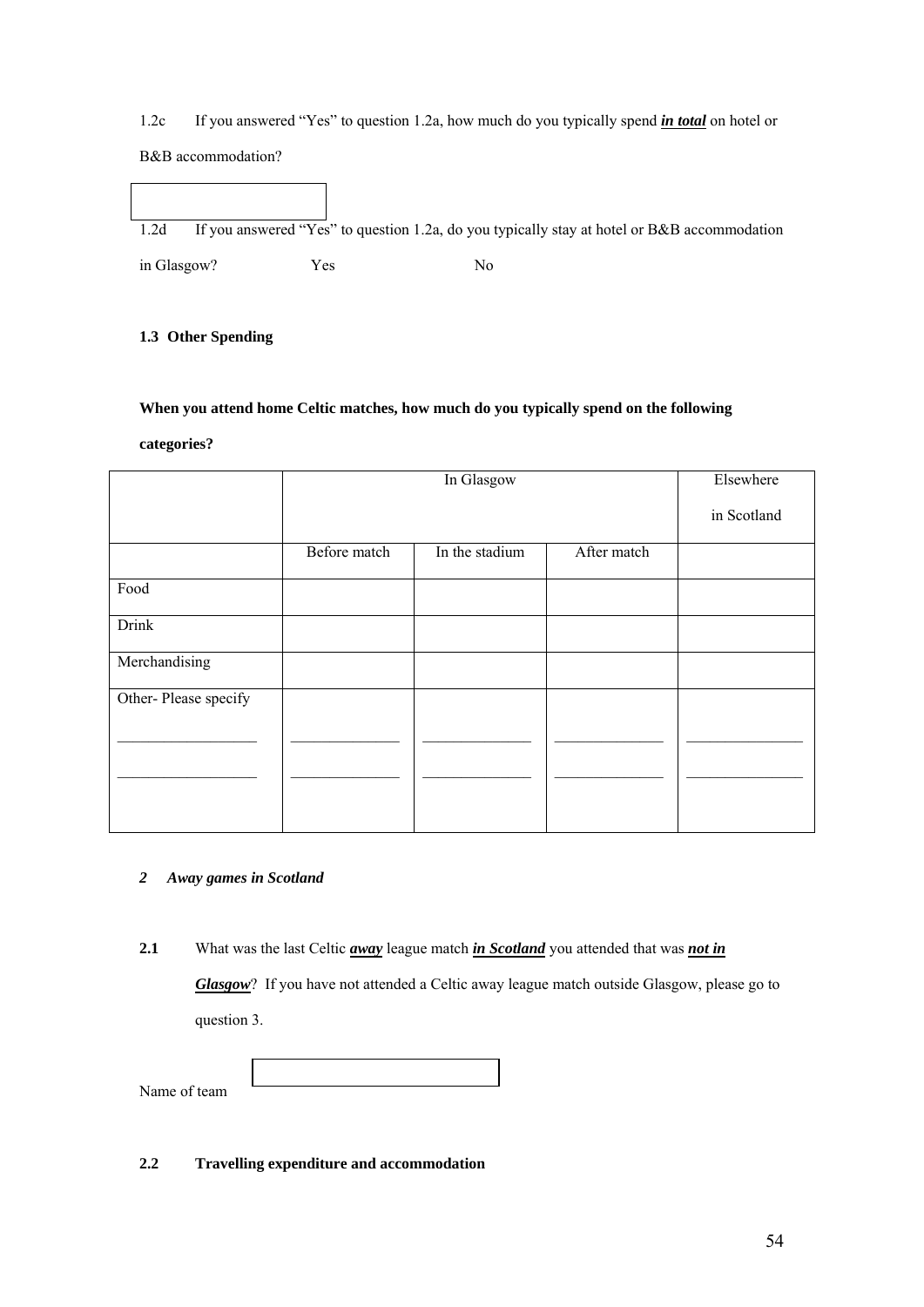## **2.2a How much money did you spend on each of the following modes of transport in order to attend the above match?**

| Car | Supporters | Public    | Plane | Ferry |
|-----|------------|-----------|-------|-------|
|     | bus        | Transport |       |       |
|     |            |           |       |       |

2.2b Did this trip involve an overnight stay in hotel or B&B accommodation?

Yes No

*2.2c If you answered "Yes" to question 2.2b, how many nights did you stay for? Please tick one of the boxes below.* 

1 23 4 5 More than five

2.2d If you answered "Yes" to question 2.2b, how much did you spend on accommodation in total?

#### **2.3 Other Spending**

**At the last Celtic away league match in Scotland, how much did you spend on each of the** 

**following categories?** 

|                      | In Glasgow | <b>Outside Glasgow</b> |
|----------------------|------------|------------------------|
| Food & Drink         |            |                        |
| Merchandising        |            |                        |
| Other-Please specify |            |                        |
|                      |            |                        |
|                      |            |                        |
|                      |            |                        |
|                      |            |                        |

#### *3 Away games in Europe*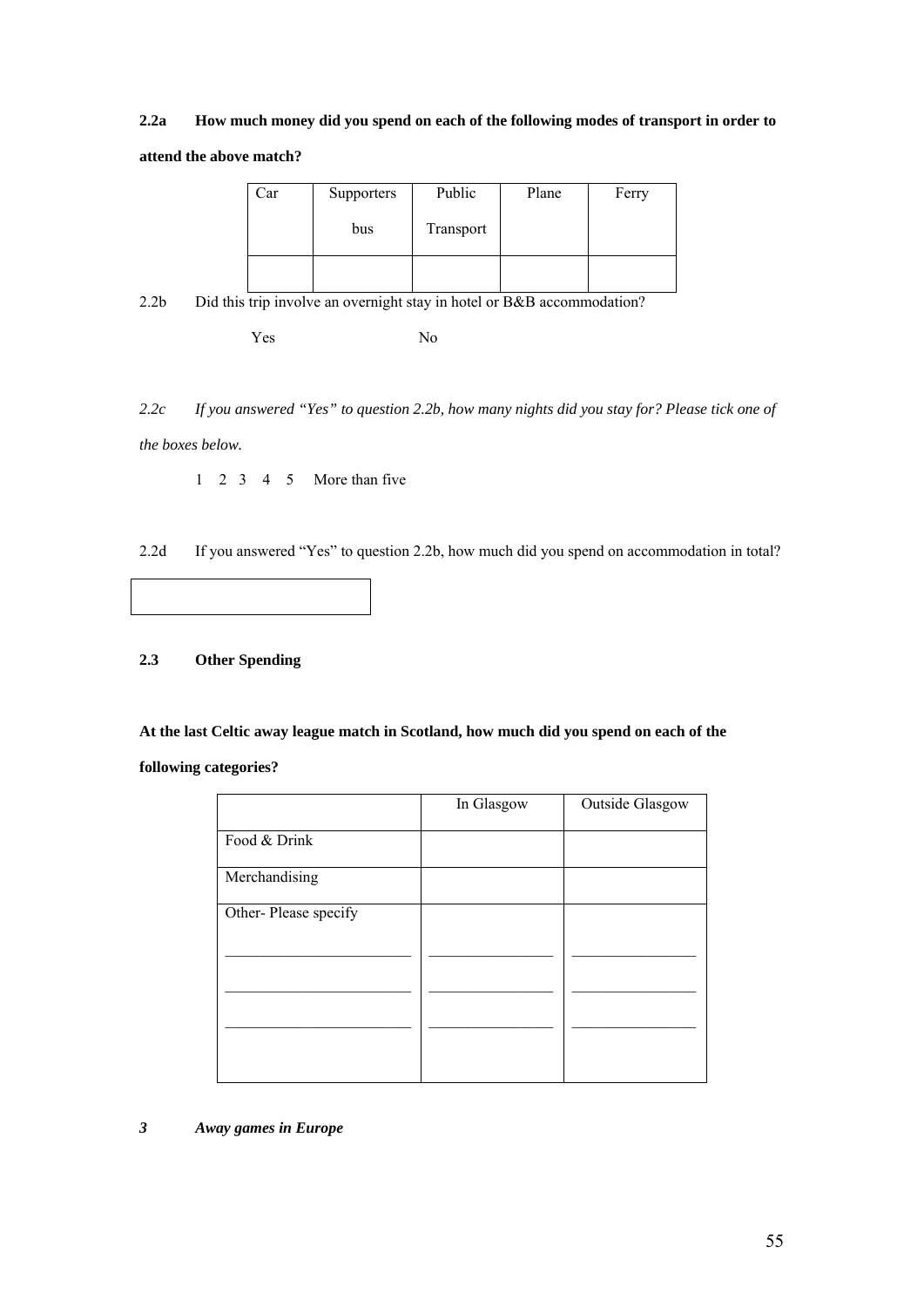3.1 What was the last *away* Celtic European game you attended (that was *not in England* – and *excluding the UEFA Cup Final of 2003 in Seville*)? If you have not attended a Celtic away European game that was not in England or the 2003 UEFA Cup Final in Seville, please go to question 4.

| Name of team |  |
|--------------|--|

3.2 Travelling expenditure and accommodation

## **3.2a Could you indicate the amount you spent on each of the following types of transport in order to attend the above match?**

| Car | Supporters | Public    | Plane | Ferry |
|-----|------------|-----------|-------|-------|
|     | bus        | Transport |       |       |
|     |            |           |       |       |

3.2b Did this trip involve an overnight stay? Yes No

3.2c If you answered "Yes" to question 3.2b, how many nights did you stay for? Please tick one of the boxes below.

1 23 4 5 More than five

3.2d If you answered "Yes" to question 3.2b, how much did you spend on accommodation in total?

#### **3.3 Other Spending**

**At the last away European game you attended, how much did you spend on the following** 

**categories?**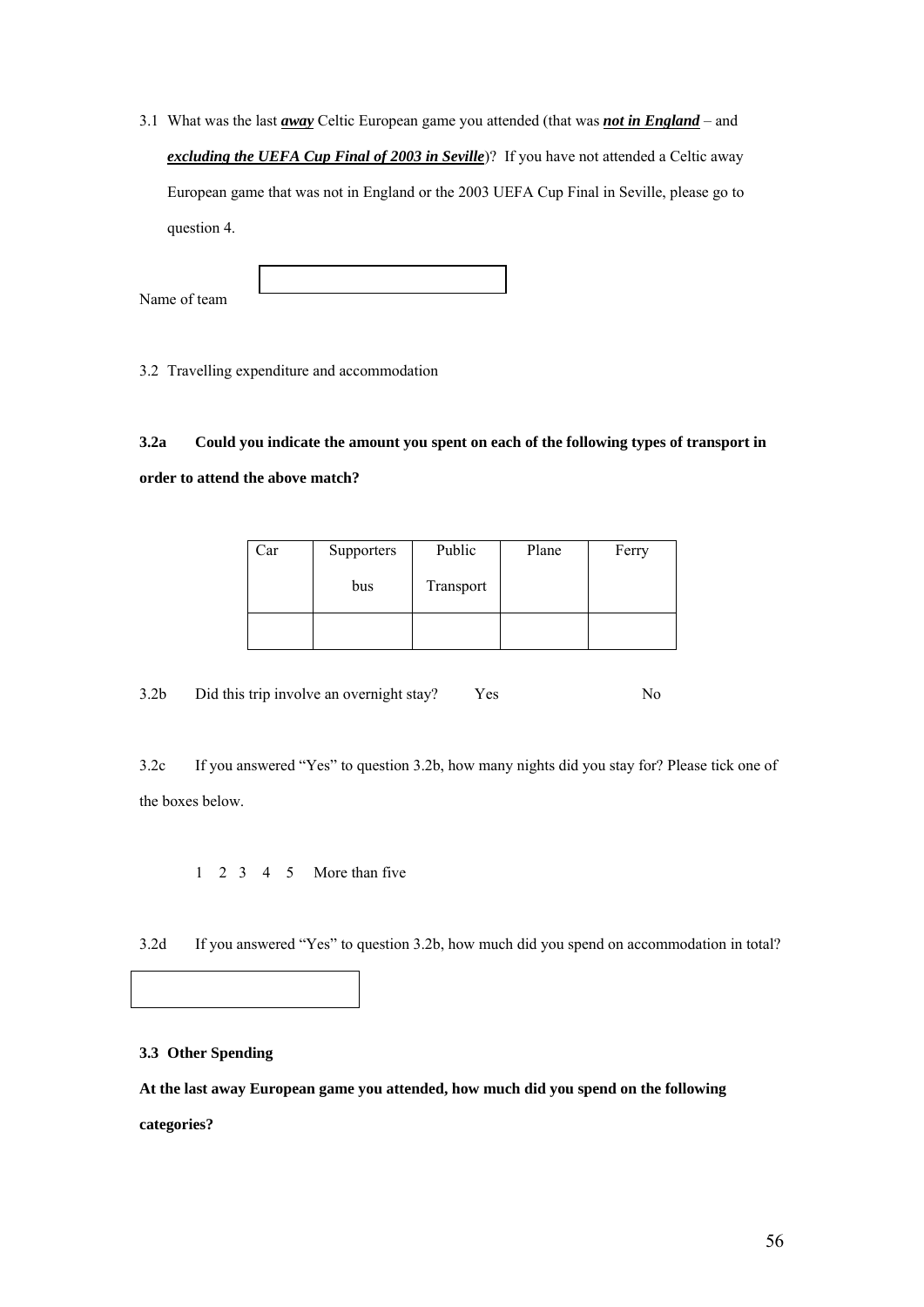|                      | In Glasgow | Rest of Scotland | In Europe |
|----------------------|------------|------------------|-----------|
| Food & Drink         |            |                  |           |
| Merchandising        |            |                  |           |
| Ticket               |            |                  |           |
| Other-Please specify |            |                  |           |
|                      |            |                  |           |
|                      |            |                  |           |
|                      |            |                  |           |

#### *4. Celtic Games in England*

4.1a Have you ever attended a match *in England* to watch Celtic play against a Premiership team?

Yes No

4.1b If you answered "Yes" to question 4.1a, what match did you attend?

#### 4.2 **Travelling expenditure and accommodation**

**4.2a If you answered "Yes" to question 4.1a could you indicate the amount you spent on each of the following modes of transport in order to attend the above match?** 

| Car | Supporters | Public    | Plane | Ferry |
|-----|------------|-----------|-------|-------|
|     | bus        | Transport |       |       |
|     |            |           |       |       |

4.2b Did this trip involve an overnight stay? Yes No

4.2c If you answered "Yes" to question 4.2b, how many nights did you stay for? Please tick one of the boxes below.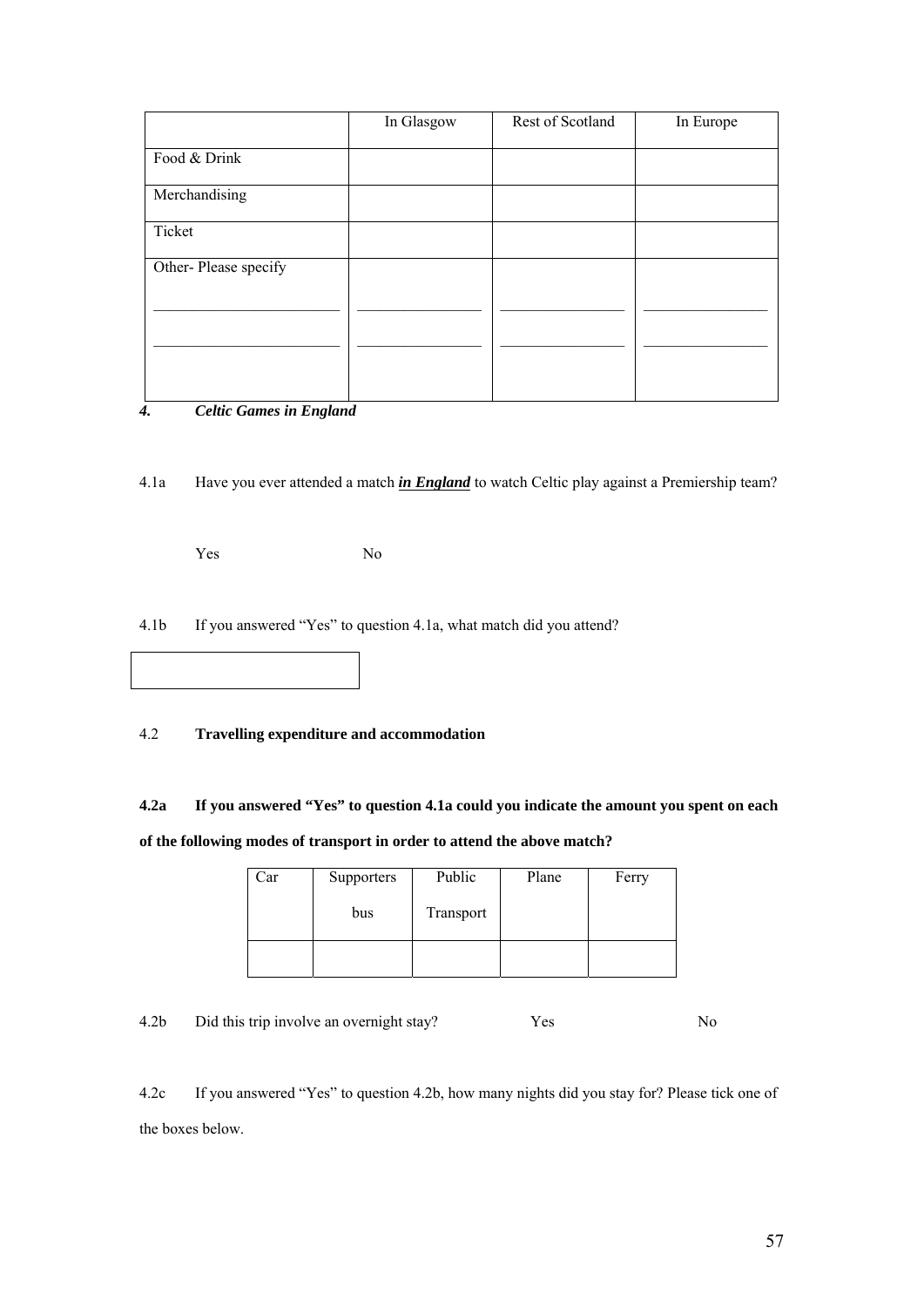#### 1 23 4 5 More than five

4.2d If you answered "Yes" to question 4.2b, how much did you spend on accommodation in total?

#### 4.3 **Other Spending**

## **At this Celtic away game in England you attended, how much did you spend on the following categories?**

|                      | In Glasgow | In the Rest of | In England |
|----------------------|------------|----------------|------------|
|                      |            | Scotland       |            |
| Food & Drink         |            |                |            |
| Merchandising        |            |                |            |
| Other-Please specify |            |                |            |
|                      |            |                |            |
|                      |            |                |            |
|                      |            |                |            |
|                      |            |                |            |

#### *5. Prize Draw entry*

If you would like to be entered in the prize draw, please write your telephone number below. Note that we will only use this information to contact the prize draw winner.

Telephone number

#### **THANK YOU VERY MUCH FOR YOUR ASSISTANCE**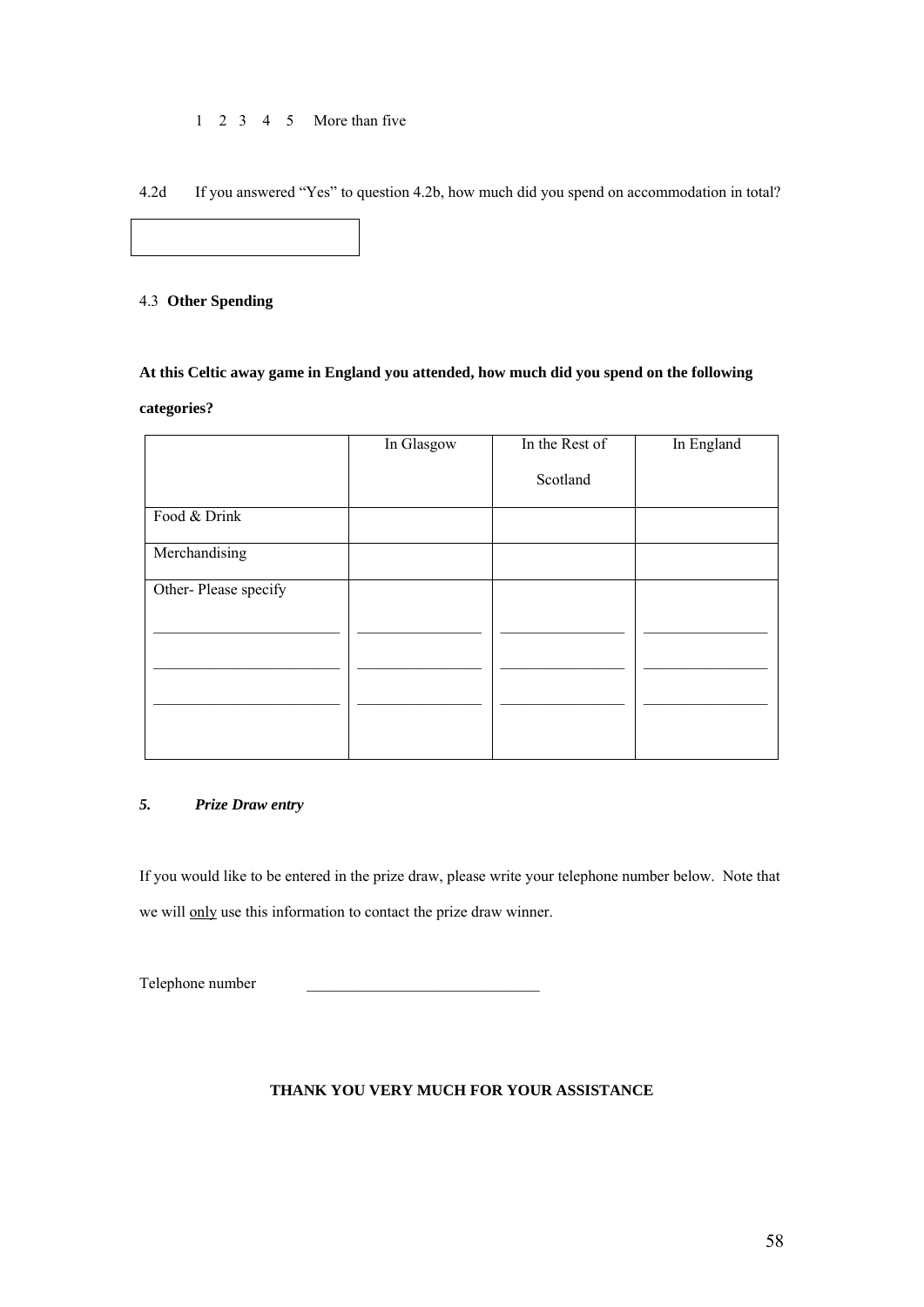#### **Appendix 2: Geographical allocation of transport costs**

All the transport expenditures of Glasgow-resident supporters attending matches in Glasgow were assigned as being made in Glasgow. For residents from the rest of Scotland visiting Glasgow, one half of their non-car travel expenditures were allocated to Glasgow, while the rest were treated as being made in the rest of Scotland. For residents from outwith Scotland visiting Glasgow, one half of non-car travel expenditures were allocated to the rest of Scotland, whilst one-half of all car travel expenditures were treated as being made in Scotland (split equally between Glasgow and the rest of Scotland). Thus, one half of all transportation expenditures by residents from outwith Scotland were made outwith Scotland.

A similar procedure was followed in allocating transport expenditures for away matches in Scotland. For Glasgow residents, all transport expenditures were divided equally between Glasgow and Scotland. For spectators from the rest of Scotland, one quarter of car travel expenditures were treated as being made in Glasgow (refuelling at petrol stations in the city on route to matches), and all other transport expenditures were allocated to the rest of Scotland. For spectators from outwith Scotland, we treated one half of non-car transport costs as being made in Scotland, as were one half of car transport costs, split equally between Glasgow and the rest of Scotland.

For away matches outwith Scotland, all of the car transport expenditures were treated as being made in the region of residence of the supporter, along with one half of the non-car expenditures. The remaining transport element was treated as being

59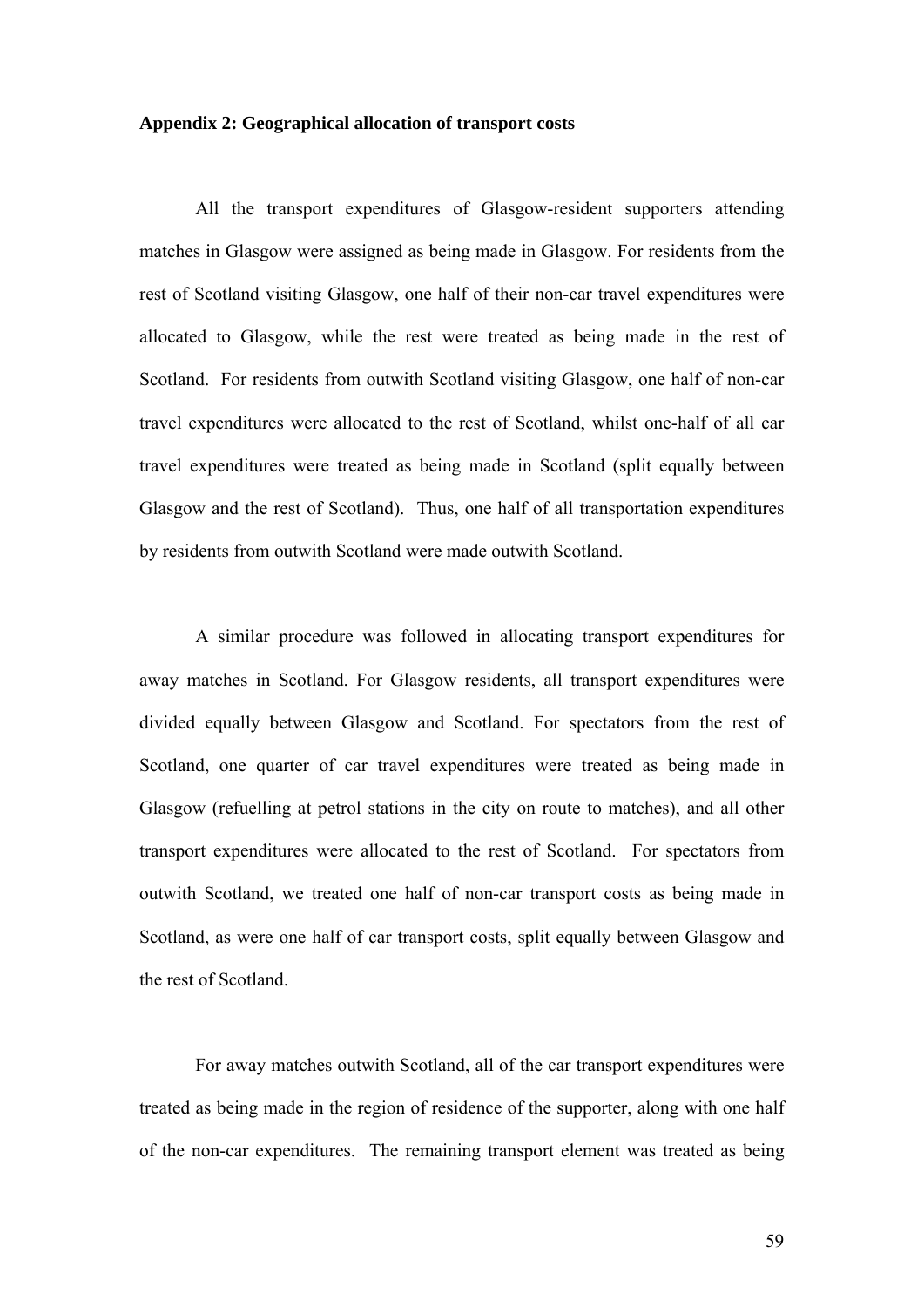made outwith Scotland. All transport expenditures by residents outwith Scotland were allocated to the rest of the world region.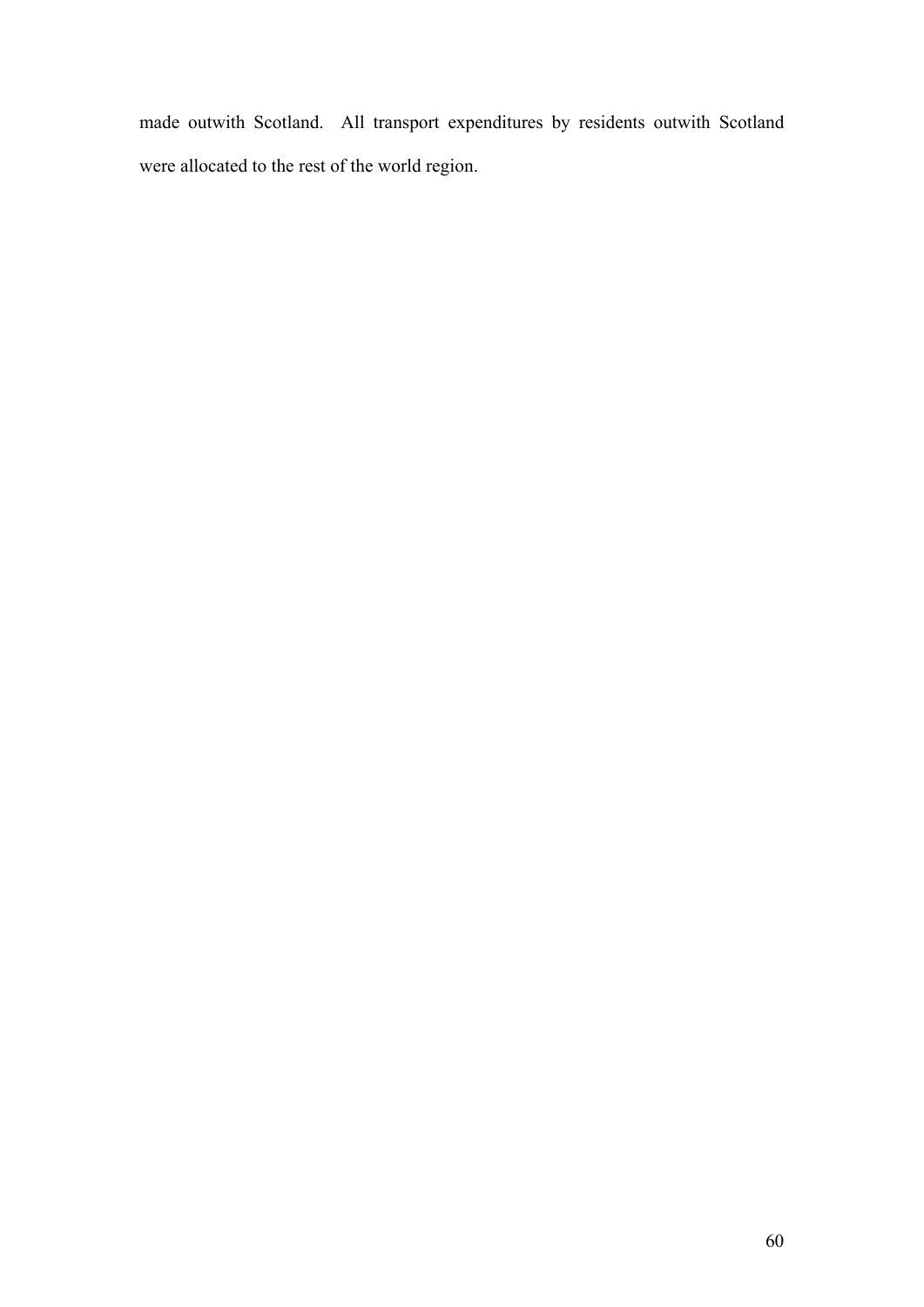#### **Appendix 3: The regionally-disaggregated I-O accounts and modelling**

A schematic representation of the regionally disaggregated I-O set of accounts is presented in Table A3.1. The multi-regional disaggregation is standard (Miller and Blair, 1985). The non-standard aspect is the disaggregation in the final demand sectors to appropriately identify the sports tourism expenditures that are associated with the matches in which the Old Firm participate.

Table A3.1: A schematic representation of the regionally-disaggregated I-O accounts

| $X_{GG}$        | $X_{GR}$ | $H^*_{GG}$ | $H^*_{GR}$ | $T_{GG}$ | - $D_{GG}$ | $T_{\mathrm{GR}}$ | - $D_{\rm GR}$ | $F^*$ <sub>G</sub>             | $T_{\rm GROW}$ | $Q_G$          |
|-----------------|----------|------------|------------|----------|------------|-------------------|----------------|--------------------------------|----------------|----------------|
| $X_{RG}$        | $X_{RR}$ | $H_{RG}^*$ | $H^*_{RR}$ | $T_{RG}$ | $-D_{RG}$  | $T_{RR}$          | $-D_{RR}$      | $F_R^*$                        | <b>TRROW</b>   | $Q_R$          |
| $W_G$           |          |            |            |          |            |                   |                |                                |                | $W_G$          |
|                 | $W_R$    |            |            |          |            |                   |                |                                |                | $W_R$          |
| $\mathcal{O}_G$ | $O_R$    |            |            |          |            |                   |                |                                |                | O <sub>S</sub> |
| $M_{XG}$        | $M_{XR}$ | $M_{HG}^*$ | $M^*_{XR}$ | $M_{TG}$ | $-MDG$     | $M_{TR}$          | $-M_{DR}$      | $M$ <sup>*</sup> <sub>FS</sub> |                | $M_S$          |
| Q <sub>G</sub>  | $Q_{R}$  | $H_G$      | $H_R$      | $T_G$    | $-T_G$     | $T_R$             | $-T_R$         | $F_S$                          | $T_{\rm{ROW}}$ |                |

D are the nx1 column vectors of displaced household expenditure

F are nx1 column vectors of other final demands and the corresponding scalar

H are nx1 column vectors of household expenditures and the corresponding scalars.

M 1xn row vectors representing import demand from outwith Scotland and the corresponding scalars

O are 1xn row vectors of other value added and the corresponding scalars

Q are 1xn row or nx1 column output vectors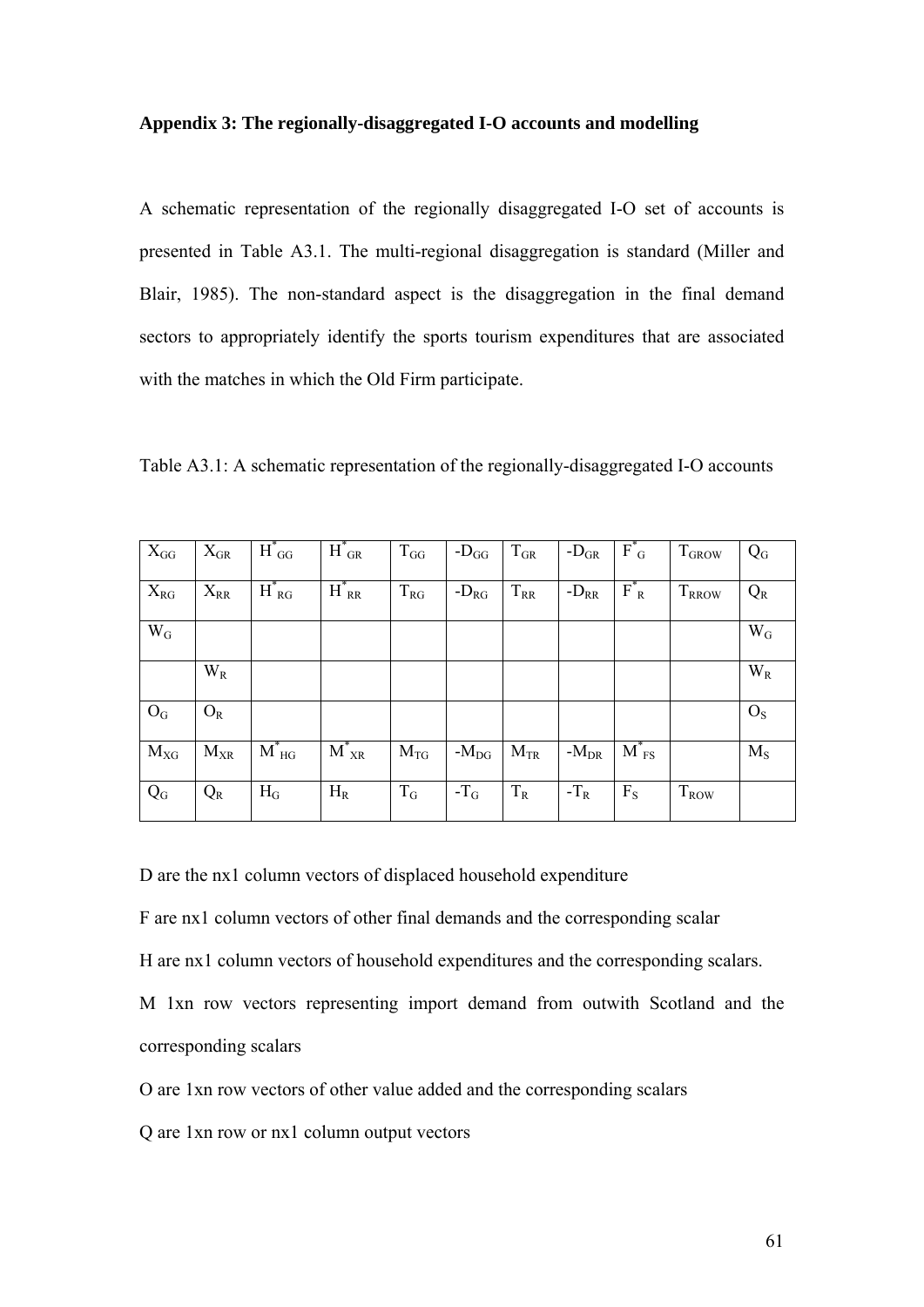T are nx1 column vectors of sports tourism expenditures and the corresponding scalars

W are 1xn row vectors of wage payments and the corresponding scalars

X are nxn matrices of intermediate demands

#### Superscript

\* indicates a sports-tourism-lite value (one in which the Old Firm sports tourism data have been removed

#### Subscripts

D represents displaced expenditure; F, final demand; G, Glasgow; R, the rest of Scotland; ROW, the rest of the world; S, Scotland; T, sports tourism; and X intermediate demand.

The most straightforward adjustment is to separately identify the vectors of sports tourism expenditure,  $T_{GROW}$  and  $T_{RROW}$ , from those supporters who live outwith Scotland. This expenditure is conventionally treated as exogenous and would be included in the tourism final demand vector in the Scottish IO tables. The adjustment that is made in this case is simply to extract these vectors sports tourism vectors from the corresponding total final demand vectors. Therefore:

$$
(A3.1) \qquad \qquad \begin{bmatrix} F_G^* \\ F_R^* \end{bmatrix} + \begin{bmatrix} T_{GROW} \\ T_{RROW} \end{bmatrix} = \begin{bmatrix} F_G \\ T_R \end{bmatrix}
$$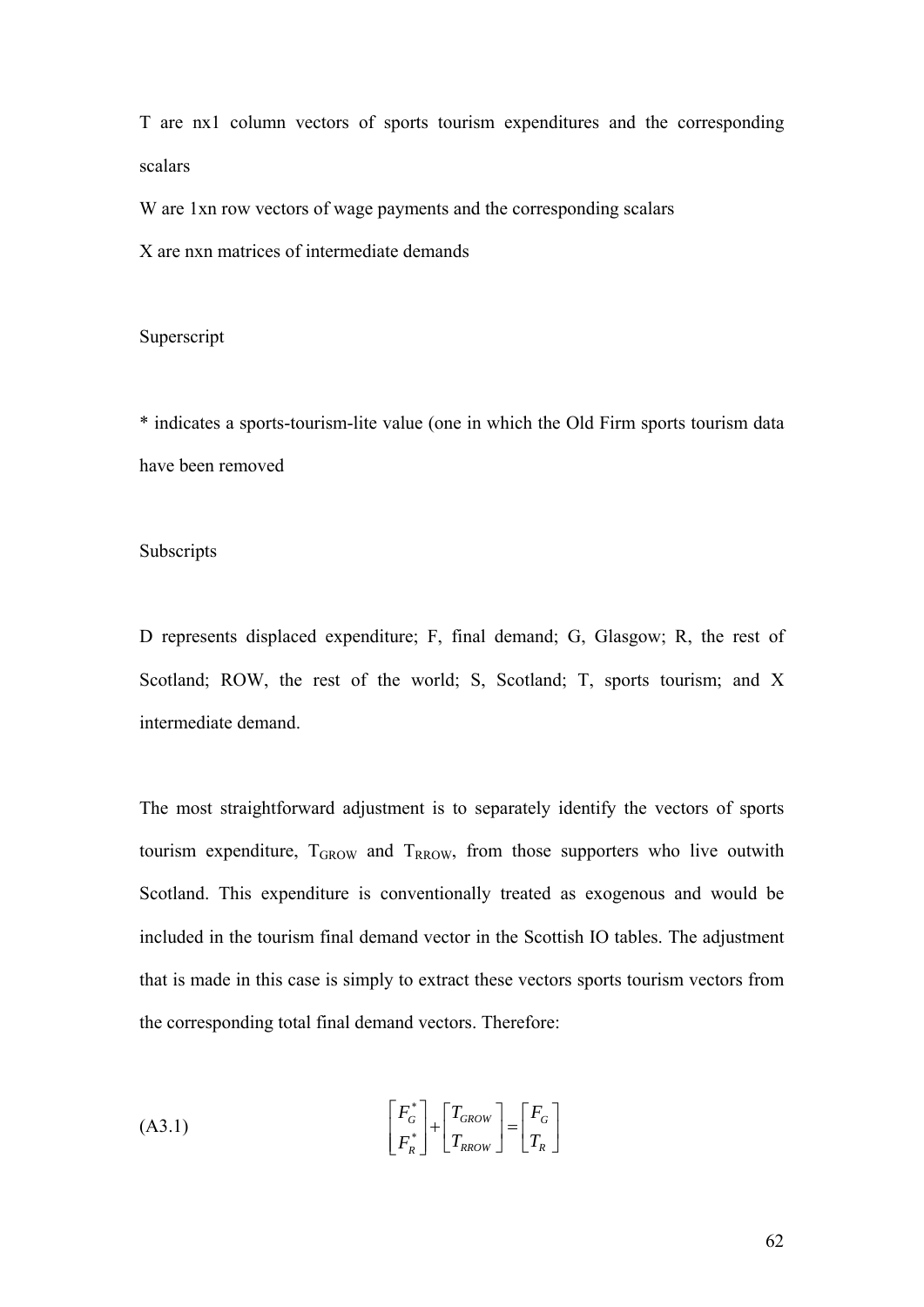where F represents an nx1 column vector of other final demands, which is the total final demand vector excluding household consumption demand..

Adjusting for the sports-tourism expenditures,  $T_{GG}$ ,  $T_{RG}$ ,  $M_{TG}$ ,  $T_{GR}$ ,  $T_{RR}$  and  $M_{TR}$ , made by supporters residing in Scotland (which we will refer to as domestic sports tourism expenditures) is a little more complex. These are included in the corresponding household consumption vectors for Glasgow and rest of Scotland households,  $H_G$  and  $H_R$ . We therefore need to separately identify these expenditures by subtracting them from the corresponding household consumption vectors.

There are two complications here. First, in the analysis we regard this domestic sports-tourism expenditure as exogenous but other elements of household expenditure as endogenous. Second, we want to treat this domestic sports tourism expenditure as displacing other household expenditure. We therefore need to construct vectors of displaced consumption,  $D_{GG}$ ,  $D_{RG}$ ,  $M_{DG}$ ,  $D_{GR}$ ,  $D_{RR}$  and  $M_{DR}$ , that correspond to the sports-tourism expenditures.

We assume that the sports tourism expenditure displaces household expenditure that has the average composition once the sports tourism expenditure has been deducted. The level of the displaced expenditure is equal to the level of the corresponding sports tourism expenditure. Therefore the displaced consumption expenditure vector for residents of region  $Z$  ( $Z = G$  or R) is given as: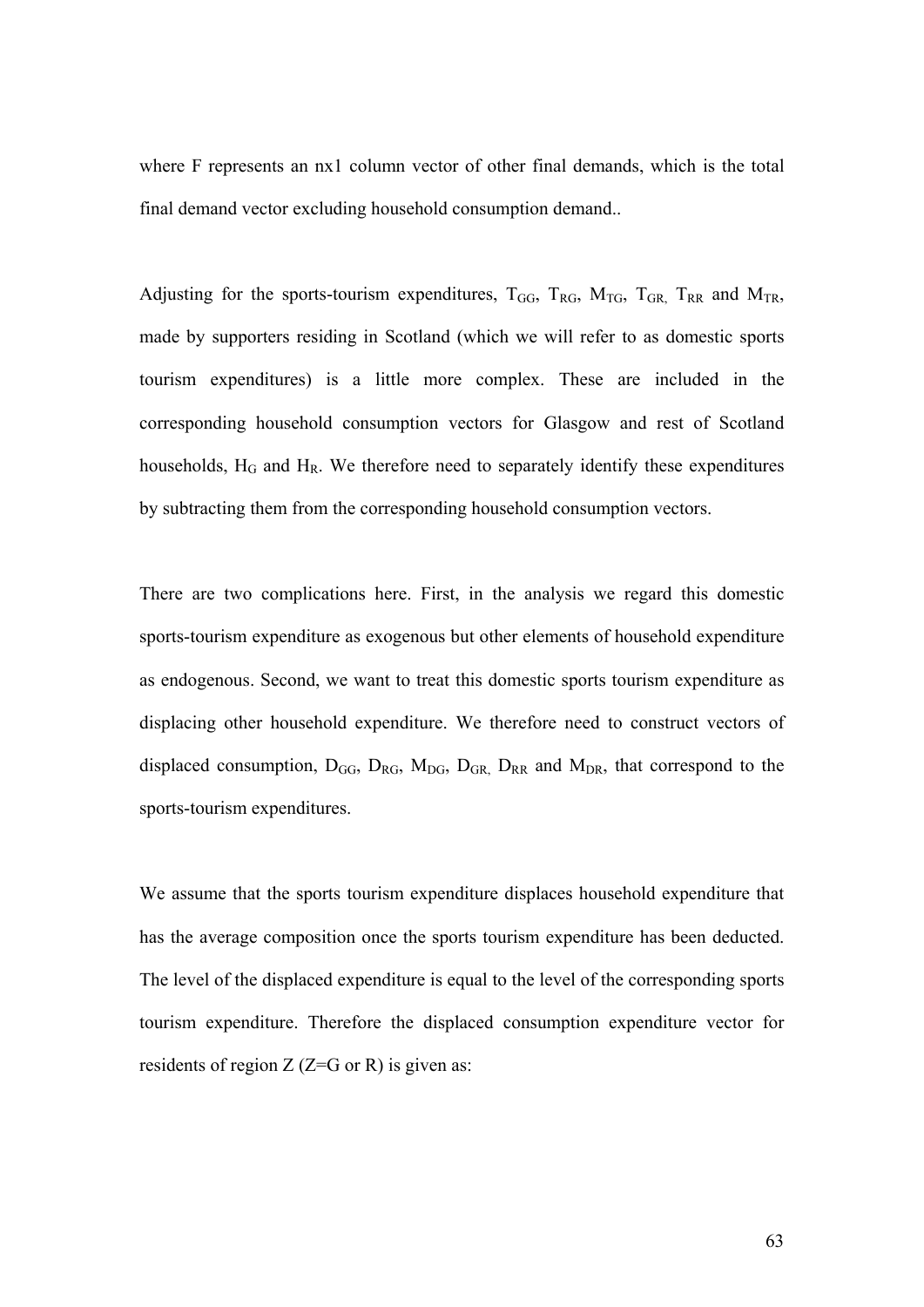$$
(A3.2) \qquad \begin{bmatrix} D_{GZ} \\ D_{RZ} \\ M_{DZ} \end{bmatrix} = \begin{bmatrix} K_Z \end{bmatrix} \begin{bmatrix} H_{GZ} - T_{GZ} \\ H_{RZ} - T_{RZ} \\ M_{HZ} - M_{TZ} \end{bmatrix}
$$

where  $K_Z$  is a  $(2n+1)x(2n+1)$  diagonal matrix where each diagonal element takes the value  $T_Z/(H_Z-T_Z)$  and each off-diagonal element takes the value zero.

The sport-tourism-lite household expenditures for each of the two Scottish regions have the following interpretation. They are the household consumption vectors that would occur if the present expenditure on Old Firm related sports tourism expenditure were replaced by an equal level of expenditure with the same sectoral composition as the non sport-tourism household expenditure.

These vectors are calculated in the following way:

(A3.3)
$$
\begin{bmatrix} H_{GZ}^* \\ H_{GZ}^* \\ M_{HZ}^* \end{bmatrix} = \begin{bmatrix} H_{GZ} \\ H_{RZ} \\ M_{HZ} \end{bmatrix} - \begin{bmatrix} T_{GZ} \\ T_{RZ} \\ M_{IZ} \end{bmatrix} + \begin{bmatrix} D_{GZ} \\ D_{RZ} \\ M_{DZ} \end{bmatrix}
$$

An alternative way of calculating the sport-tourism-lite household expenditures for region Z is as

$$
(A3.4) \qquad \begin{bmatrix} H_{GZ}^* \\ H_{GZ}^* \\ M_{HZ}^* \end{bmatrix} = \begin{bmatrix} L_z \end{bmatrix} \begin{bmatrix} D_{GZ} \\ D_{RZ} \\ M_{DZ} \end{bmatrix}
$$

where  $L_z$  is a  $(2n+1)x(2n+1)$  diagonal matrix where all the diagonal elements have the value  $H_Z/T_Z$ ..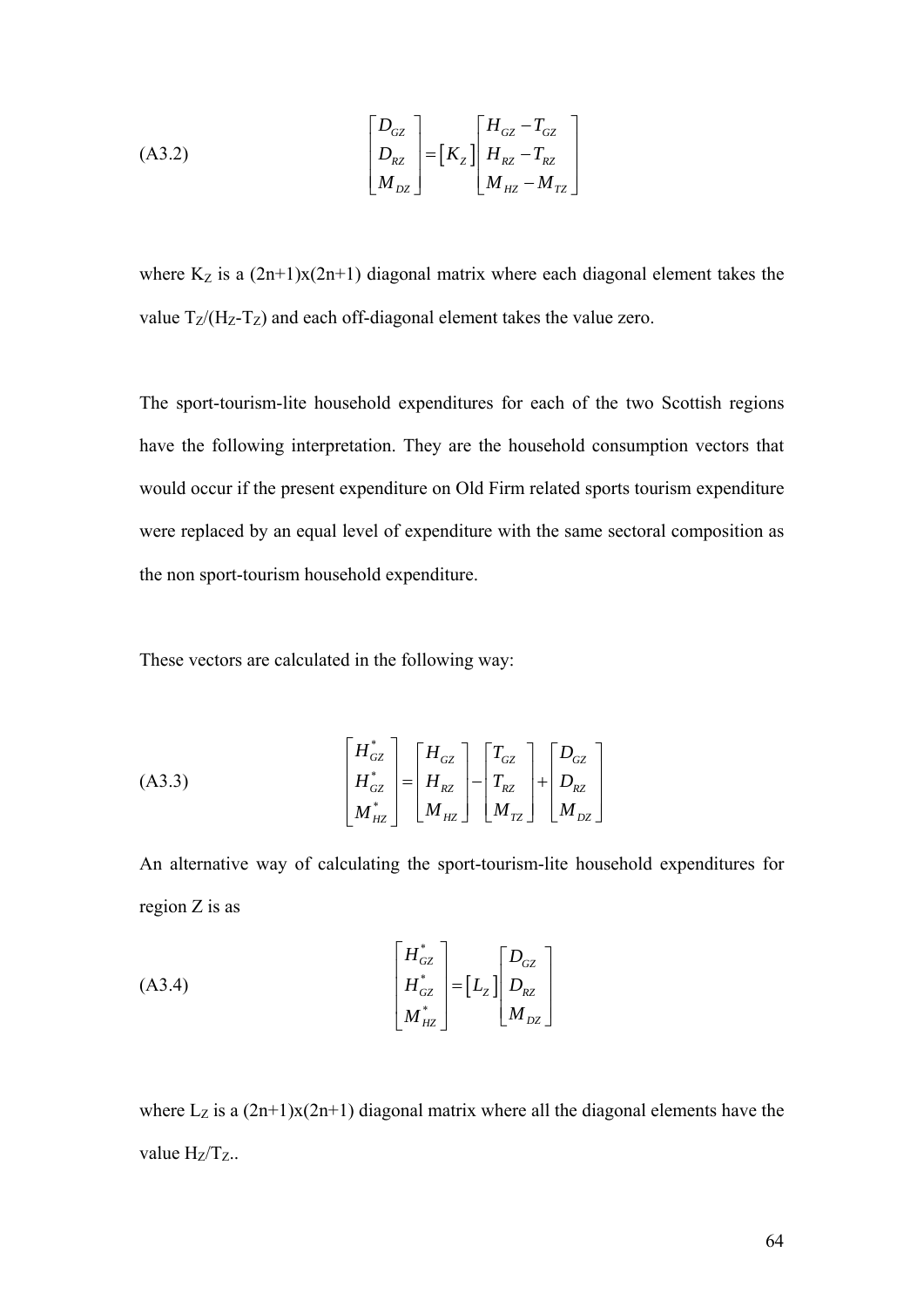Where we have attributed economic activity to individual elements of final demand we have used a Type II multiplier. This means that household consumption by residents in each region is endogenised and driven by their wage income. The household consumption vectors used for region Z are the sports-tourism lite variants  $H^*_{\text{GZ}}$ ,  $H^*_{\text{RZ}}$  and  $M^*_{\text{HZ}}$  (Z = G,R). Generating the direct coefficients matrix, A, in the conventional way (Miller and Blair, 1985), the accounting identities embedded in table A4.1 can be expressed as:

(A3.5)

\n
$$
\begin{bmatrix}\nA_{GG} & A_{GG} & A_{GG}^{H^*} & A_{GG}^{H^*} \\
A_{RG} & A_{RR} & A_{RG}^{H^*} & A_{RG}^{H^*} \\
A_{WG} & 0 & 0 & 0 \\
0 & A_{WR} & 0 & 0\n\end{bmatrix}\n\begin{bmatrix}\nQ_G \\
Q_R \\
W_G \\
W_G\n\end{bmatrix} +\n\begin{bmatrix}\nF_G \\
F_R \\
0 \\
W_G \\
W_R\n\end{bmatrix} =\n\begin{bmatrix}\nQ_G \\
Q_R \\
W_G \\
W_G\n\end{bmatrix}
$$

where:

$$
(A3.6) \qquad \begin{bmatrix} F_G \\ F_R \\ 0 \\ 0 \end{bmatrix} = \begin{bmatrix} T_{GG} \\ T_{RG} \\ 0 \\ 0 \end{bmatrix} - \begin{bmatrix} D_{GG} \\ D_{RG} \\ 0 \\ 0 \end{bmatrix} + \begin{bmatrix} T_{GR} \\ T_{RR} \\ 0 \\ 0 \end{bmatrix} - \begin{bmatrix} D_{GR} \\ D_{RR} \\ 0 \\ 0 \end{bmatrix} + \begin{bmatrix} T_{GROW} \\ T_{RROW} \\ 0 \\ 0 \end{bmatrix} + \begin{bmatrix} F_G^* \\ F_R^* \\ 0 \\ 0 \end{bmatrix}
$$

Creating the Leontief inverse, using the conventional matrix inversion techniques produces the result: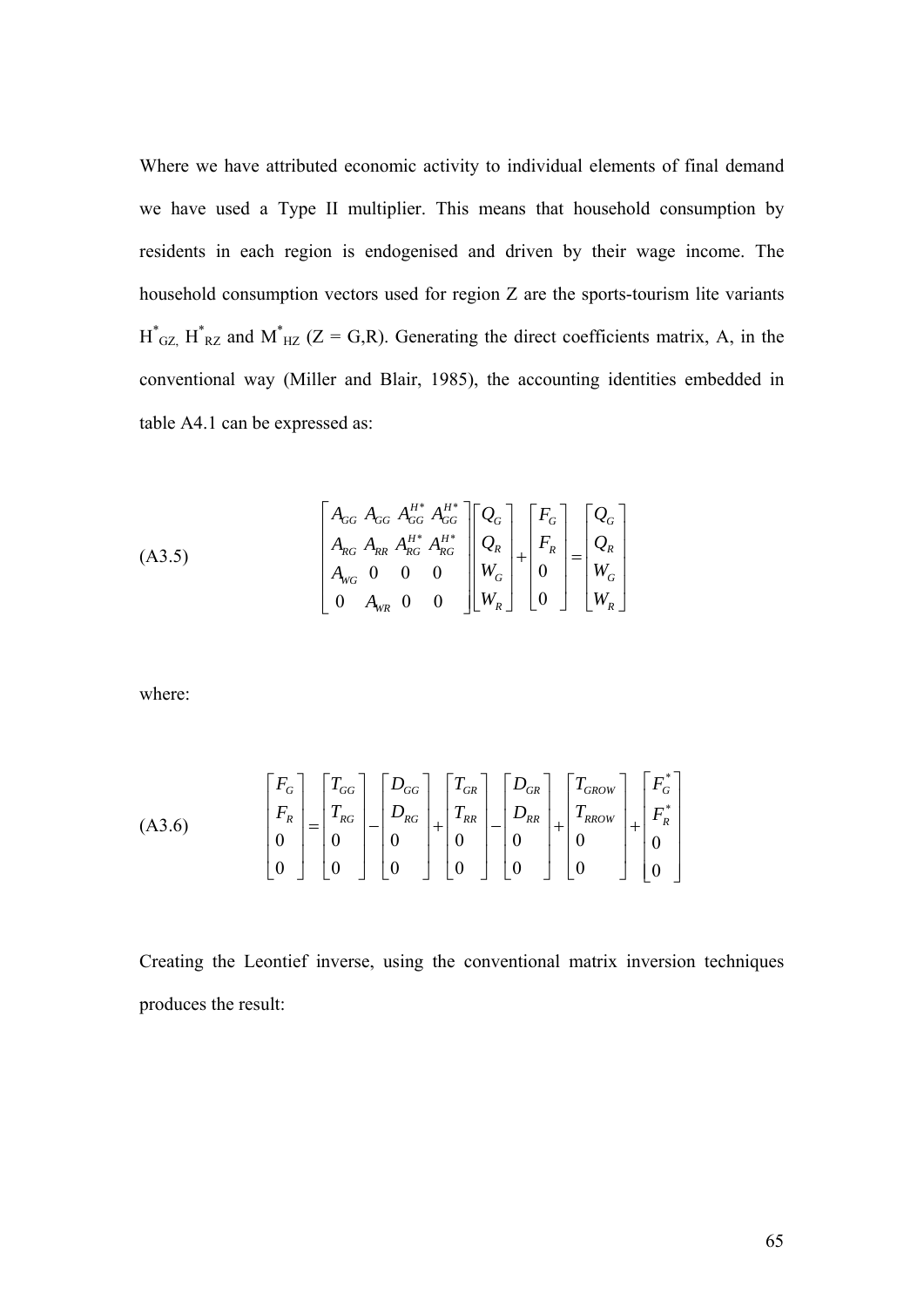(A3.7)  

$$
\begin{bmatrix}\n(I - A_{GG}) - A_{GG} & -A_{GG}^{H^*} - A_{GG}^{H^*} \\
-A_{RG} & (I - A_{RR}) - A_{RG}^{H^*} - A_{RG}^{H^*} \\
-A_{WG} & 0 & I & 0 \\
0 & -A_{WR} & 0 & I\n\end{bmatrix}\n\begin{bmatrix}\nF_G \\
F_R \\
0 \\
0\n\end{bmatrix} =\n\begin{bmatrix}\nQ_G \\
Q_R \\
W_G \\
W_G\n\end{bmatrix}
$$

where 
$$
\begin{bmatrix} (I - A_{GG}) - A_{GG} - A_{GG}^{H^*} - A_{GG}^{H^*} \\ -A_{RG} & (I - A_{RR}) - A_{RG}^{H^*} - A_{RG}^{H^*} \\ -A_{WG} & 0 & I & 0 \\ 0 & -A_{WR} & 0 & I \end{bmatrix}
$$
 is the Leontief inverse.

Equation (A3.7) is an accounting identity. It shows that all the final output and wage payments can be attributed to final demand through the Leontief inverse. Similarly if the output vector is multiplied by the appropriate average sector specific employment output and GDP-output coefficients, the total employment and GDP of the region can similarly be attributed to final demand in the same way.

The Leontief inverse is a means of incorporating all the domestically produced intermediate inputs and domestic household consumption to elements of the vector of final demands. This also means that if the final demand vector is subdivided, as in equation (A3.6), then the outputs attributed to those individual subdivisions of final demand can be identified separately. We report such a subdivision in the text. This is where we separately identify the impact of sports-tourism expenditure and the displaced household expenditure. For example, the output and wage income attributable to sports tourism expenditure, indicated here with T superscripts, is calculated as: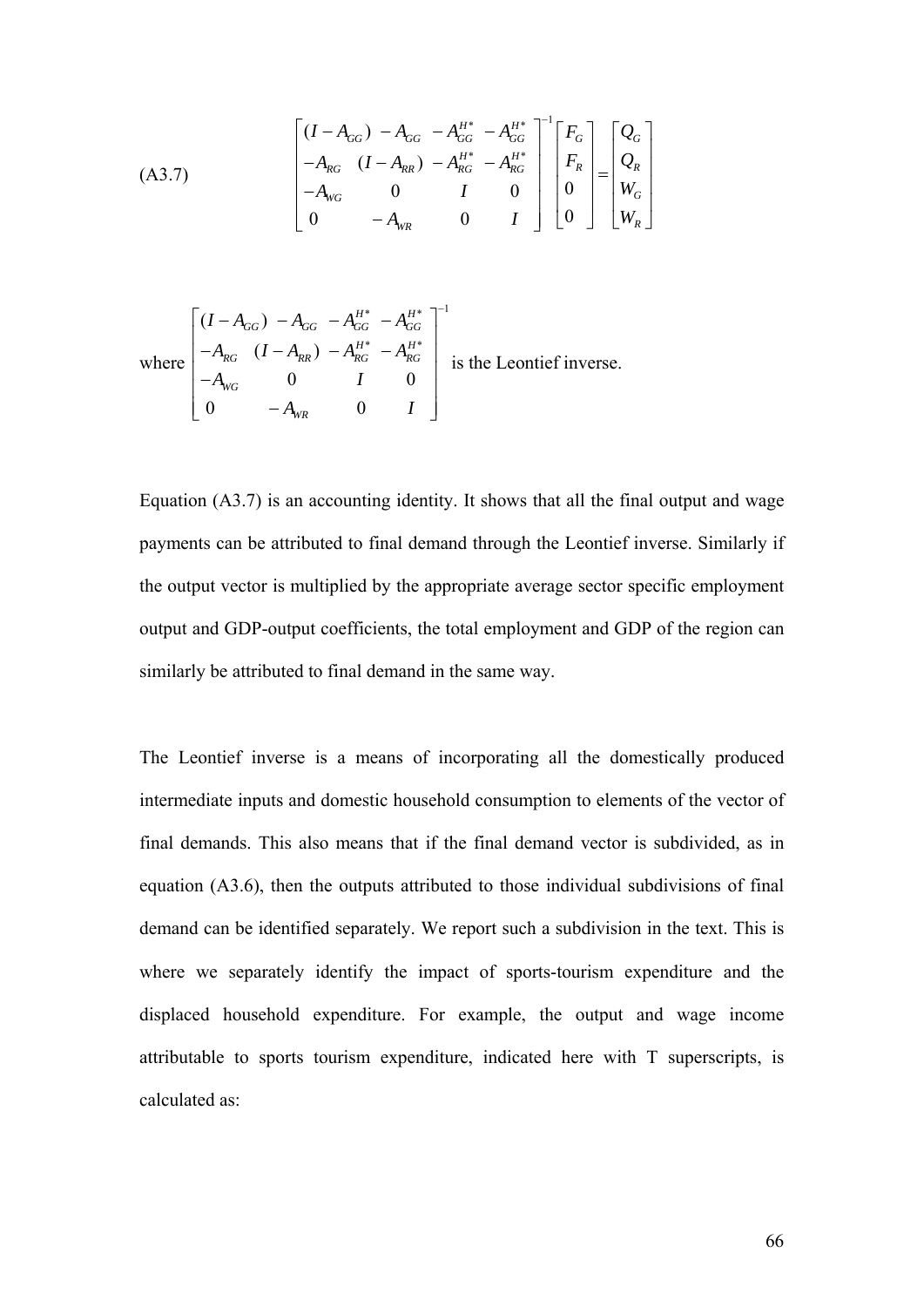(A3.8)

\n
$$
\begin{bmatrix}\n(I - A_{GG}) - A_{GG} - A_{GG}^{H^*} - A_{GG}^{H^*} \\
-A_{RG} & (I - A_{RR}) - A_{RG}^{H^*} - A_{RG}^{H^*} \\
-A_{WG} & 0 & I & 0 \\
0 & - A_{WR} & 0 & I\n\end{bmatrix}\n\begin{bmatrix}\nT_{GG} + T_{GR} + T_{GROW} \\
T_{RG} + T_{RR} + T_{RROW} \\
0 \\
0 \\
0 \\
0\n\end{bmatrix}\n=\n\begin{bmatrix}\nQ_G^T \\
Q_R^T \\
W_G^T \\
W_G^T\n\end{bmatrix}
$$

The corresponding attributed employment (E) and GDP (V) are given as:

$$
(A3.9) \qquad \begin{bmatrix} E_G^T \\ E_R^T \end{bmatrix} = \begin{bmatrix} E_G 0 \\ 0 & E_R \end{bmatrix} \begin{bmatrix} Q_G^T \\ Q_R^T \end{bmatrix}, \quad \begin{bmatrix} V_G^T \\ V_R^T \end{bmatrix} = \begin{bmatrix} \Omega_G 0 \\ 0 & \Omega_R \end{bmatrix} \begin{bmatrix} Q_G^T \\ Q_R^T \end{bmatrix}
$$

where E and  $\Omega$  represent diagonal matrices in which the i-th diagonal element is the ith sector's employment-output and GDP-output ratio respectively. The off diagonal elements are zero.